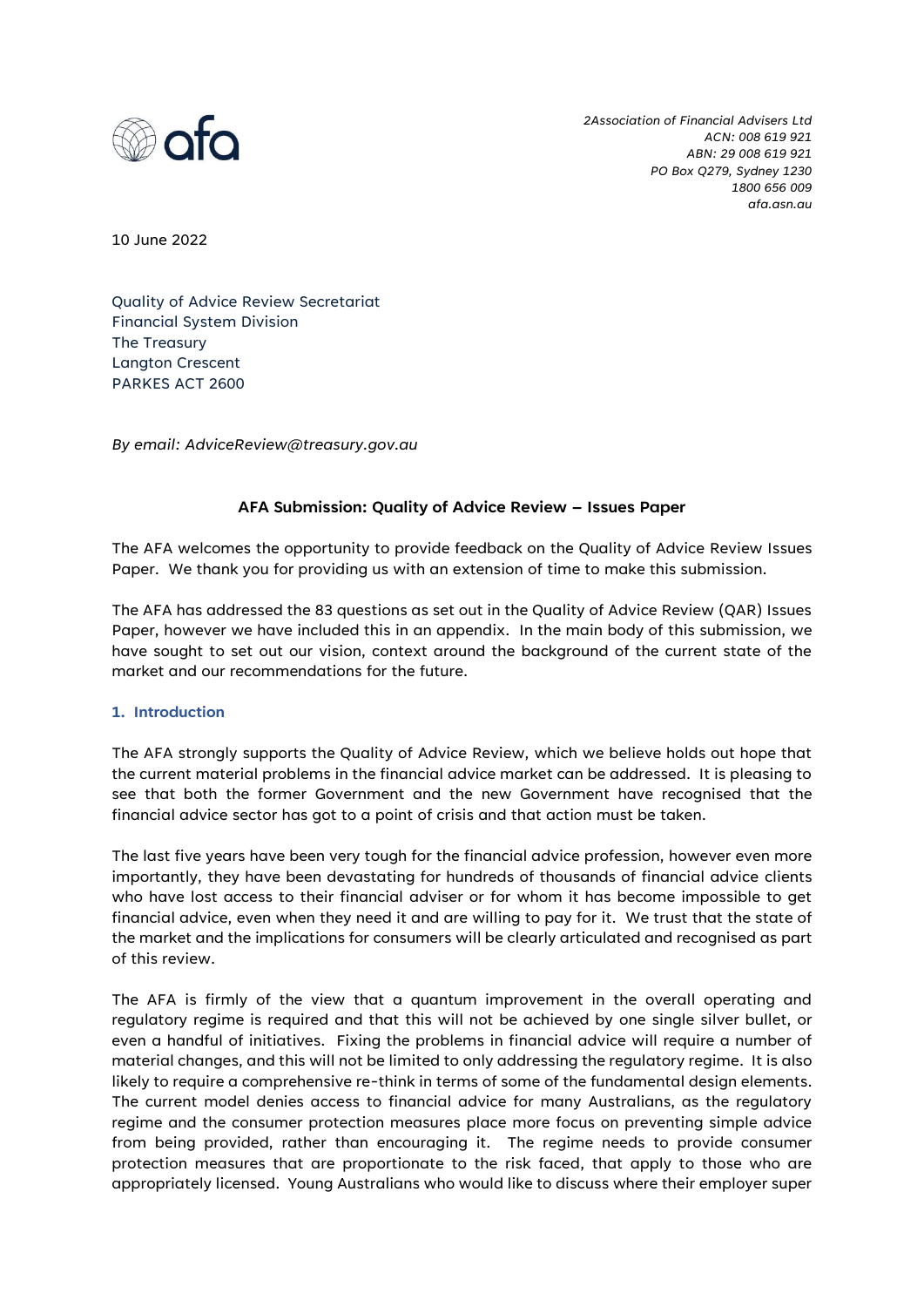contributions should go, or whether they need life insurance, do not have anywhere to go to get this advice, other than the largely unregulated influencer space. This highlights a situation that has developed over a number of years, which is delivering a poor outcome for Australians.

Much of the public thinking on financial advice has been based upon a critical lack of understanding of what financial advice is and the value of advice. A deeper and shared understanding of what financial advice is and the value of it (which is set out below) will assist in the decisions that need to be made in relation to how to make financial advice more accessible and affordable.

Given the opportunity for 'blue sky thinking', we believe that the cost of providing financial advice could be more than halved. It is only with bold and broad thinking, that this could be achieved, however we should start this exercise from the perspective of what might be possible, rather than being restricted to thinking in terms of incremental change.

It is our view that there is a high level of urgency in fixing the problems in financial advice and we would therefore strongly support the development of a list of quick wins that could be quickly agreed and then either actioned or passed to the Government to implement. This could happen well before the final report is released. We would not like everything to be put on hold this year whilst the bigger framework issues are being considered.

#### **2. Key AFA Recommendations**

We have set out a detailed set of recommendations below in Section 11. A summary of our key recommendations are set out in the following table:

| No.            | <b>Recommendation</b>                                                                        |  |  |  |  |  |
|----------------|----------------------------------------------------------------------------------------------|--|--|--|--|--|
| $\mathbf{1}$   | The regulatory obligations for the provision of financial advice should be proportionate     |  |  |  |  |  |
|                | to the level of complexity and risk of client detriment.                                     |  |  |  |  |  |
| $\overline{2}$ | Provision of a three year relief period for client consent forms to allow for a standardised |  |  |  |  |  |
|                | industry wide system solution for the collection and transmission of these forms to be       |  |  |  |  |  |
|                | developed.                                                                                   |  |  |  |  |  |
| 3              | Achievement of regulatory certainty to better enable the provision of limited scope          |  |  |  |  |  |
|                | advice, including in terms of the requirements for the fact find process.                    |  |  |  |  |  |
| 4              | Increased regulatory certainty on the obligations with respect to demonstration of           |  |  |  |  |  |
|                | compliance with the Best Interest Duty.                                                      |  |  |  |  |  |
| 5              | Removal of the Best Interests Duty safe harbour and ability to demonstrate professional      |  |  |  |  |  |
|                | judgement or repeal of the "other steps" obligation and the ASIC record keeping class        |  |  |  |  |  |
|                | order.                                                                                       |  |  |  |  |  |
| 6              | Fix existing issues with FDS compliance or removal of the requirement to report the          |  |  |  |  |  |
|                | previous year fees, which are already reported in product statements.                        |  |  |  |  |  |
| $\overline{7}$ | Greater flexibility in the use of Records of Advice, including increasing the threshold for  |  |  |  |  |  |
|                | small investments and expanding it to include small life insurance cases.                    |  |  |  |  |  |
| 8              | Enable greater access to client data through the Consumer Data Right, ATO Portal,            |  |  |  |  |  |
|                | my.gov.au and Centrelink.                                                                    |  |  |  |  |  |
| 9              | Retention of upfront life insurance commissions, but increased to 80% and a reduction        |  |  |  |  |  |
|                | in the year two clawback rate.                                                               |  |  |  |  |  |
| 10             | Support for small businesses to appoint Professional Year candidates and relaxation of       |  |  |  |  |  |
|                | some of the PY program obligations.                                                          |  |  |  |  |  |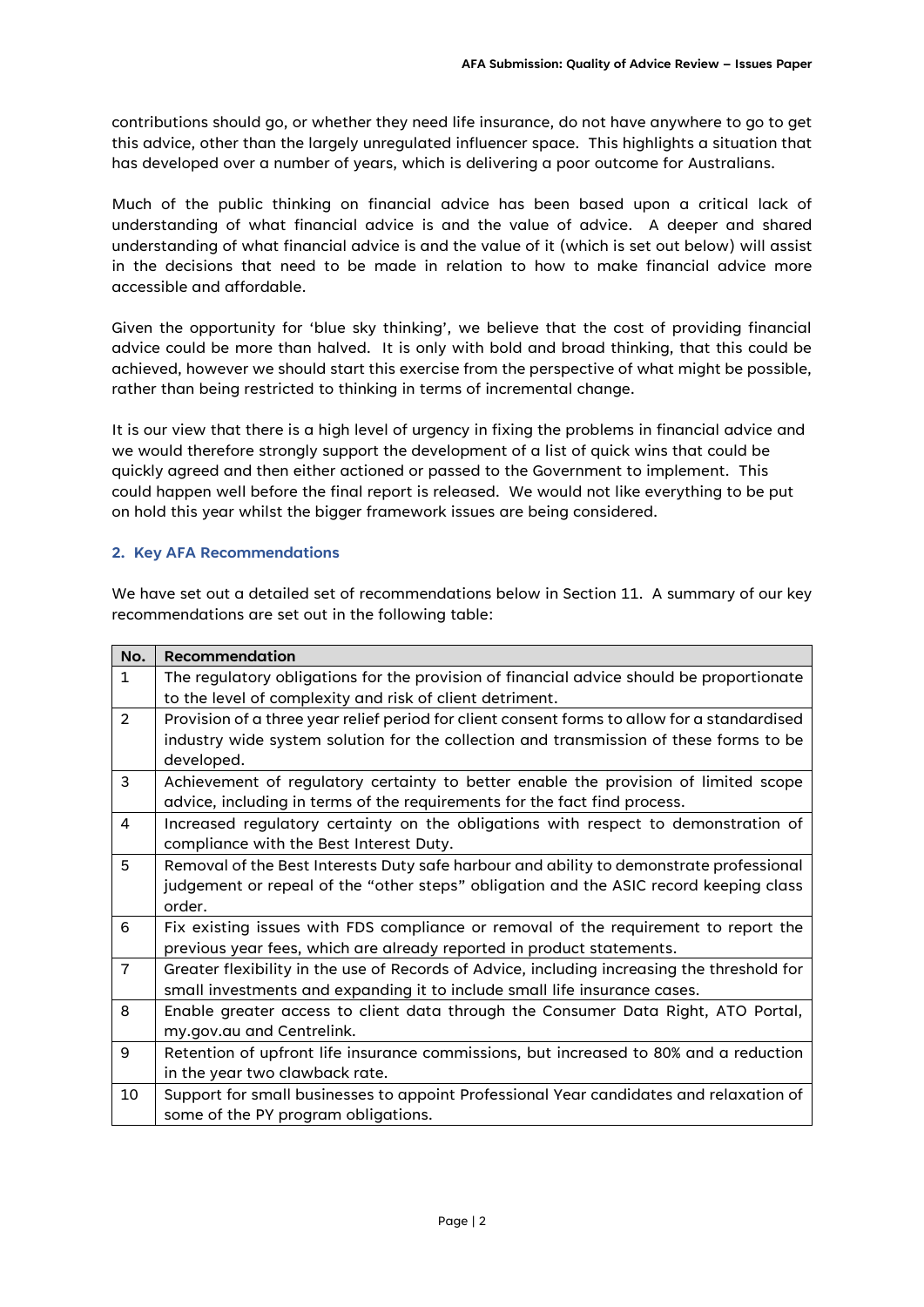#### **3. The Value of Financial Advice**

In considering the potential solutions to the fundamental problems in the financial advice sector, it is important to start with a clear understanding of the value of financial advice. What do clients seek in the services that they obtain from their financial adviser and why do they choose to continue to maintain an ongoing advice relationship? This lack of understanding of the value of financial advice has undermined much of the thinking about financial advice in recent years and was an important factor in why many of the Banking Royal Commission recommendations were contrary to improving outcomes for existing clients. The simplistic thinking is that financial advice is predominantly about choosing financial products, and to some extent this is the way the law is framed. In reality, it is much more than this. It is important to appreciate that financial strategies are much more important than financial products. The benefits of financial advice include the following:

- The development of a financial plan and the ongoing monitoring of the progress towards the achievement of that plan.
- The emotional benefits of knowing that you have a plan, and having access to someone to help you, which provides greater confidence that you will be able to achieve it and generates a sense of security about the future. It is important to note that financial issues and problems are a big cause of stress and family conflict. Obtaining financial advice helps to significantly reduce stress, anxiety and family conflict. Financial advice helps to make Australians happier people.
- Behavioural change. Many Australians lack the necessary understanding and behaviours to manage their money and often this means that they spend more than they can afford and fail to save for their future. Often they do not understand their financial situation or the methods to manage their family budget. Having a financial adviser, who helps their client to prepare a budget, and is there to hold them accountable to the new behaviours that are required to achieve that budget, can make a real difference in their capacity to save and get ahead. It is remarkable how many Australians pay a very high rate of interest on their credit cards, when some obvious steps might help to repay this credit card debt each month.
- Financial education, and a better understanding of the economic and regulatory environment. The more financial knowledge that clients have, the better they are positioned to understand the decisions that they need to make and to prepare for the future. This is an important part of achieving informed consent. Financial advisers play an important role in educating their clients.
- Support and guidance to assist in avoiding making bad financial decisions. In addition to poor money management behaviours, Australians are also prone to making poor financial decisions, like selling growth assets following a serious market correction/crash, or wasting an inheritance or investing in a business that has a poor prospect of success. There is huge value in having access to an expert to bounce these issues off, when you need a second opinion. Financial advisers provide their clients with the confidence required to hold the course in challenging times. This advice to assist in avoiding bad decisions could make a huge difference to the long term financial position of their clients.

#### **4. The AFA's Vision**

#### **Accessible and Affordable Financial Advice**

The AFA's vision is that financial advice should be readily accessible and affordable for everyday Australians. At present we understand that around 10% of Australians have access to financial advice and that this has progressively declined in recent years. We know that face-to-face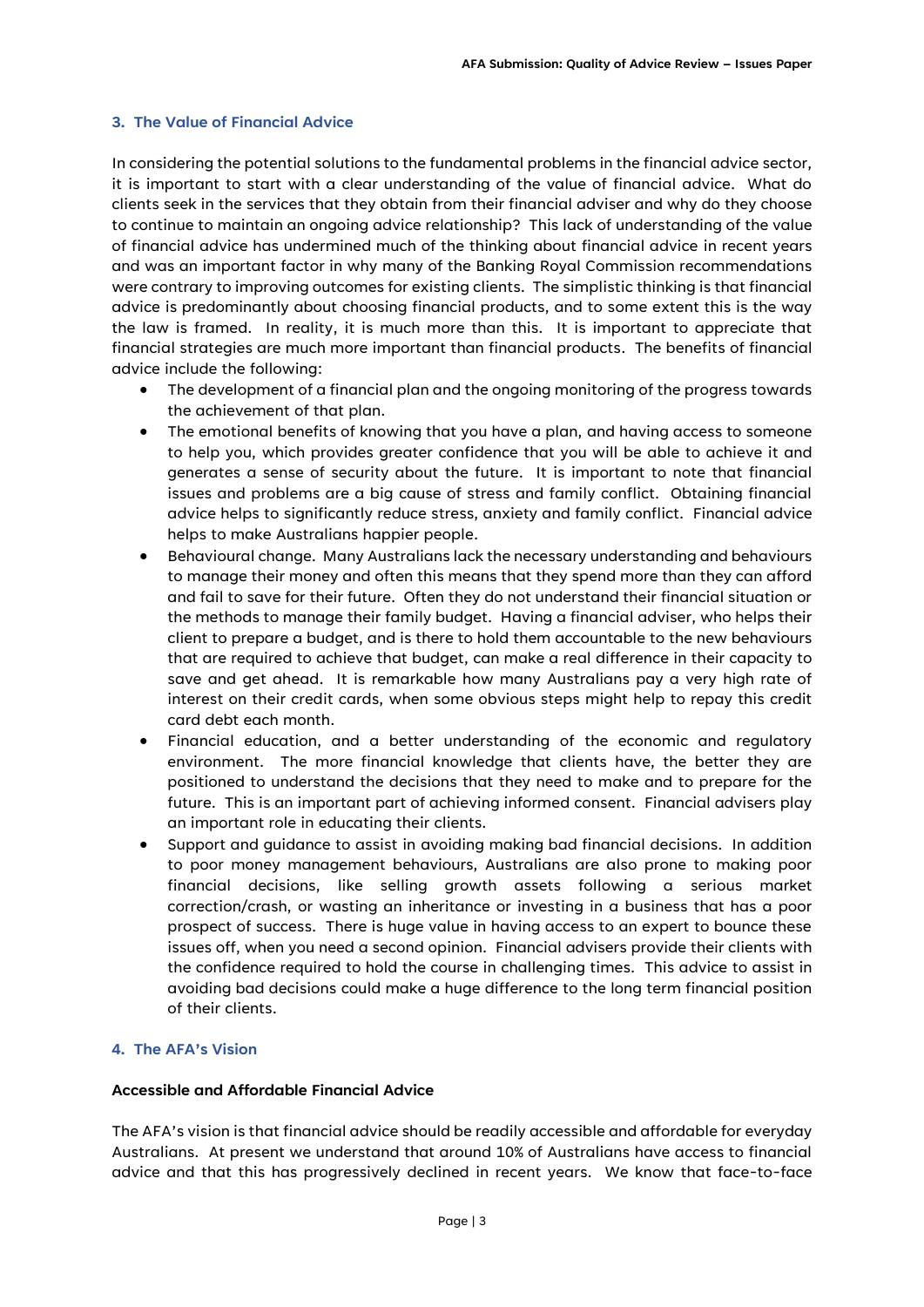personal financial advice is never going to be available to all Australians, and that other solutions will need to be available for some segments of the market, however we strongly believe that the rate of adoption should be closer to one in four Australians having access to financial advice. We are also conscious that often it is those who can no longer afford to get financial advice who are the ones who stand to benefit most from it.

#### **Financial Knowledge and Literacy**

The current lack of understanding of financial advice is as a result of a range of factors, including recent media coverage, the Banking Royal Commission and also the lack of community awareness of finance issues. This starts with a lack of financial education at school. To what extent do our schools teach basic financial concepts like the risk/return tradeoff, diversification, insurance or even the concept of funding for retirement? At present financial advice is a bit of a cottage industry, where what they do is largely a secret and many people only access it through the referral of family and friends. Whilst it is easy for critics to say that the financial advice market should better promote itself, this is a somewhat simplistic response to a complicated problem.

An important part of the vision that the AFA has for financial advice, is that the broader community will have a much higher level of financial awareness and appreciation of the importance of financial advice.

#### **A Thriving Financial Advice Profession**

Ultimately, we also have a vision that financial advice could once again become a thriving profession. This would require financial advice to be recognised as a critically important service and more people wanting to become a financial adviser. We have seen three and a half years of adviser numbers declining, businesses exiting financial advice and university students choosing to pursue other professions. We dream of a return to an era where financial advice is a thriving profession, where businesses are enthusiastic to invest and where innovation is encouraged and supported. Ultimately, with all of this, financial advice can also become a more competitive market, rather than one where the demand for financial advice significantly exceeds the supply.

#### **Seeking a Quantum Improvement**

We believe that this review should be taking a blue sky thinking approach to this exercise. If we start from the perspective of the client outcome, then a minor improvement is not going to deliver what is required. We are necessarily seeking a quantum improvement and we believe that there is a substantial amount of opportunity to achieve this. We are conscious that this will only be achieved by radical thinking, that is well removed from the constraints that apply today.

#### **5. Background on the Financial Advice Profession**

The history of regulatory and structural change in financial advice is long and arduous. It is nearly 10 years since the Future of Financial Advice reforms were passed in the Senate and in the meantime the pace of changes has increased, really never pausing. It is the cumulative impact of all this reform that has impacted the advice profession, including the long-term health and wellbeing of Advisers. This is not a good thing. As is the case with all other professions, a passion for the job and serving clients is essential. For many this is no longer the case. There is significant research that has been undertaken on the state of the advice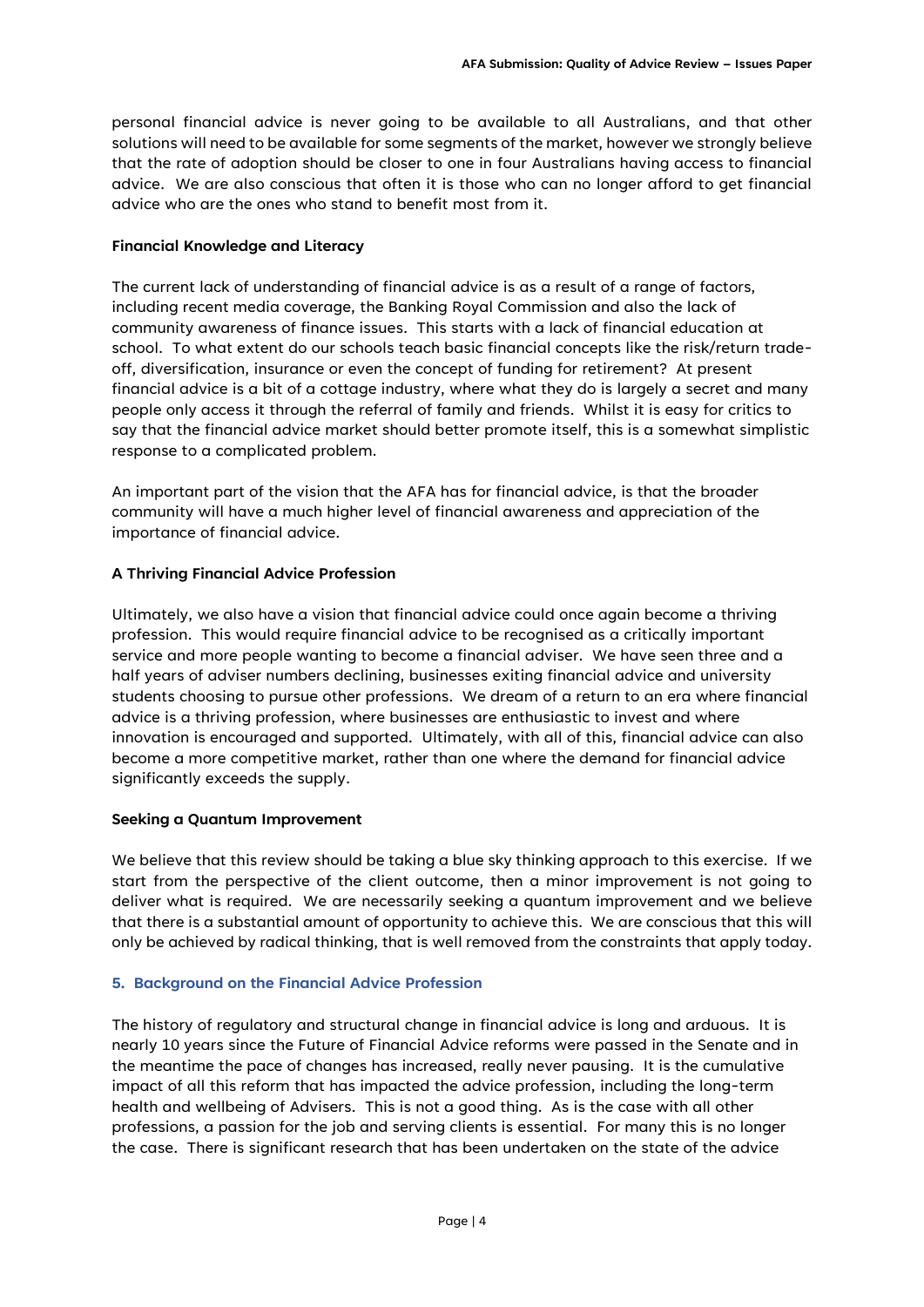profession and the increased prevalence of significant mental health issues. This will have deep and long-term consequences.

When we look at what has got us to this point, the list is long and troublesome:

- The cost to provide financial advice has increased rapidly. This has been driven by a range of factors including increased compliance obligations, increased input costs (new Government levies, licensee fees and PI Insurance) along with increased costs to stay in business, such as completion of an exam and undertaking further study. Amongst the most important factors driving increased compliance costs are the requirements to comply with the Best Interests Duty and the new annual renewal obligation.
- The Banking Royal Commission had a very negative impact upon financial advisers, including the criticism in the media and the statements by politicians. The unjust way in which all advisers were condemned for the misconduct of a small number of large institutions, was challenging to say the least. Even those advisers who had devoted themselves to being a professional and serving their clients over many years, were tainted with the same brush. This was a foreseeable outcome and one that was most inequitable and unjust. It did material damage to the self esteem and overall mental health of many advisers.
- The efforts and actions of ASIC were harshly assessed during the Banking Royal Commission. There is no one in the financial advice profession who considers ASIC to be a light touch regulator. A careful analysis of their actions and a reflection on the flaws that have become evident in the regulation of other sectors (i.e. gaming/gambling and building) highlights this. Well before the Banking Royal Commission, ASIC was already being a very rigorous regulator, including through the Fee for No Service campaign, remediation programs and through the enforcement of the Best Interests Duty obligations (ASIC Report 515 and related regulator enforcement). The Banking Royal Commission driven mantra of 'why not prosecute', helped to drive a mindset of aggressive enforcement, rather than cooperation, promoting the benefits of financial advice and a focus on finding practical solutions to the numerous problems.
- Whilst there has been broad support for the pursuit of professional recognition, the consequences of the Professional Standards reforms have had a huge impact. The exam has caused many advisers to exit and has caused significant emotional strain, particularly for those older advisers unfamiliar with undertaking an exam of this nature.
- The extent of industry restructuring has had a huge impact. In many ways the Royal Commission was the last straw that drove the exit of the large institutions, however there was a series of matters, such as Fee for No Service, Remediation, Best Interest Duty compliance requirements and other interventions. Many would argue that the financial advice profession is better off as a result of this restructuring, however it needs to be noted that this restructuring and the remediation programs undertaken by these institutions have caused untold damage and often unfair treatment for the advisers caught up in these exercises. The exit of these large licensees has also resulted in the elimination of a key training ground for new advisers.
- The Life Insurance Framework reforms, that were enacted in 2017, and commenced in 2018, have had a huge impact on the life insurance advice sector, with upfront commissions cut by half. This has made it very difficult for some of these businesses to adjust and it has made it virtually impossible for new businesses to commence in the life insurance advice space. The impact of the LIF reforms have been compounded by the significant premium increases (as much as 70% or more in some cases) that many clients have experienced and the resultant work for financial advisers to retain these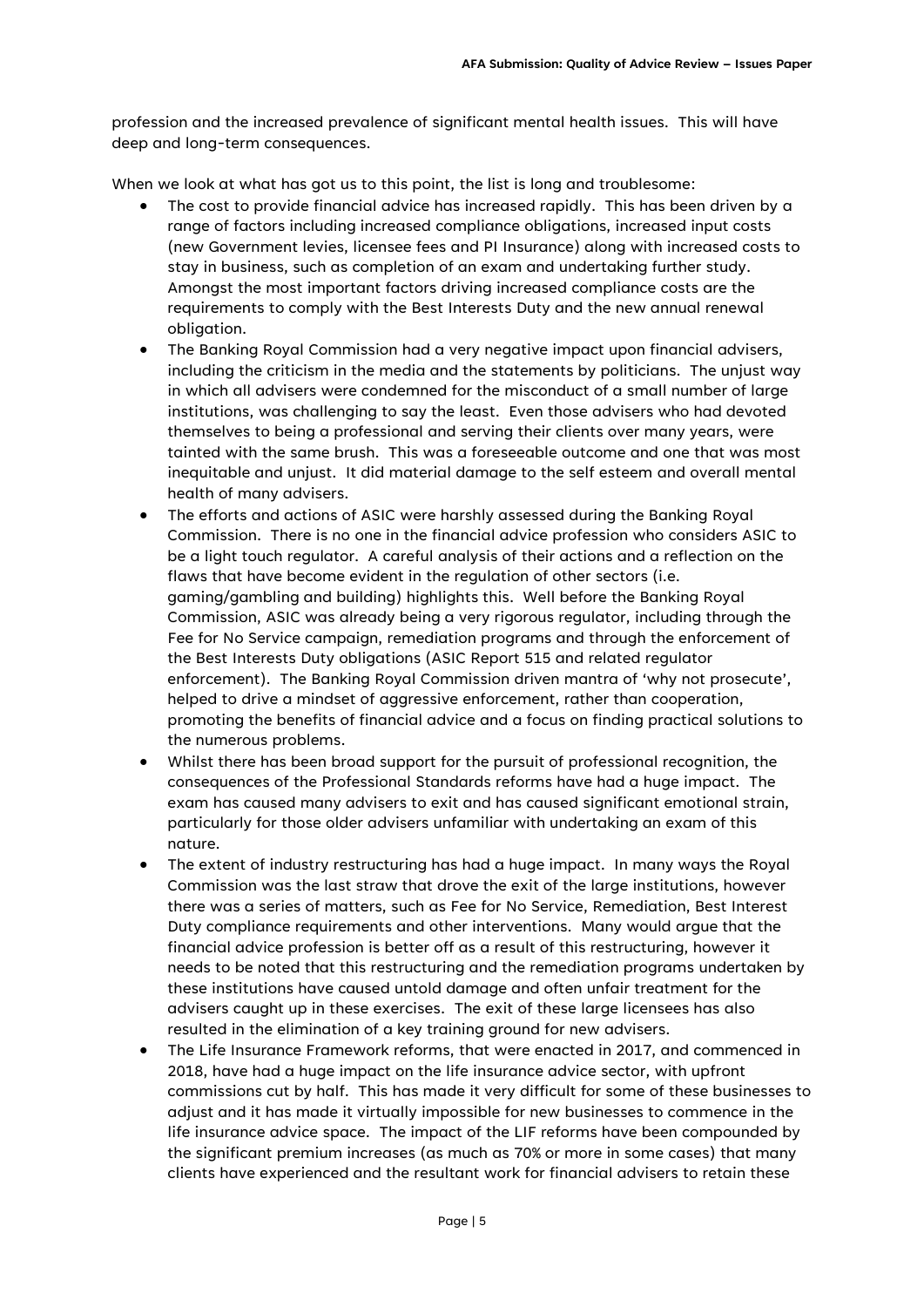clients. The interdependency between the health of the financial advice profession and the health of the life insurance sector should not be underestimated. This is demonstrated by the significant decline in life insurance new business volumes over the last five years, which is disadvantageous to both policy holders and life insurers. We would suggest that this is something that the Government should watch very carefully.

- The introduction of upfront premium discounting practices in life insurance, where advisers need to undertake more work to assess the premiums paid over a longer period and have the increased risk of cancellations at the end of the first year, when premiums jump significantly as a result of the discount being removed, or reduced.
- The recent APRA Intervention in the Income Protection market has also had a huge impact. This has made it so much more complicated to be a life insurance adviser and many have simply left the profession or the life insurance market, including those generalists who previously did a bit of life insurance advice.
- For the last eight years, financial advice has been subject to consistent and considerable negative media focus and criticism. This peaked during the course of the Banking Royal Commission. The resultant impact on the public perception of financial advice has been substantial. The impact has predominantly been on those Australians who do not have a financial adviser, who have been discouraged from getting financial advice. In contrast, the vast bulk of existing clients remained with their adviser and continued to value the services that they received from their adviser. Nonetheless, that feeling of being vilified, has had a significant cumulative impact upon people working in the advice sector.
- It is unfortunate that much of the recent reform has been excessive and ill-considered. The Annual Renewal reforms are a classic case. Whilst we acknowledge that some genuine issues did exist that were the cause of the Fee for No Service scandal, this could have been solved without the need for such excessive prescriptive red tape, that ultimately needs to be paid for by clients. The virtually universal failure to do a Regulation Impact Statement for all the Banking Royal Commission reforms, under the misguided and erroneous claim that the Royal Commission was equivalent to an RIS, was at best laughable. Some of the consequences and the full cost of some of these recent reforms is yet to fully flow through, however it is substantial. This includes Annual Renewal, the new breach reporting regime, and the Single Disciplinary Body, which will all have a material impact on the cost at the licensee and adviser level.
- We have mentioned it above, however it is worth repeating again the emotional and mental health impact of all of this has been substantial. There have been suicides, however that represents the ultimate peak of impact in a limited number of cases. The vast majority have been impacted, but not in such a severe manner. Some of these responses include fatigue, anxiety, loss of self esteem, loss of energy and passion for the job, declined confidence in the value they deliver and in many cases collateral damage that flows to family members, including family breakups (Australian Financial Advisers Wellbeing Report, The e-lab and Deakin University, 2021).
- In the context of so much regulatory change and with so much regulatory responsibility for their advisers, licensees are naturally somewhat conservative in the rules that they set for their authorised representatives. This results in a risk averse approach to the design of licensee standards and very careful practices. This is all compounded by the high level of regulatory uncertainty and the very high compensation limits that apply, should an adverse determination be made by the Australian Financial Complaints Authority (AFCA). Licensees often require more than the law or different things to the law and different licensees having different requirements all leads to less efficiency, poor processes and extra cost. Whilst this may appear easy to fix, that is not the case.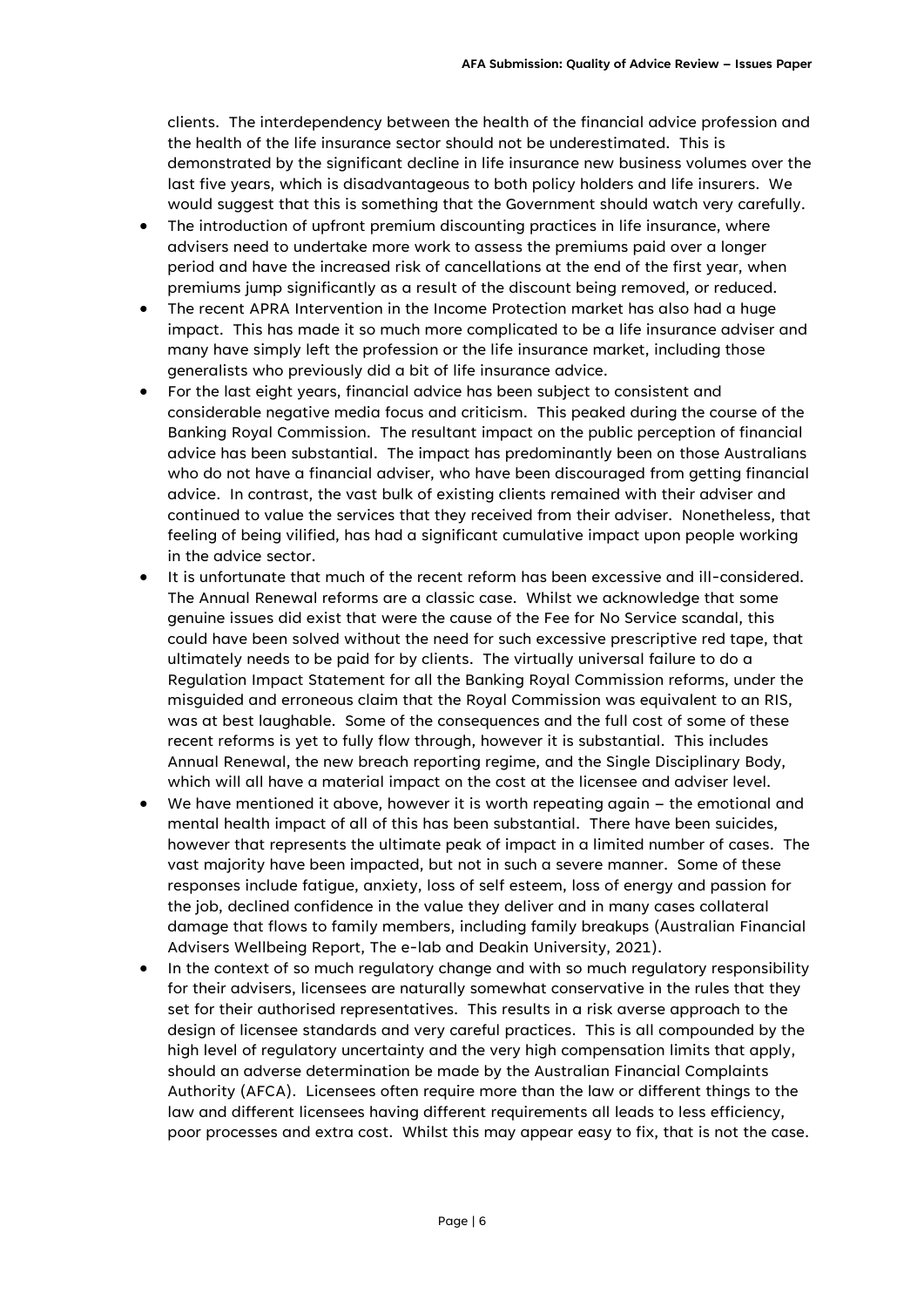It is unfortunate, but fair to acknowledge that the financial advice sector has evolved, as a result of all of the issues above, to be more focussed upon compliance, risk minimisation and avoidance of complaints, as opposed to focussing on the needs of clients and delivering value to clients. This is the outcome of a period of intense media and political attention, excessive regulatory reforms, an aggressive regulator, a sense of vulnerability and inadequacies in the Professional Indemnity market. The atmosphere is not great, where licensees feel challenged to be profitable and to stay out of the attention of the regulators, and advisers feel the obligation to constantly prove they are doing the right thing and pressured into signing agreements with licensees where they are forced to provide extensive indemnities. To achieve a constructive, client centric culture, much needs to change.

#### **6. Definitions of Financial Advice**

There are three very important definitional boundaries in financial advice:

- The boundary between financial advice that requires a licence and the activity which is not defined as financial advice, including where it is limited to factual information.
- The boundary between personal financial advice and general advice.
- The boundary between retail clients and wholesale clients, opening up a different category of financial advisers who provide advice to wholesale clients only.

These three boundaries are critically important and the implications are significant from one side of the boundary to the other. For example, substantial obligations apply in the case of the provision of personal advice to retail clients, however the obligations in the general advice or wholesale client space are very much reduced. These boundaries have also led to substantially different business models.

Much debate has been held in recent years about general advice, and whether the term should be changed. We recognise that it does create problems, however it also reflects an important category of advice, which is a recommendation that has been made without taking into account the client's personal circumstances. This is very different from providing factual information. It does have an important role to play.

In the context of the financial adviser exam and other reforms that apply to financial advisers who provide personal advice to retail clients, there has been an emergence of a growing group of advisers, who predominantly provide life insurance advice, who operate in the general advice only space and seek to avoid placing any reliance on the client's personal circumstances. We recognise that this group of advisers can fill an important gap in facilitating the provision of life insurance advice to more Australians, however we are also very conscious that this model involves a material risk of crossing the line into the personal advice space. We also note that the recent High Court decision against Westpac, with respect to the conduct of call centre operators in their superannuation business, makes this boundary more delicate. We suggest that this is an important issue to consider.

These important definitions also create an increased level of complexity and the risk of confusion. One question that arises is what should the approach be when an existing retail client reaches the wholesale client threshold. What should happen if the adviser and the client want to transition to the wholesale client model?

We believe that the model that defines the types of advice and the obligations that apply to each of those categories should be a more graduate scale, rather than the current model, which is more a matter of all or virtually nothing. In this submission we discuss the idea of a regulatory regime where the obligations are proportionate to the level of complexity and the risk of client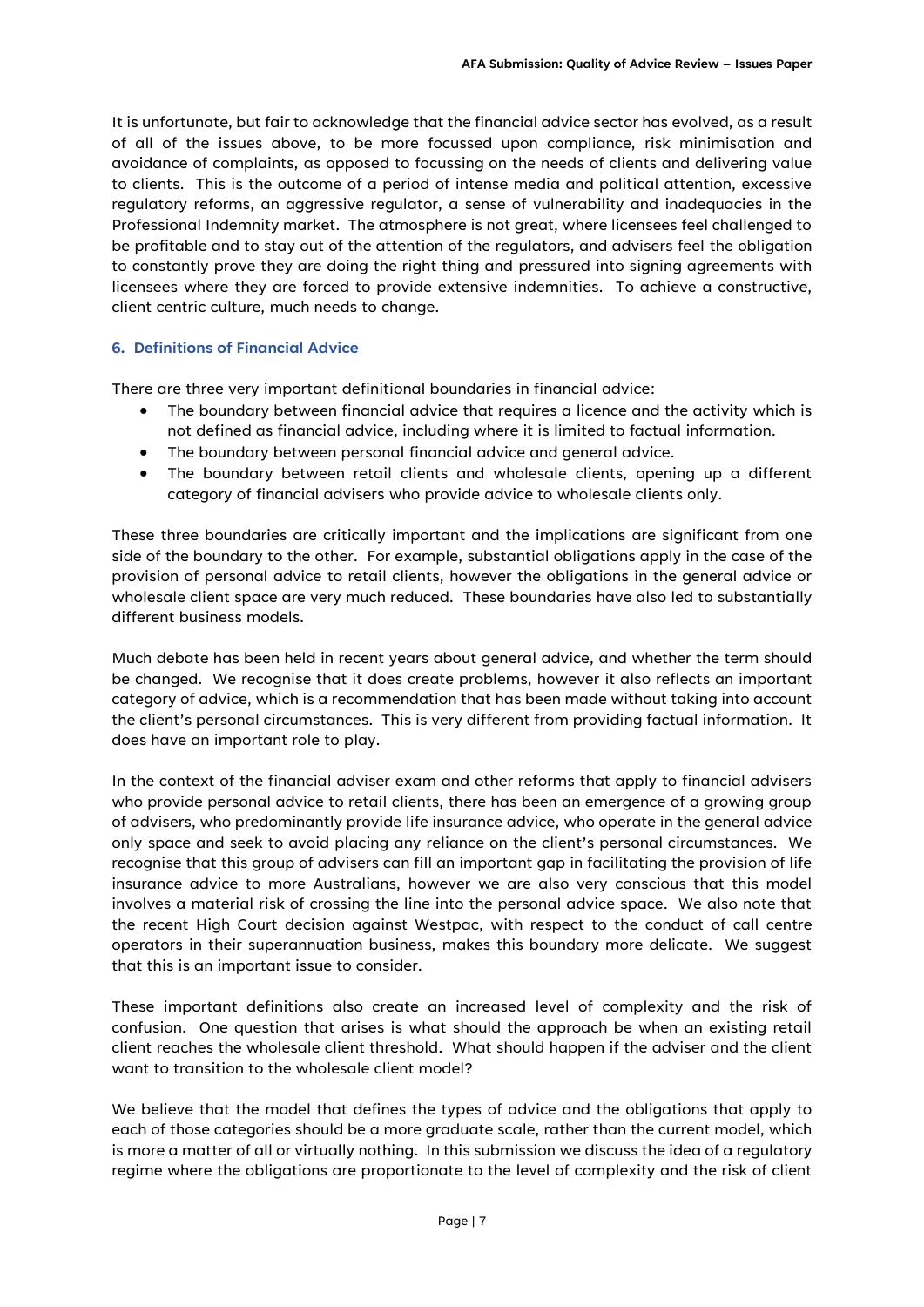detriment. We would suggest that the current model does not work, and the time has come to develop a new model that promotes access to advice and the affordability of advice, but preserves the essential consumer protection measures in a balanced and appropriate manner.

#### **7. Understanding the Life Insurance Advice Sector**

The life insurance individually advised sector has been going through a period of substantial reform since the release of ASIC Report 413 in October 2014. This report which covered financial advice provided in the period immediately before the commencement of the Future of Financial Advice reforms and the period immediately afterwards, found higher levels of non-compliance and some risk of client detriment. This report, which targeted advisers with higher lapse rates and in some cases licensees who were already subject to surveillance, led to the demands for reform to the life insurance remuneration model. This report was leveraged by the Trowbridge review and the Financial System Inquiry as the basis for the need for change. Repeatedly it was suggested that these three exercises proved the existence of fundamental problems, however in reality, it was only Report 413 that actually looked at life insurance client files and the advice. The others simply referred to the work that Report 413 had done. At the time there was a lot of debate in the market, including that Report 413 was targeted and was not reflective of the broader market. Neither was there sufficient recognition that Report 413 actually demonstrated a high level of compliance (93%) for business that was on the basis of a Hybrid form of commissions (80% upfront and 20% ongoing). Seemingly the solution was already evident.

#### **Life Insurance Framework**

Ultimately it was the Government that decided to legislate to reduce upfront commissions, which was achieved by delegating powers to ASIC. This reform resulted in a period of adjustment to the maximum permitted upfront commission rates as follows:

| Year    | <b>Maximum Upfront Commission Rate</b> | <b>Maximum Ongoing Commission Rate</b> |
|---------|----------------------------------------|----------------------------------------|
| 2018    | 80%                                    | 20%                                    |
| 2019    | 70%                                    | 20%                                    |
| 2020 on | 60%                                    | 20%                                    |

As a further part of the reform, a mandatory clawback provision was introduced where the adviser would need to pay back 100% of the commission if the policy was discontinued in the first year and 60% in the second year. This is considered to be very harsh, particularly where the reason for the discontinuation is entirely due to a change in the client's personal circumstances, which has been prevalent during the COVID experience (and where no Government relief was made available).

It was expected by the Government that the LIF reforms would lead to a reduction in premiums as the cost of commissions was materially reduced. That has not been the case and in fact premiums have risen materially since the LIF reforms came into play.

Research over a number of years has shown that clients prefer to pay for their life insurance advice through commissions rather than through an upfront fee (Zurich - The Risk Advice Disconnect 2019). This is for many reasons, including the fact that they can effectively pay the upfront cost over a number of years and not be required to pay, should obtaining acceptable life insurance prove too difficult. Whilst some commentators might suggest that consumers would prefer to pay an upfront fee to avoid an exposure to conflicts of interest, our own members experience, when they offer the choice, almost all clients choose to pay by a commission.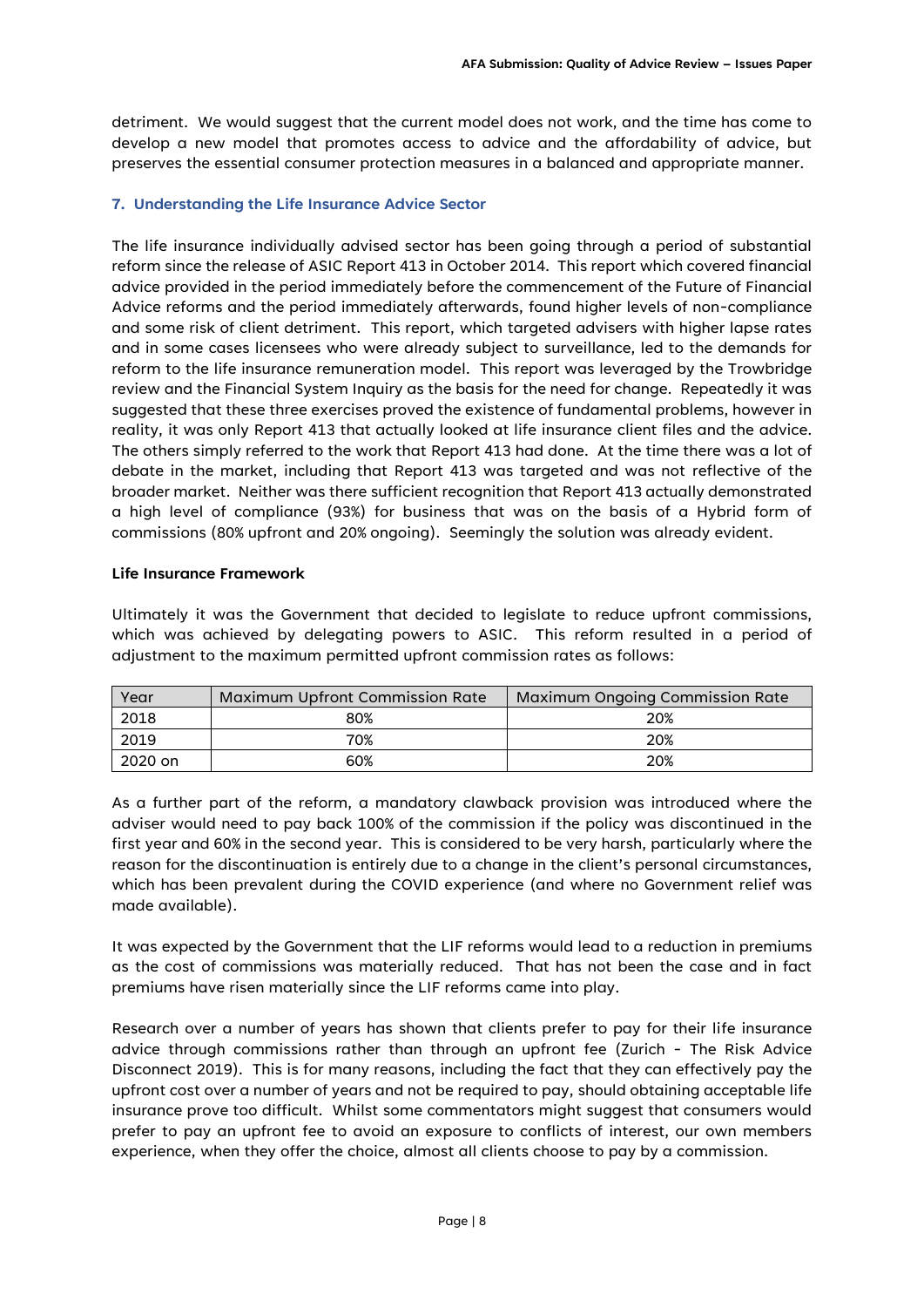The Life Insurance industry has been subject to other major changes in recent years including the Protecting Your Super and Putting Members Interests First reforms that mandated the withdrawal of insurance arrangements for inactive accounts and made it optional for people with small balances and under the age of 25. Data produced by APRA (Life insurance claims and disputes statistics), shows that the number of Group Super lives covered by Life and TPD has fallen by 35% and the number covered by Disability Income Insurance has fallen by 22% since 2018.

#### **Understanding the State of the Life Insurance Market**

The importance of the retail advised market to the overall life insurance market is demonstrated by the fact that in 2021, the individual advised market made up 53% of premiums paid to the life insurers, versus just 37% for the Group Super market (APRA Life insurance claims and disputes statistics). Whilst the Group Super market makes up many more members, the levels of cover are substantially lower (on average \$782k for retail advised Life (death) cover and \$841k for TPD, versus \$219k for Group death and \$187k for Group TPD). Group super insurance has an important role to play in ensuring that a greater proportion of the population have access to life insurance, however it is rarely enough for average Australians. Financial advisers will typically ensure that there is enough life insurance to repay the mortgage and to cover the cost of the children's education and living costs whilst they are young. This is to ensure that the surviving spouse and children are not forced to leave the family home at a time of such distress. With average mortgages now over \$500k in Australia, a death benefit of \$219k would not be sufficient to meet the needs of the surviving family.

We understand that trustees of super funds have an important role to play in the design of insurance arrangements, including to ensure that life insurance premiums do not lead to an inappropriate erosion of super balances, however this often plays out in terms of their intervention to reduce the level of cover that members have, rather than ensuring that it is adequate.

NMG Consulting do research on the level of new business volumes, and their research shows that retail advised new business volumes have declined from \$638 million in 2016, before the LIF reforms commenced, to just \$317 million in 2021. This number is expected to fall further over the next few years, driven largely by the following factors:

- The significant exit of financial advisers from the profession and particularly those who are active in the life insurance advice market.
- The reduction in remuneration has made it economically unviable to provide life insurance advice to the bulk of the population.
- The APRA intervention in the Individual Disability Income Insurance market has led to substantial changes to Income Protection products, making it very difficult for generalist advisers to come up to speed in terms of understanding these new products.

Overall, the number of advisers who choose to provide life insurance advice has declined substantially, and this has meant that it has become much more difficult for Australians to access life insurance advice.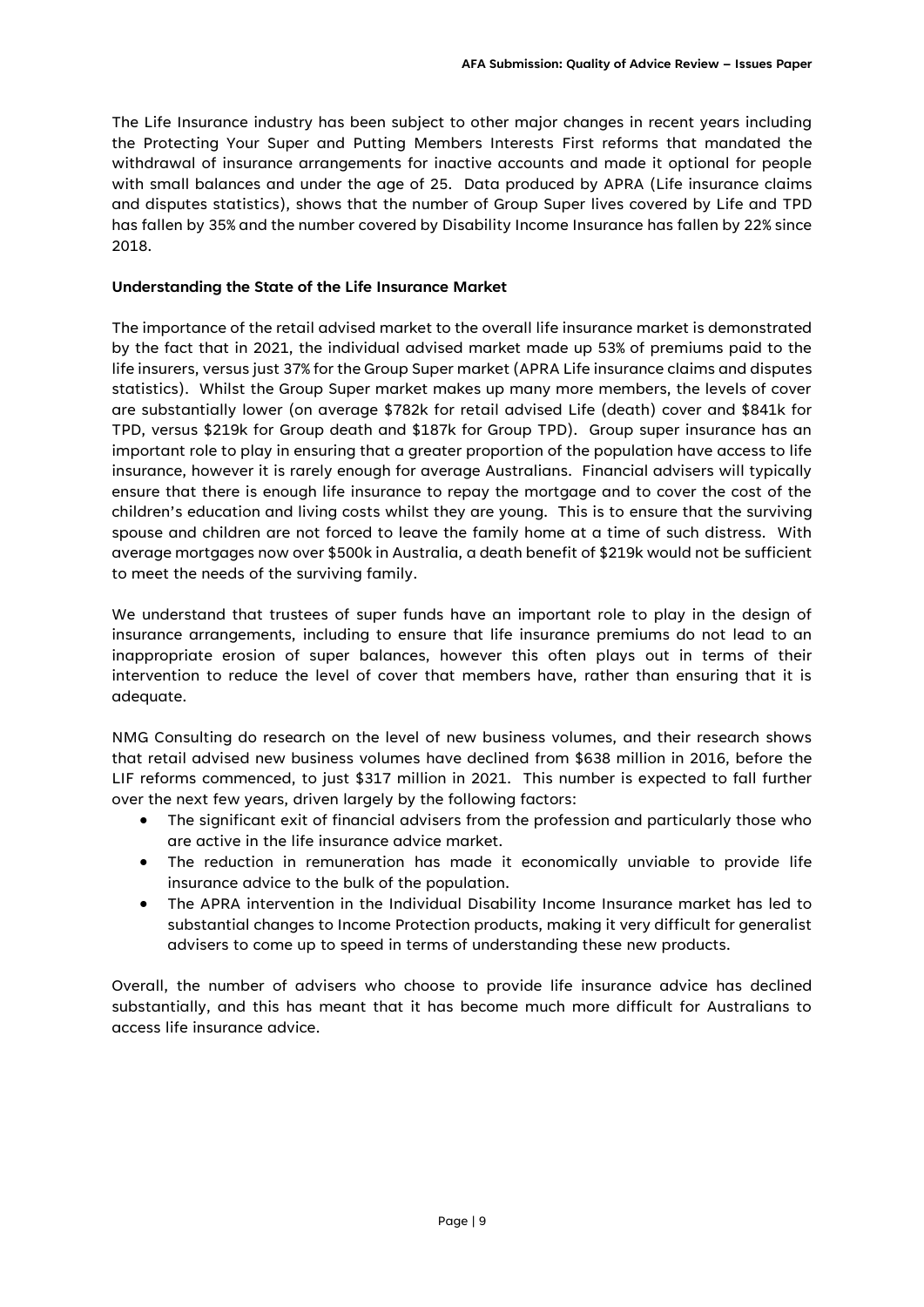The following table, based upon the APRA Claims and Disputes Statistics, highlights what has happened to individually advised clients in recent years.

|                          |           |           |           |           | <b>Cumulative %</b> |
|--------------------------|-----------|-----------|-----------|-----------|---------------------|
| Category                 | 31-Dec-18 | 30-Jun-20 | 30-Jun-21 | 31-Dec-21 | Change              |
| <b>Death Cover</b>       | 1,994     | 1,717     | 1,653     | 1,621     | $-18.7%$            |
| <b>TPD</b>               | 1,177     | 996       | 968       | 972       | $-17.4%$            |
| <b>Trauma</b>            | 826       | 792       | 768       | 752       | $-9.0%$             |
| <b>Disability Income</b> | 911       | 847       | 816       | 805       | $-11.6%$            |

#### **Individual Advised Policy Holders – '000**

#### **Responding to the Banking Royal Commission Recommendation**

Recommendation 2.5 of the Banking Royal Commission was

When ASIC conducts its review of conflicted remuneration relating to life risk insurance products and the operation of the ASIC Corporations (Life Insurance Commissions) Instrument 2017/510, ASIC should consider further reducing the cap on commissions in respect of life risk insurance products. Unless there is a clear justification for retaining those commissions, the cap should ultimately be reduced to zero.

The further context that was presented in the report, was that the review should consider the implications for underinsurance. The table above, clearly shows that there has been a significant decline in the number of Australians who have life insurance and the established trend, based upon the declining level of new business (halved in 5 years), is that this will continue to get worse. Whilst the Banking Royal Commission may have formed the view that it was important to remove commissions, this included no consideration of what clients want and if it was pursued would lead to the decimation of the individually advised life insurance sector and would result in a substantial decline in appropriately insured Australians and huge pressure being placed upon the life insurance industry. Put simply, it would be catastrophic.

We believe that the Government should go back to the previous version of hybrid commissions, which was a model that demonstrated a high level of compliance in the 2014 ASIC Report 413 (93% compliance). With all the changes that have happened since then, including the bedding down of the Best Interests Duty, the increased education standard and the financial adviser exam, Australians can now be much more confident that the life insurance advice they are getting is quality advice. We certainly acknowledge than an increase in the upfront commission would not be appropriate for general advice business.

We also support a review of the year 2 clawback, which is particularly harsh at 60% and applies all the way through to the end of the second year. The recent COVID crisis has demonstrated that economic circumstances are a major contributor to the cancellation of life insurance policies. It is unreasonable that financial advisers should carry so much liability all the way through to the end of year two. If the Government, is reconsidering this model, then we would suggest either a 33% clawback in year two, or a 50% clawback for the first six months of year 2 and then a 25% clawback from months 7 to 12 of year two.

#### **Fixing the Problem with Access to Life Insurance Advice**

The following diagram sets out the challenge in the life insurance advice sector, where the cost to provide life insurance advice requires much higher premiums for this to be economically viable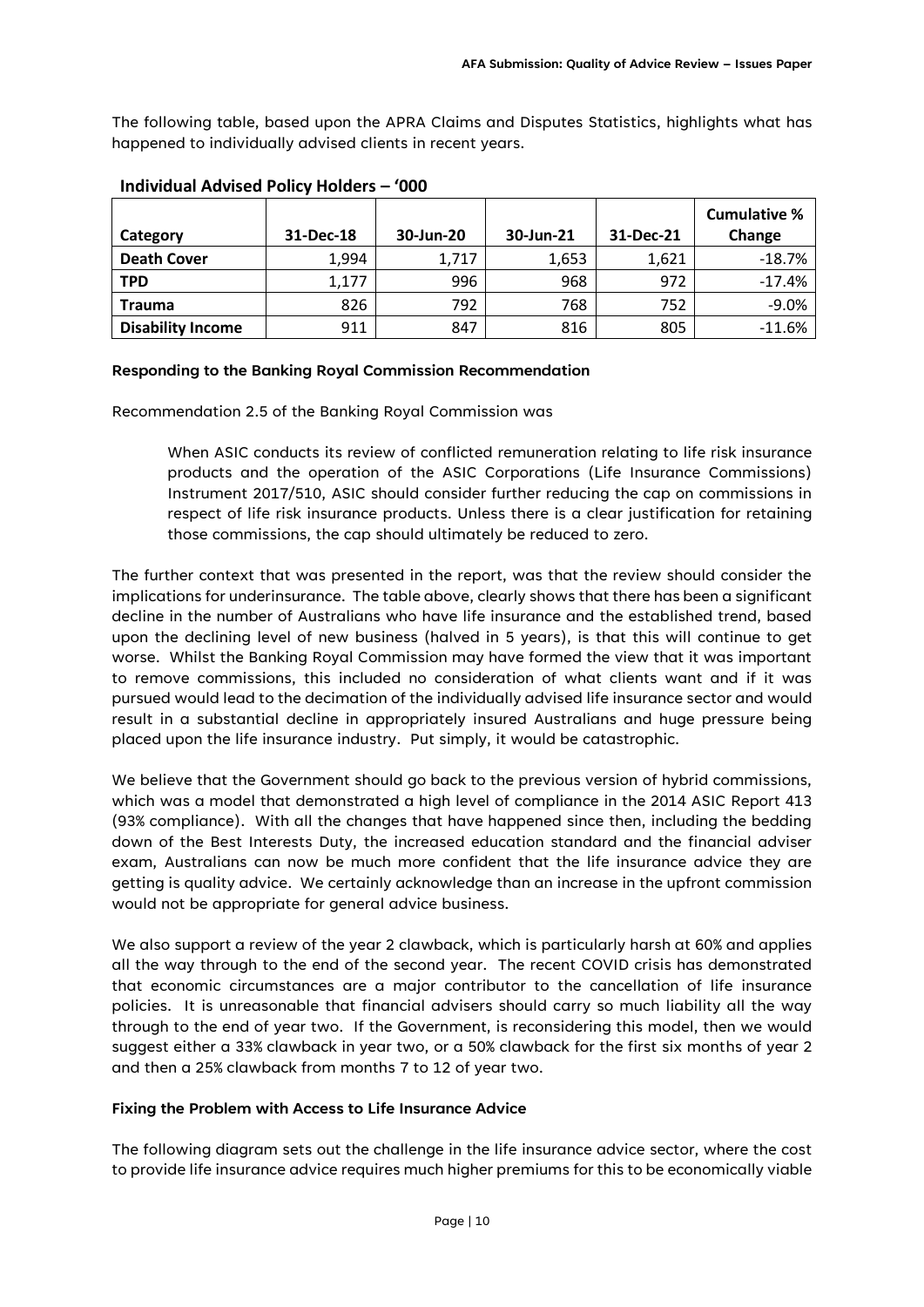to the financial adviser. In this diagram we have assumed that the average cost to provide life insurance advice is \$3,000. This diagram illustrates that at a 60% upfront commission, the amount of overall life insurance premiums needs to be \$5,000 for the adviser to cover their costs. This means that in recent years they have ceased providing advice to clients who are likely to have lower premiums, as it is simply not economically viable.

This problem can only be fixed by a combination of increasing the commission rate and reducing the cost to provide life insurance advice. In the absence of this, life insurance advice will only be available to a small proportion of the population. This diagram, shows that an increase in the commission rate and a reduction in the cost of providing life insurance advice will make advice available to many more Australians, as shown by the yellow shaded area.



Another important point to understand with respect to the dynamics of the changes that have resulted from the LIF reforms is that financial advisers are necessarily needing to work with clients who can pay higher premiums, who are invariably older. This means that there are less young people going into the life insurance risk pools and thus the risks are greater. This, along with the decline in the overall size of the pool (policy holders), is likely to have long term implications.

#### **8. Key Considerations in Regime Design**

#### **Consumer Protections Should be Proportionate to the Consumer Risk**

In recent years, almost the entire focus, in terms of regime design, has been on consumer protection. As an example, it seems that renewal every second year and disclosure of adviser fees in Statements of Advice, regular product statements and annual Fee Disclosure Statements was not enough, and thus it was decided that clients should be required to renew their agreement every year, including detailing what the fees will be for the next 12 months and that proof of that agreement should be provided to each and every product provider involved. There were already strong controls in the system. Was it really necessary to add further consumer protections, and what was the cost impact on clients of doing this? Of course, as expressed above, there was no Regulation Impact Statement to contemplate and quantify the cost impact. Might the existing measures have already reached the point where the incremental benefit for the client did not justify the additional cost. How much more would most consumers be willing to pay to go from a 95% confidence level to a 97.5% confidence level?

Equally, we would argue that clients wanting simple advice, such as a person starting their first job and asking which fund to put their super in, would prefer to have access to some advice, even if there is a minimal risk involved in accessing this advice, as opposed to having no access to affordable advice. Why should a young person starting their first job be forced to pay \$3,000 for simple advice on where to have their super contributions go, and what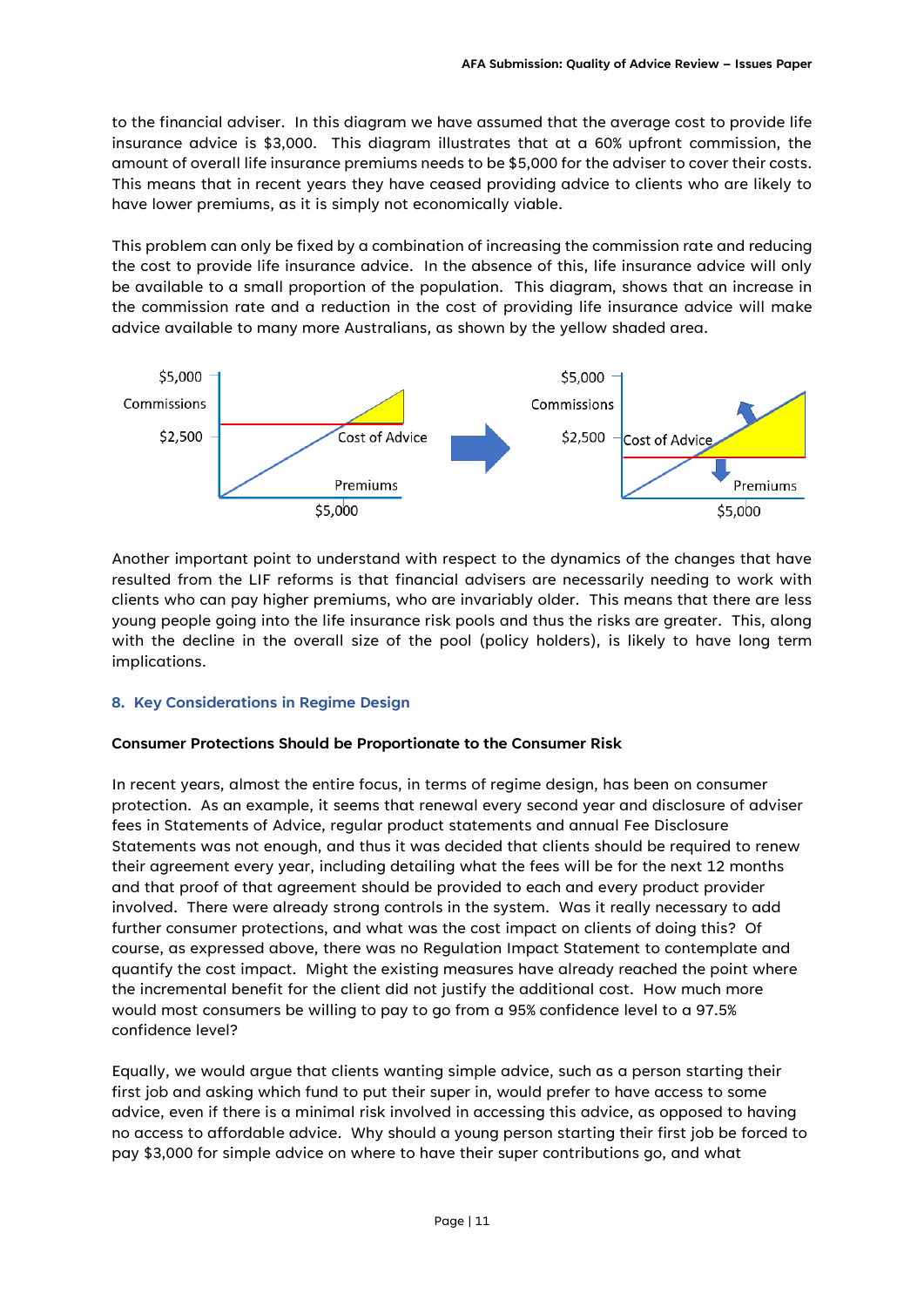insurance to select, or otherwise be faced with the need to make the decision without any advice?

There is often a disconnect between the types of questions that clients ask in meetings and what an adviser can respond to. Some questions can be answered through the provision of factual information, however sometimes these discussions lead to elements of financial advice. Responding to some of these questions on the spot might be non-compliant. Some potential situations include the following:

- Helping clients to prepare a budget that will be achievable and realistic. Often acting as mediator to help couples with different money styles come to an agreement on their financial priorities, saving and spending commitments.
- Helping individuals understand the communications sent to them by their superannuation fund or insurance provider and encouraging early engagement with their retirement plans.
- Providing a second opinion on their difference between should and could e.g. bank will lend us up to a certain amount, however in a few years we hope to have children, so can we afford it, not only now, but during periods of planned work interruptions.
- I have money in my savings account, would it be better to pay of my credit card/HECS debt, place into my offset account, contribute to super or leave it where it is? Should I use a redraw or offset account for my mortgage?
- Answering questions such as how much super am I likely to have when I retire?
- Is my super fund performing well?
- Am I on track to pay off my mortgage?
- What strategies can I use to save up to purchase my first home?
- I would like to get the government co-contribution. How much do I need to contribute and what are the requirements?

There needs to be a better balance achieved in the design of the regulatory regime, where consideration is given to the risk of adverse consequences/detriment and the additional cost involved. We would argue that this balance has been missed for some time and often this is as a result of a lack of listening to the needs of existing and genuine potential clients.

It seems that some of the key legislation that has been introduced over the last decade, has made it harder for a client to maintain an ongoing relationship with an adviser. It is also the case that the high upfront cost of establishing an advice relationship, means that advisers are much less interested in working with clients on a once-off basis. It is worth considering whether there should be greater access to once-off advice that is possible for advisers to provide in an economically viable fashion. We seem to be stuck in a model where advisers can only provide economical advice if it is structured through an ongoing relationship.

#### **A Principles Based Regime versus a Rules Based Regime**

We know that there is an active debate at the moment between proponents of principles based legislation and rules based legislation. We must make the point that a principles based regime will only work where all elements of the regime work on that same basis. If in the context of a principles based regime, the regulator takes a rules based approach, with their guidance or approach to enforcement, then this is counterproductive. Equally, if AFCA takes a different approach to the assessment of complaints, then a principles based regime only creates problems, rather than solves them. Section  $912A(1)(a)$  is a principles based obligation ("do all things necessary to ensure that the financial services covered by the licence are provided efficiently, honestly and fairly"). It is important to note that this principles based piece of legislation has been used by ASIC as the basis for a number of enforcement and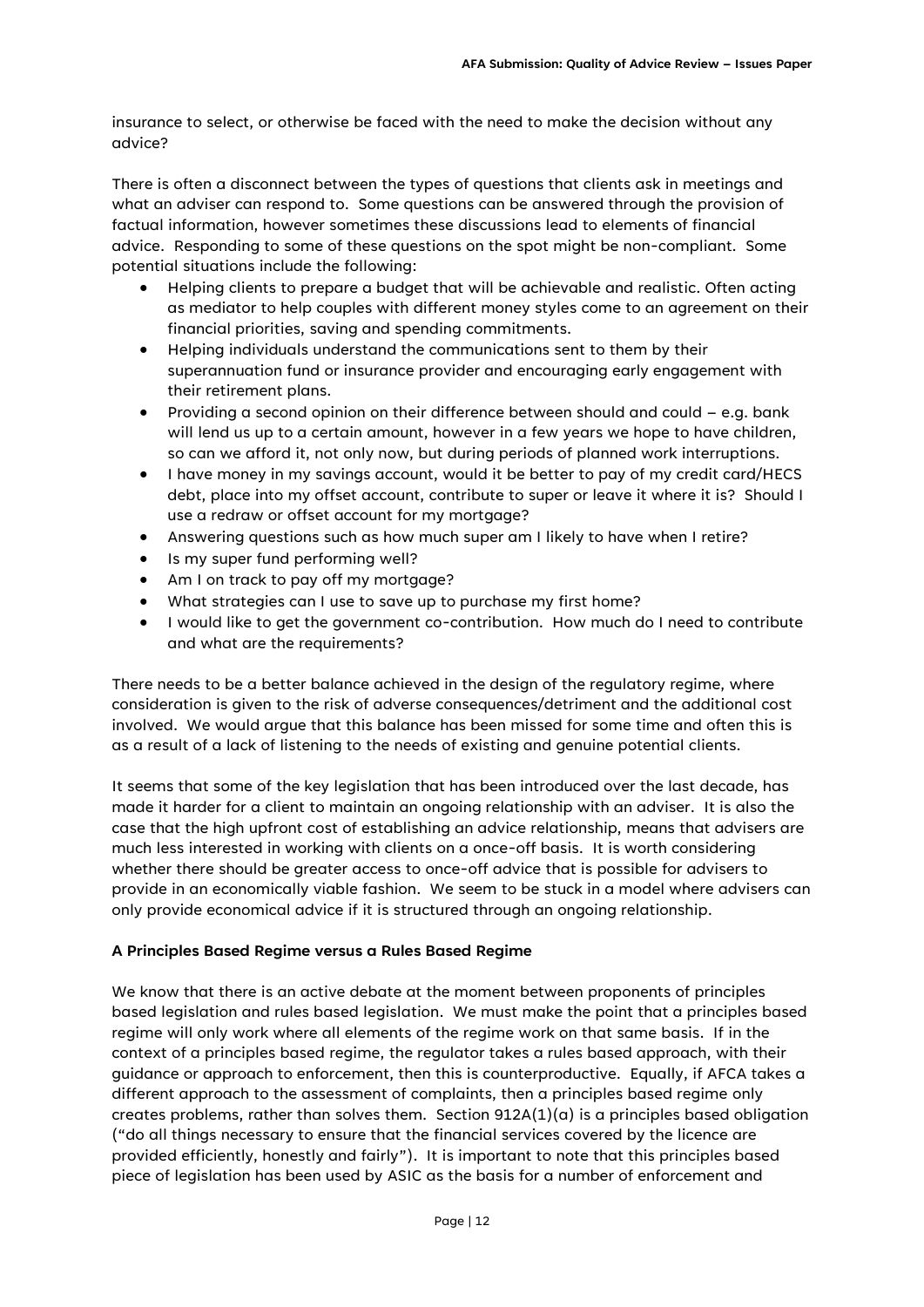remediation activities. A principles based regime alone is not the answer to the current challenges that we face with regulatory uncertainty.

Having said the above about the potential issues with a principles based regime, it is important to also point out the deep flaws that can exist with a prescriptive rules based approach, which has often been employed in the financial advice sector. One obvious example is Fee Disclosure Statements, and the issues that have emerged with timing differences and small monetary differences. FDSs are prepared by licensees and financial advisers on the basis of when the licensee/adviser receives the fees. There can be a small delay between when the money is taken out of the client's account and paid to the adviser, which means that money can be taken out of the client's account in one reporting period and paid to the adviser in the next period. This creates a small difference in the amount reported. Differences can also arise as a result of the treatment of GST or Reduced Input Tax Credits.

The systems have been built in the advice sector on the basis of when the adviser is paid, and this approach had been in place for a number of years. ASIC has taken the view, expressed in the November 2019 Report 636 on Compliance with the fee disclosure statement and renewal notice obligations, that they expect FDSs to be prepared on the basis of when the money comes out of the client's account. ASIC suggests that this now requires manual checking each time. This is incredibly inefficient. The law provides no leeway for small differences and thus a \$1 difference technically invalidates the FDS. Further, any error or difference in an FDS results in the termination of the ongoing fee arrangement. To rectify this, typically new advice would need to be provided to establish a new arrangement, and this could result in an additional fee being charged to the client. It is necessary to ask what clients really want out of FDSs, what the benefit is to them of such prescriptive rules? In the vast majority of cases they will want to know roughly what they are paying and will have no interest in small differences or timing differences. Clients already get separate reporting from product providers on the fees that they pay to their adviser. We should be asking what is most important to clients, rather than designing regimes where non-compliance is so difficult to avoid and so costly to achieve?

#### **Alternative Forms of Financial Knowledge and Advice**

As discussed above, at the AFA, we are strong believers in financial advice being opened up to as many Australians as possible. We are very conscious that this cannot entirely be on the basis of face to face advice, and in some cases it may need to be through digital or digital assisted means. We are also very conscious that financial advice can start in the form of financial education, and we are supportive of actions that can improve access to financial education. We are open to the role that social media influencers might play in providing financial education (as opposed to financial advice). We are also aware of the emergence of money coaches. The most critical thing is that these alternative channels must operate within the constraints of the law, and in a way that limits the prospect for consumer detriment. Clearly this has recently become an area that has created a lot of concern for ASIC, in terms of financial advice being provided by unlicensed operators and influencers assisting with dealing. Anyone who operates in the area of financial services and advice should be subject to licensing and regulatory oversight.

This review needs to carefully consider how financial advice or financial knowledge can be provided to more Australians and in a form that meets their needs and that they can afford. This might require new ways of thinking about how financial advice is categorised and what regulations apply to each category. However this is done, needs to ensure that consumer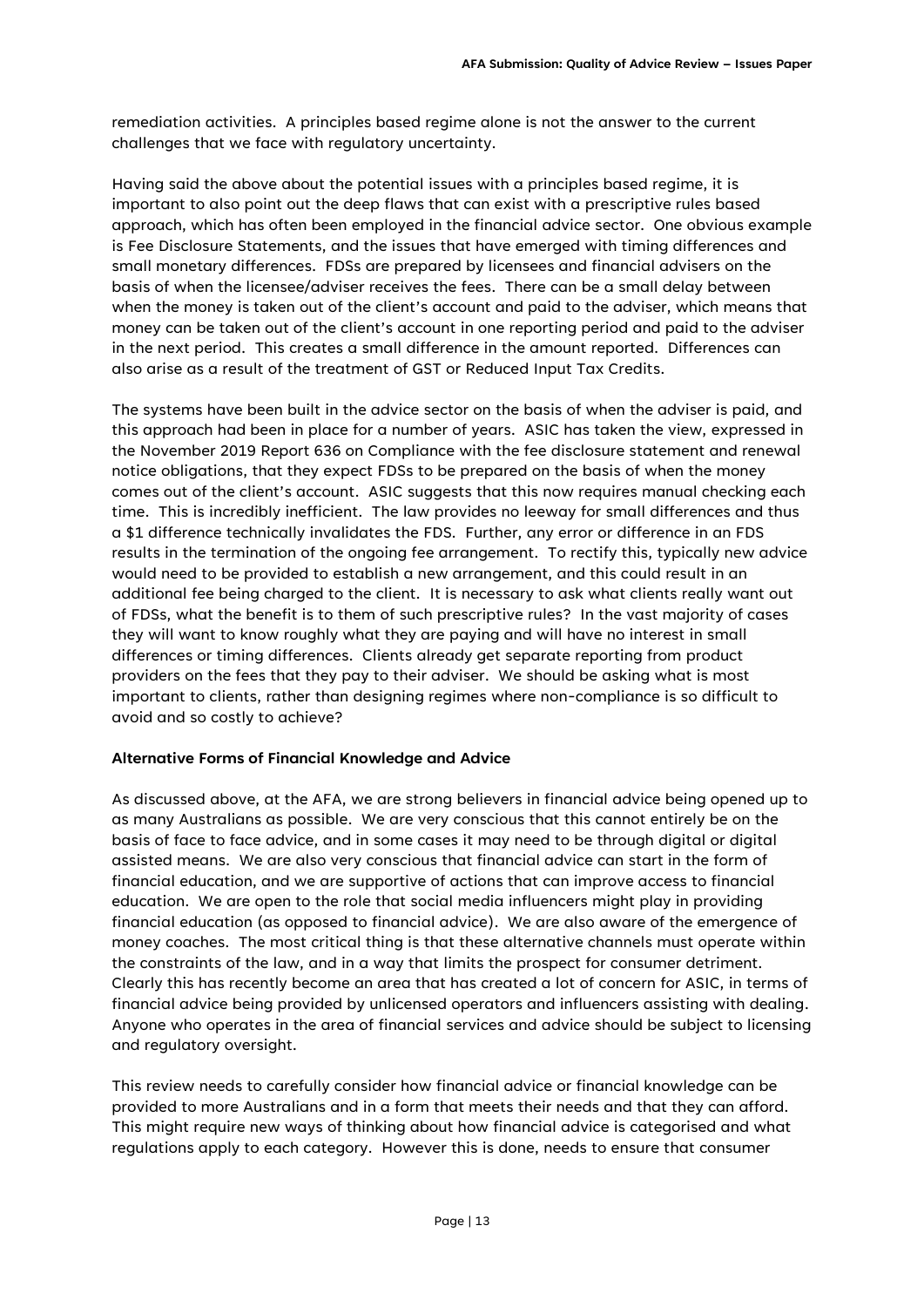protections exist, the cost of these protections is proportionate to the value delivered and a level playing field exists for all.

#### **Licensee Risk Aversion**

An issue that has generated a lot of debate in recent times, including statements by politicians, is the role that licensees play in defining the rules that financial advisers must operate under and the extent to which these internal rules exceed the expectations of the law. Whilst this might seem a simple issue on the surface, it is compounded by two important factors:

- Licensees are responsible for virtually everything that their financial advisers do and in the authorised representative model they typically only have limited sporadic oversight of what they are doing. A single mistake by an adviser can be very costly for the licensee in terms of either enforcement action or client compensation. No one should be in any doubt that the risk of an award of \$542,500 by AFCA, for any single matter, will keep many licensee managers awake at night.
- A high level of regulatory uncertainty. The law and the regulatory guidance that licensees must understand and follow can be very complex and confusing. It is also unclear in what circumstances the actions of a licensee may lead to enforcement or compensation consequences.

#### **9. Understanding the Client Experience**

The most important outcome from the QAR will be how financial advice can better meet the needs of Australians. This means having access to financial advice when they need it, at a cost that they can afford.

We believe that it is important to reflect on what is often a huge gap between client needs and outcomes that are available to them under the current regime.

| <b>Client Need</b>                                                                                                                                                                                                                                                   | <b>Client Outcome</b>                                                                                                                                                                                                                                                                                                                                                       |  |  |
|----------------------------------------------------------------------------------------------------------------------------------------------------------------------------------------------------------------------------------------------------------------------|-----------------------------------------------------------------------------------------------------------------------------------------------------------------------------------------------------------------------------------------------------------------------------------------------------------------------------------------------------------------------------|--|--|
| A potential new client, who has<br>already established an account<br>based pension, has just gone back to<br>work in a part time capacity for 12<br>months and needs to set up a new<br>super account. They just want some<br>quick advice on a product that is cost | The adviser is required to take a comprehensive fact<br>find, including detailing all existing assets and<br>health status, estate<br>liabilities.<br>planning<br>arrangements, family arrangements etc.<br>The adviser needs to then assess the right strategy<br>for the client and consider the product options that<br>are available before considering why this advice |  |  |
| and has<br>effective<br>appropriate<br>investment options. They expect<br>that this should take half an hour<br>and cost no more than \$200.                                                                                                                         | would be in the best interests of the client.<br>They then need to send it to their paraplanner to<br>prepare the Statement of Advice.<br>After four weeks the SoA might have been prepared<br>and is ready to be given to the client, at a cost of<br>\$3,000.                                                                                                             |  |  |
| An existing client who already has a<br>superannuation account with their<br>adviser receives a small inheritance<br>from an uncle and they want advice<br>on how to invest it for the next five                                                                     | As this is a new scope of advice to the previous<br>advice, and it has been a couple of years since the<br>previous SoA, the adviser will need to do a new and<br>comprehensive fact find.<br>As the scope of the advice is different to the previous                                                                                                                       |  |  |
| to ten years before they will need it<br>to help with the purchase a house.                                                                                                                                                                                          | advice, the adviser will need to prepare a full<br>of Advice.<br><b>This</b><br>Statement<br>will<br>involve<br>the                                                                                                                                                                                                                                                         |  |  |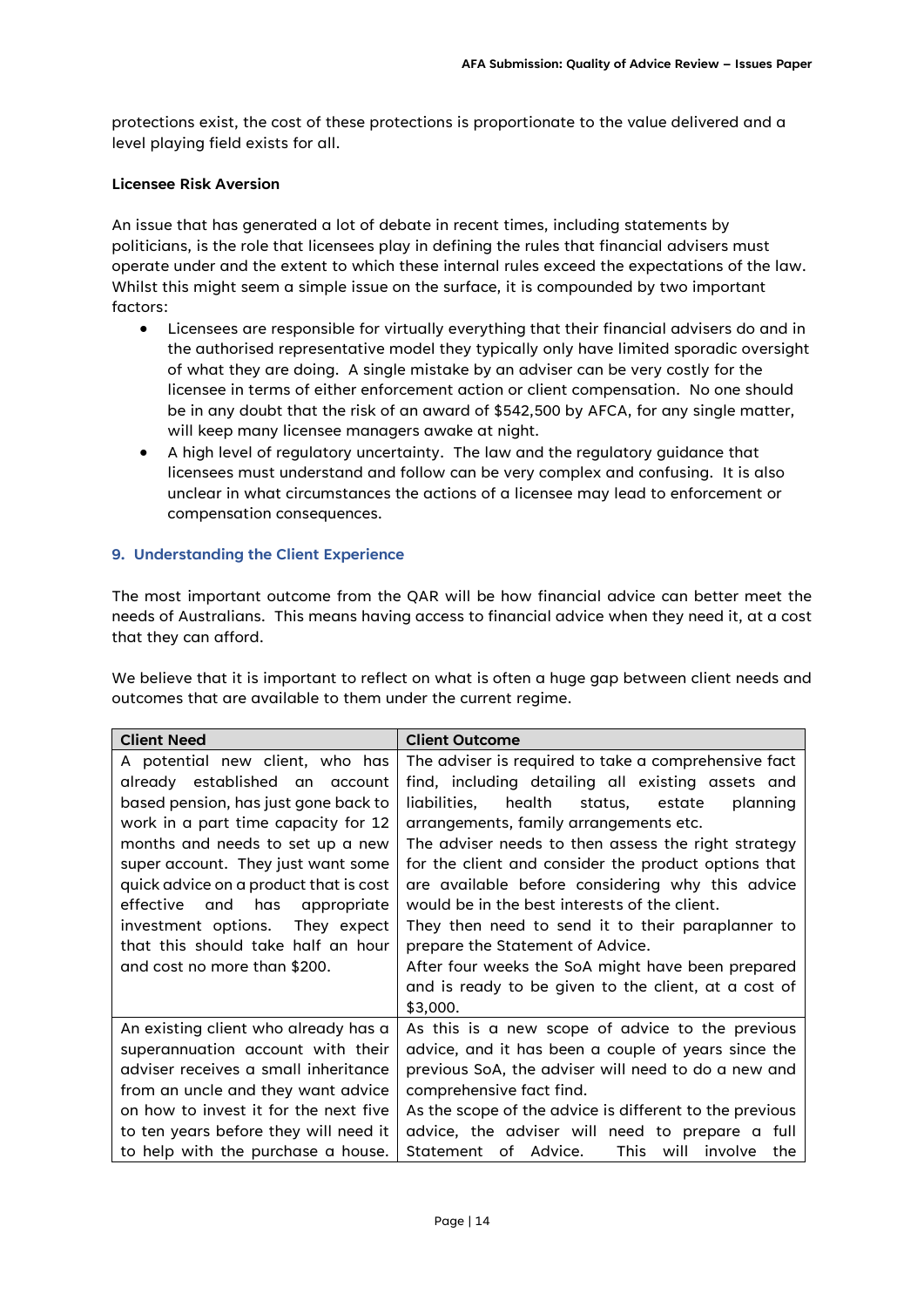| <b>Client Need</b>                                                                                                                                                                                                          | <b>Client Outcome</b>                                                                                                                                                                                                                                                                                                                                                                                                                                                                                                                                                                                                                                                                                                                                                                                                                                                                                                                                                                                                                                                                                                                                                                                     |
|-----------------------------------------------------------------------------------------------------------------------------------------------------------------------------------------------------------------------------|-----------------------------------------------------------------------------------------------------------------------------------------------------------------------------------------------------------------------------------------------------------------------------------------------------------------------------------------------------------------------------------------------------------------------------------------------------------------------------------------------------------------------------------------------------------------------------------------------------------------------------------------------------------------------------------------------------------------------------------------------------------------------------------------------------------------------------------------------------------------------------------------------------------------------------------------------------------------------------------------------------------------------------------------------------------------------------------------------------------------------------------------------------------------------------------------------------------|
| They would like some simple advice<br>on the best option for them.                                                                                                                                                          | preparation of the SoA by a paraplanner, and might<br>also require the SoA to be vetted by their licensee.<br>After five weeks the SoA is ready to be presented to<br>the client, who has got increasingly frustrated at the<br>time that it has taken and whether the cost of \$3,000<br>is worth it.                                                                                                                                                                                                                                                                                                                                                                                                                                                                                                                                                                                                                                                                                                                                                                                                                                                                                                    |
| The client (a couple) would like to<br>arrange their annual review<br><i>in</i><br>October each year after they get<br>their annual product statements,<br>including<br>their investment<br>and<br>superannuation accounts. | The client commenced their arrangement with their<br>adviser on 14 January 2022, and thus they can only<br>renew their arrangement in the 120 days following 14<br>January 2023. The client wants to meet in October<br>2022, however the adviser cannot renew at that time,<br>unless they put a completely new arrangement in<br>place. The adviser would need to have two review<br>meetings per year to meet both expectations.<br>In the 2023 review meeting, whilst the clients might<br>want to reflect upon the performance of their<br>investments over the last year, the suitability of their<br>life insurance policies and any changes to the<br>investment and regulatory environment that may<br>impact them, their adviser is also focussed on<br>providing them with a Fee Disclosure Statement and<br>getting them to sign a renewal document and to sign<br>multiple product provider consents forms. Explaining<br>what needs to be done and why takes up a material<br>amount of the review meeting. All up this renewal<br>and consent process might add \$500 to the ongoing<br>cost. Needing to hold an additional meeting each<br>year would also add significantly to the cost. |

In our view, the current model fundamentally fails to meet the needs of clients, and often forces them to take an option that is both slow, clumsy and costly.

In reflecting upon the above, it is useful to think what impact it would have on the medical profession, and overall client care, if doctors were required to:

- Undertake a broad fact finding process, including ordering pathologist tests, even for the most basic of conditions. They would need to delay the diagnosis and recommendation of any medicine until all the data had been obtained.
- Carefully consider how their advice is in the best interest of the client and document each and every step they have taken to assure this, including documenting what alternative diagnosis there might be and alternative medical solutions.
- Prepare a statement of advice before seeking the patient's agreement to take the medicine or to have an operation.
- To fully disclose any relationship, connection or benefits that they receive from pharmaceutical companies or health device providers.

Clearly this would prevent a doctor from providing a diagnosis in the same meeting, would push up the cost of medical services and in many cases provide medicines too late to have any meaningful impact.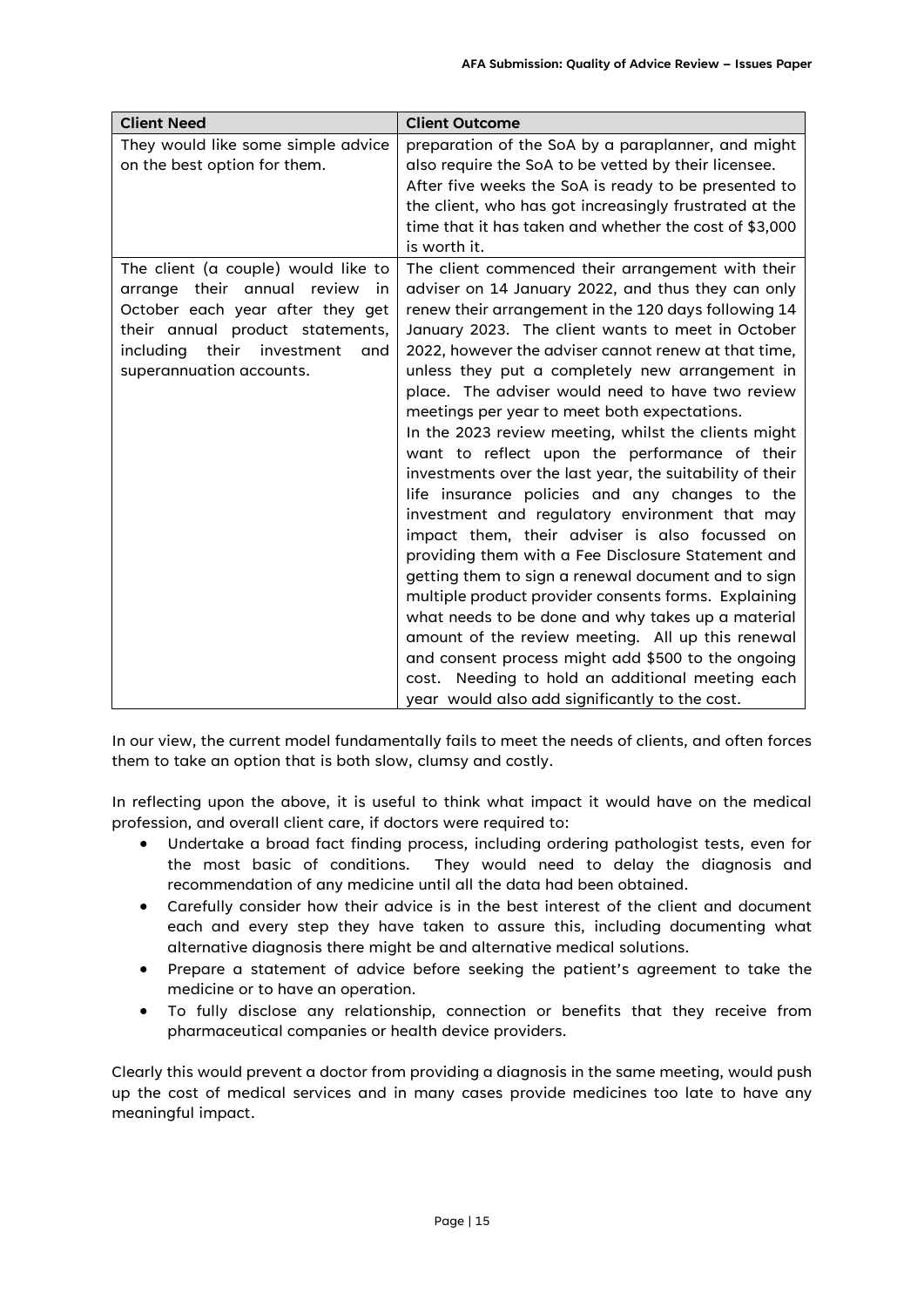#### **10. AFA Objectives**

In addition to our visions as set out above, at the AFA, we have defined the following objectives in order to achieve our visions for a financial advice regime that meets the expectations of consumers and financial advisers.

- Reduce complexity
- Reduce the cost of financial advice and the cost of running financial advice businesses
- Improve the client centricity in the advice and service processes
- Ensure that financial advice is a sustainable profession

#### **11. AFA Recommendations**

At the AFA, we have defined the following key drivers for achieving these objectives:

- Reduce regulatory uncertainty
- Regulatory relief
- Process re-engineering/improvement
- LIF Review and retention/increase of life insurance commissions
- Sustainability of advice profession actions

#### **Reducing regulatory uncertainty**

Our overall objective in terms of regulatory uncertainty is that an adviser and their licensee can have confidence that the advice that they have provided in an efficient form today will be assessed as compliant no matter whether it was assessed tomorrow or in five years time.

We believe that the key levers to reducing regulatory uncertainty are as follows:

- Better enabling the defining of the scope of advice, and specifically enabling limited scope advice. Uncertainty about the ability to provide limited scope advice is a contributing factor in the low level of uptake. This reflects a combination of issues with respect to what is expected to comply with the Best Interests Duty and the uncertainty created by Standard 6 of the Code of Ethics.
- Certainty on client data collection for limited scope advice. Further to the reservations with providing limited scope financial advice, advisers are also uncertain about how much client data they need to collect in order to meet the BID obligations and to comply with Standard 6, which requires consideration of broader circumstances and likely future circumstances.
- Application of limits on the ability of ASIC to mandate obligations that go above the law through either legislative instruments or regulatory guidance. If work is done to address the issue with regulatory uncertainty, we would not like this to be undone or to have it creep back in through the intervention of ASIC in an unconstrained fashion.
- Greater certainty on the use of RoAs. We recognise the guidance that ASIC has recently provided with respect to the use of RoAs, however we believe that further reform and clarity is required.
- Clear articulation of the requirements for Best Interests Duty compliance. One of the biggest challenges is being certain about what is required to comply with the Best Interests Duty, particularly with respect to meeting the expectations of the safe harbour. Section 961B(2)(g) requires the adviser to have met the open-ended requirement to have "taken any other step that, at the time the advice is provided, would reasonably be regarded as being in the best interests of the client, given the client's relevant circumstances". This unclear requirement is completely inconsistent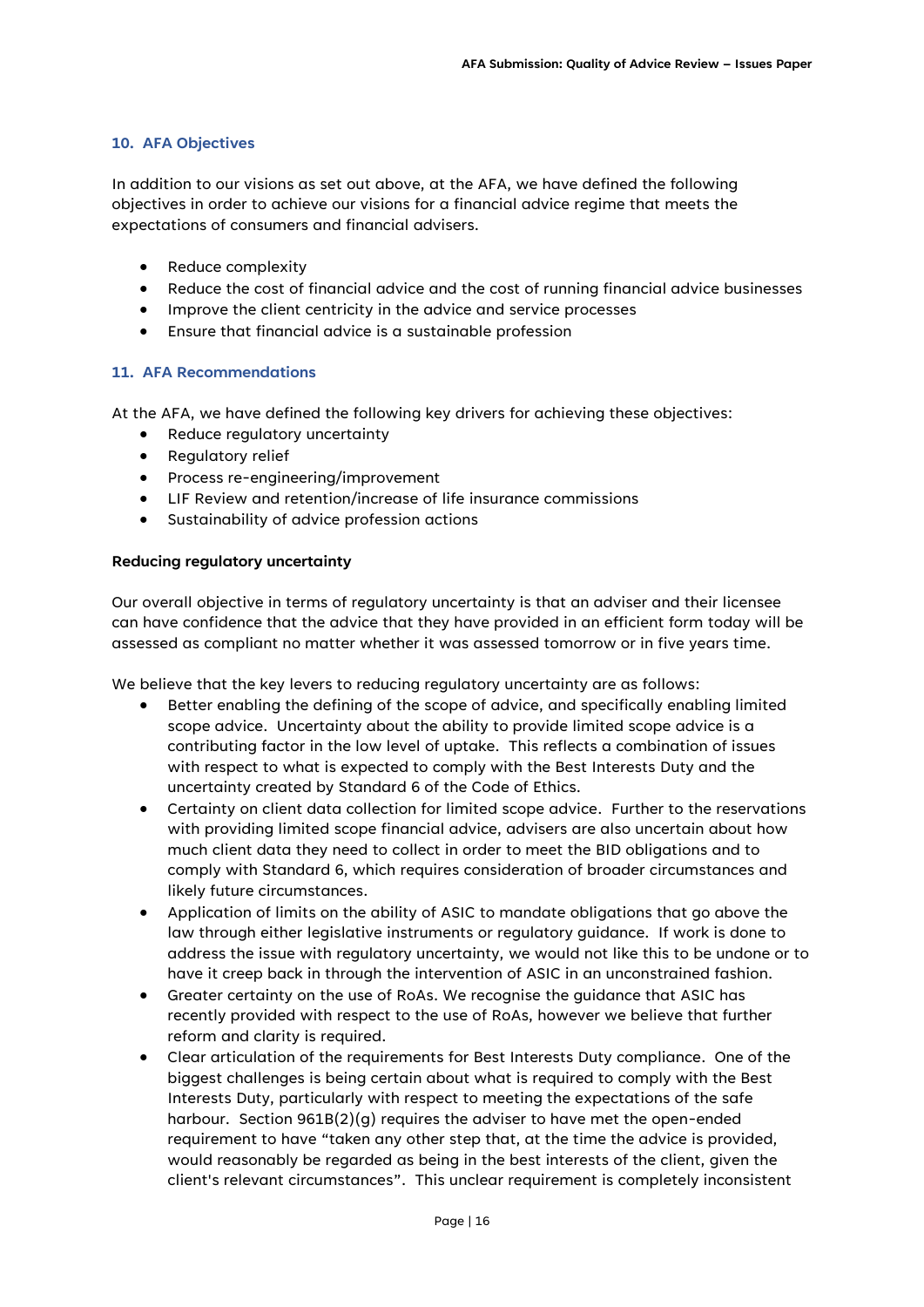with a safe harbour obligation, as it is so unclear as to what might be required. ASIC class order 14/923 also creates greater complexity in compliance with the safe harbour in requiring extensive record keeping.

- Clarity on the requirements for consideration of alternative strategies and products. There is a lot of confusion in the market place about what steps need to be taken to consider alternative strategies. There is nothing in the law that mandates it, however ASIC Regulatory Guide 175 requires that the SoA include a concise statement of the reasons why the advice and recommendation were considered appropriate, including in light of the alternative options considered, and the advantages and disadvantages for the client if the client follows the advice. What exactly this requires is somewhat unclear and therefore licensees have set their own rules. There are many who argue that it should not be necessary to address alternative strategies and products in the SoA.
- Certainty enabling shorter advice documents. The ability to deliver a materially shorter SoA (and RoA) is an objective that has been discussed over a long period of time. Despite the relatively limited expectations set out in Sections 947B and 947C, many SoAs can be as much as 80 pages long. It is broadly acknowledged that a lot of the complication is with respect to what licensees require to meet the regulatory obligations and to carefully manage the risk of complaints. There is a view that much of what is in the SoA is duplicated, however this is in part as a result of regulatory uncertainty on what needs to be in the SoA and how the SoA needs to demonstrate compliance with the Best Interest Duty. The preparation of example SoAs is a helpful exercise to assist with reducing this uncertainty, however more needs to be done to address this important role and to develop greater consistency in the expectations across the advice profession.
- Increased certainty with how AFCA will judge complaints. It is one thing to have regulatory certainty in terms of what ASIC expects to comply with the Best Interests Duty and related obligations, however if advice assessed by ASIC as compliant was assessed as non-compliant by AFCA, then this fails to pass the test. Many licensees are particularly concerned by the standards that are set through the decisions of AFCA. There needs to be a high level of consistency between what licensees think is compliant and what ASIC and AFCA thinks is compliant. We believe that this could be addressed by AFCA producing more guidance and through the establishment of forums to discuss their interpretation of cases.
- Introduction of a mechanism/forum to resolve regulatory uncertainty issues. At present there is no mechanism to address issues with regulatory uncertainty. In the tax world, there is the option to go to the ATO to ask for a binding tax ruling. In the advice world, often when a licensee approaches ASIC, they will be advised to get their own legal advice. If a licensee refers to a compliance specialist, they might get different answers. There is no forum that is available to seek out consistency and certainty. We are arguing for some publicly available mechanism to obtain certainty or alternatively to have a regular forum between ASIC, the associations and licensees to resolve matters of regulatory uncertainty. We would also recommend a forum to assist the compliance consulting community to understand ASIC's expectations.

#### **Regulatory relief**

We have put forward the list below of a range of relatively straight forward regulatory fixes to existing problems. We note that these are in large part medium term fixes and not major reforms that might otherwise emerge through either the Quality of Advice Review or the ALRC review.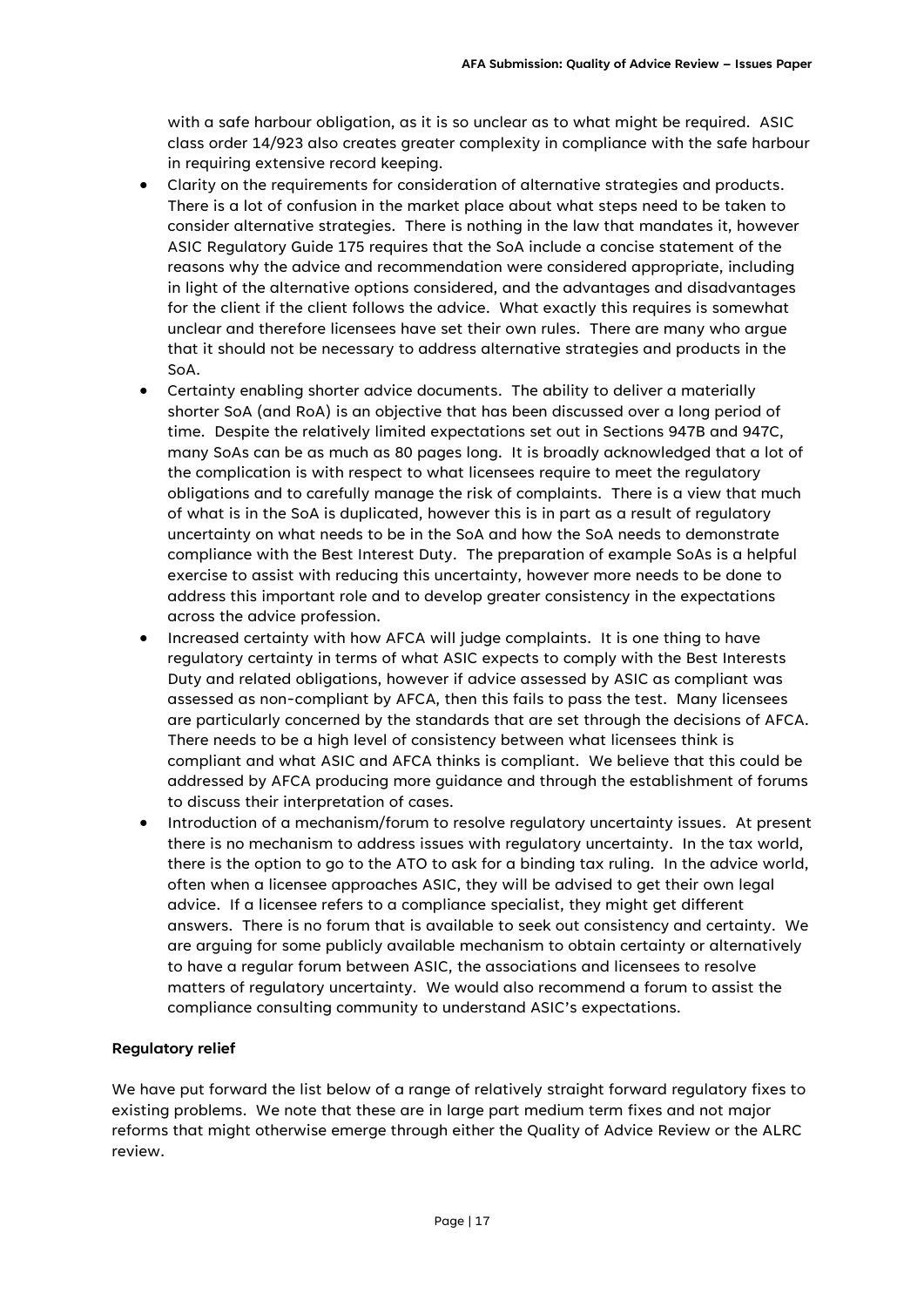We consider the key regulatory relief measures to be as follows:

- Remove the BID Safe Harbour, or repeal the 'other steps' obligation (Section  $961B(2)(q)$ ) and the ASIC record keeping class order (CO 14/923). There is a widely held view that compliance with the Best Interest Duty has become a key contributor to inefficiency and excessive cost in the advice process. Most licensees expect their advisers to follow the safe harbour steps, which is a complex process given the ASIC record keeping class order (CO 14/923). Thus, there is the proposal that this can be addressed by the removal of the safe harbour. We support this, however only in the context that regulatory certainty can be achieved by some other means. It would achieve relatively little to have the safe harbour removed if advisers could not be confident that their advice complied. We note that the ALRC have recommended an alternative approach where the safe harbour would be treated more as a guide. We have therefore proposed an alternative solution, which is to remove Section  $961B(2)(q)$ , which will remove one step that was never understood and also to repeal the ASIC class order so that the extent of prescriptive rules, and administrative workload can be scaled back. We support either option to address this issue.
- Allow advisers to be professionals and demonstrate professional judgement. Ultimately, we would like to see an outcome where financial advisers are treated more like doctors and lawyers and are permitted to meet their obligations through the ability to rely upon their professional judgement, rather than the necessity to document every step that they have taken.
- Redefine financial product advice to exclude advice on classes of products, to better enable the provision of strategic advice, without the need to prepare an SoA. Section 766B of the Corporations Act defines financial product advice in terms of a recommendation with respect to a financial product or a class of financial product. It is this inclusion of class of financial product that has deeper implications, forcing most strategic advice to be provided in the form of a full statement of advice. We would support the provision of strategic advice, where no product was recommended, through the use of a short letter. The exclusion of recommendations with respect to specific products reduces the exposure to the risk of consumer detriment. The rationalisation of the provision of strategic advice would also be beneficial to clients, as they can take advice in a two step process, where they can firstly engage in and agree to the strategy, before getting specific product advice.
- Fix FDS problems, including timing issues, small differences and changing anniversary dates. As discussed above, we would like to see the existing problems with Fee Disclosure Statements fixed, including removing the complication with timing differences and providing some discretion with respect to small differences. We would also like to see a return to the old arrangement where the client and the adviser can agree to an alternative renewal date, by bringing the renewal timing forward, rather than the current model with a fixed anniversary date.
- Rationalise disclosure documents. We are open to all suggestions to rationalise the current disclosure documents, noting that there is a high level of duplication between FSGs, SoAs, and FDSs. One option that we would like to see investigated is the removal of the need to provide Financial Services Guides.
- Annual Renewal. We recommend suspending the client consent obligations for three years to allow this obligation to be automated, enabling one signature per client. Unfortunately, the introduction of the Annual Renewal regime has been poorly designed and implemented. When significant reform is implemented so quickly, it is inevitable that the extent of coordination between different stakeholders will be subpar. Where there was an opportunity to develop standardised efficient processes, this was wasted and there is now a complete divergence of approach across different product providers, with some supporting electronic forms and others expecting paper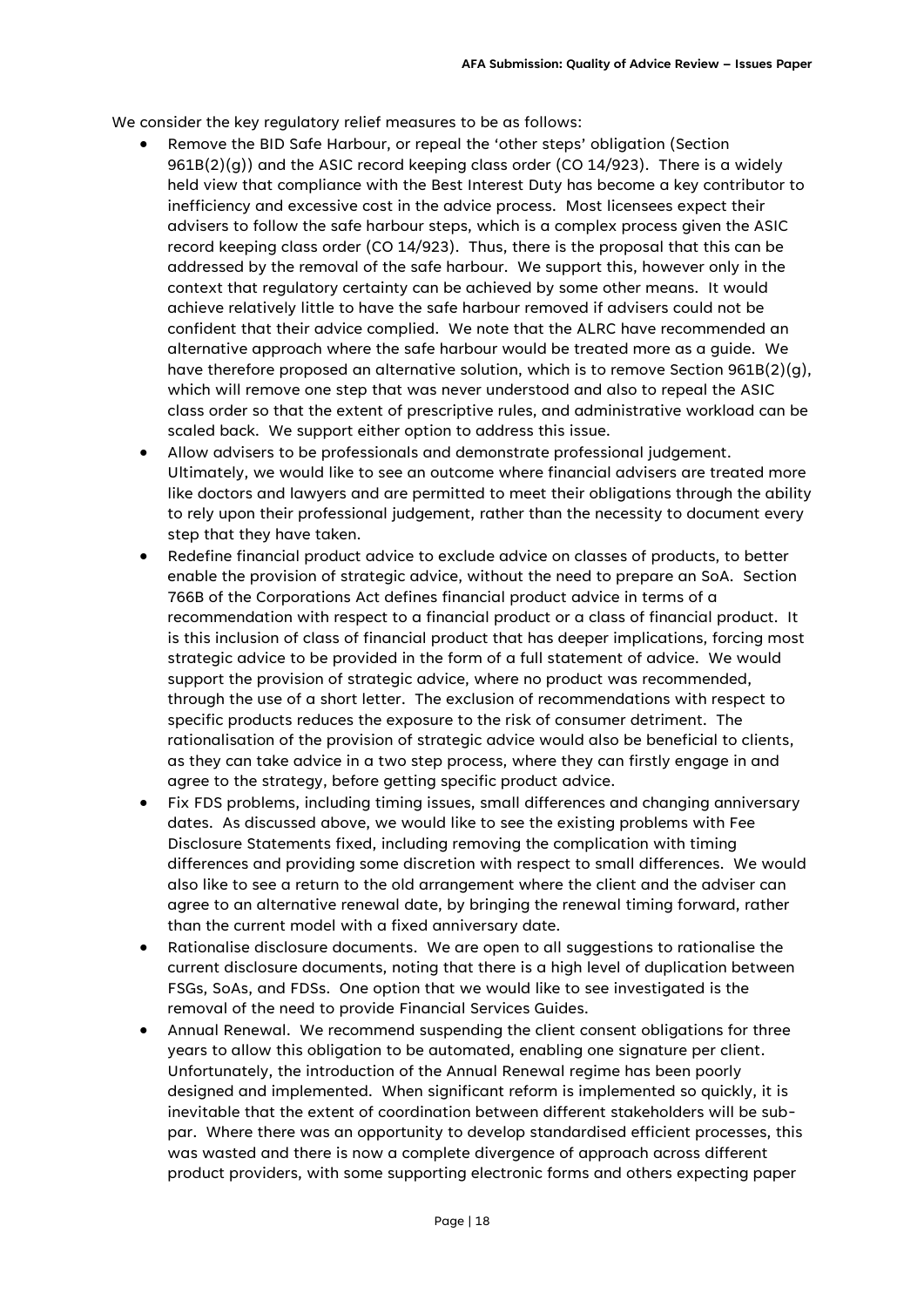copy consent forms. We believe that the Government should have played a role in driving or encouraging the development of an industry wide solution. We propose that consent forms be put on hold after the completion of the first full round (by 30 June 2022), so that efficient systems and processes can be developed. Ultimately, we believe that a client should only need to sign once and that signature should be leveraged to address the requirements of each product provider through an automated mechanism. We also propose that the backward looking (last 12 months) part of the Fee Disclosure Statement be removed, since fees are already disclosed in annual (regular) product statements. The FDS could simply refer to the most recent product statement. This would help to avoid the duplication and inconsistency in having both the product provider and the adviser report this information.

- Fix the Financial Adviser Code of Ethics. In terms of the Financial Adviser Code of Ethics, the big issues that need to be fixed are to fundamentally modify Standard 3 to ensure that it enables the careful management of conflicts, rather than a complete ban, greater certainty about the provision of limited scope advice in the context of Standard 6 and greater certainty with respect to remuneration as has been addressed in Standard 7.
- Allow broader use of Records of Advice. Consistent with the relief provided during the COVID 19 pandemic, we would like to see greater flexibility in the use of Records of Advice, including removal of the limitation around only being used in the absence of a significant change in the client's personal circumstances. This generates regulatory uncertainty and forces the use of SoAs, when often an RoA would be sufficient. We also support greater flexibility in terms of the restriction on using an RoA only where the basis or type of advice is consistent with a previous SoA. We would also support an increase in the dollar threshold for advice on small investments to be increased from \$15,000 to \$50,000. We also propose that the small investment RoA exemption be extended to include new product life insurance advice, where the value of the premium is below a certain threshold. This threshold could be \$2,000 in total premiums.
- Reduce or eliminate the DDO regulatory obligations for financial advisers. As we understand it, DDO was intended to help avoid clients being placed into products that are inappropriate for them. Whilst financial advisers are not bound by Target Market Determinations due to the existing obligation to comply with the Best Interests Duty, the expectation that they review the TMD, consider significant dealings and the reporting obligations, means that financial advisers are still quite heavily impacted by the DDO obligations. Financial advisers see no client benefit in this and thus it seems to be extra red tape for questionable value.
- Reduce regulatory driven costs, such as the ASIC Funding Levy. Financial advice has been subject to a range of new fees and levies in recent years, some of which seem to be quite unreasonable. The relief that was provided in August 2021 on the ASIC Funding Levy is about to expire and advisers will once again be subjected to the full extent of this levy. Whilst we anticipate that the end of the Royal Commission enforcement matters will reduce the costs, this will be offset by new expenditure on the Financial Services and Credit Panel and potentially the Compensation Scheme of Last Resort. The other huge factor is the decline in adviser numbers. With 42% less advisers, in comparison with early 2019, the cost per adviser will virtually double. Unless ASIC is reducing their costs in a proportionate manner, then financial advisers will once against be subject to a very high levy for the 2022/23 year. We are conscious that the Government has commenced a review of the ASIC Funding Levy and we would propose that the relief for financial advisers is extended until the review has been completed.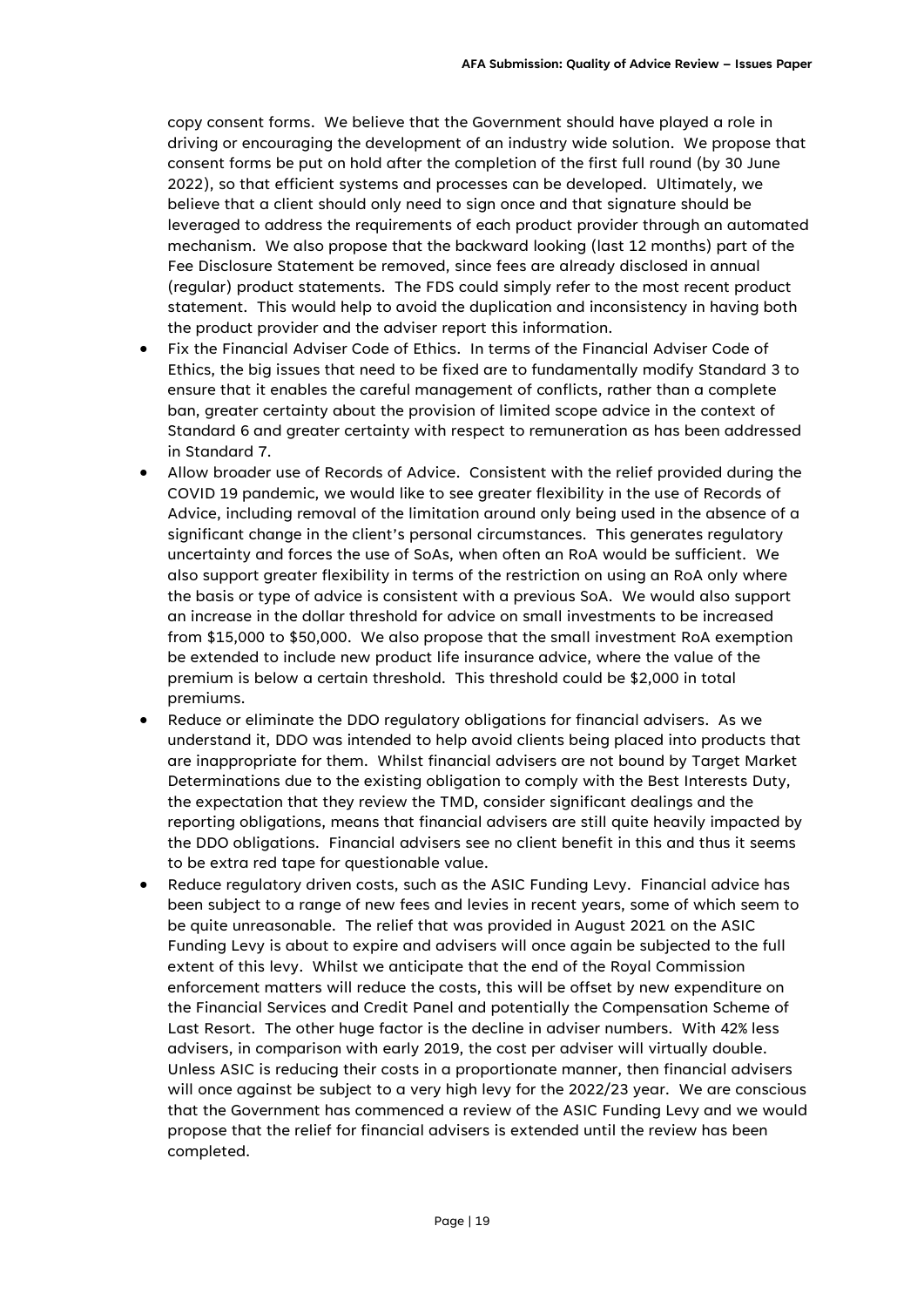#### **Process Re-engineering/Improvement**

In addition to the initiatives already discussed above, some of the key potential process reengineering initiatives are as follows:

- Greater access to client and product data through options such as the Consumer Data Right, ATO portal (or my.gov.au) and CentreLink systems. The fact find process is often a long and time consuming exercise, as clients are expected to pull together extensive information on their current financial position along with other relevant information. Advisers also need to collect information from various product providers, and this requires client authorisation, which some product providers often challenge, or require specific forms to be used. For some years, financial advisers have wanted to have access to data that is already available through the ATO Portal and the my.gov.au website. We ask the question as to why accountants can see information like superannuation contributions, Total Superannuation Balance and the Transfer Balance Cap, when this is not available to the people for whom it is most relevant? This data will not only speed up the fact find process, but also reduce the risk of providing advice. We are also very conscious of the opportunity that will be presented with the Consumer Data Right. This is an area where the Government can make a real difference. It is important that the CDR regime needs to be made easy for advisers and their clients to leverage.
- Listening to the voice of existing clients in terms of what consumer protections and advice process steps/actions add value and what don't. We believe that it is critical that the Quality of Advice Review listens to the voice of existing clients. We do not believe that they have been listened to as all the additional red tape has been added to the advice process. Existing clients did no see the need to introduce the Annual Renewal process. The voice of the client is critical in assessing which steps in the advice and servicing processes add value and which ones do not. Their voice is also critically important in understanding what documentation they want.
- Rationalise the record keeping obligations. Much time is spent in record keeping and ensuring that the client file contains everything that might be required in order to demonstrate compliance or to defend a potential complaint. Greater regulatory certainty will assist with this, however we also believe that it is an area where a significant reduction in cost is possible.
- Better enabling the use of technology and artificial intelligence in the advice process. Whilst we believe that technology has a role to play in the provision of advice, more importantly we believe that it has the opportunity to automate the provision of financial advice in a face-to-face manner. Technology already exists, such as solutions that have been developed by Padua Solutions with the development of advice strategies and the demonstration of the impact and emerging technology such as Life Bid, which will fundamentally change the life insurance advice and review process, that might assist in achieving a quantum improvement in the efficiency of advice practices.
- Further material rationalisation of the Annual Renewal process. Most clients strongly trust their financial adviser (The Value of Advice, IOOF, November 2020). They do not see the need to renew the agreement each year or to sign the number of forms that has become necessary. We believe that this legislation has gone too far and there is significant opportunity for sensible rationalisation. As discussed above, we recommend the removal of the last 12 months obligation in the FDS and greater flexibility to change anniversary dates. We have also proposed relief from the consent obligation for 3 years to enable a system solution to be developed that can be applied across the entire financial services industry.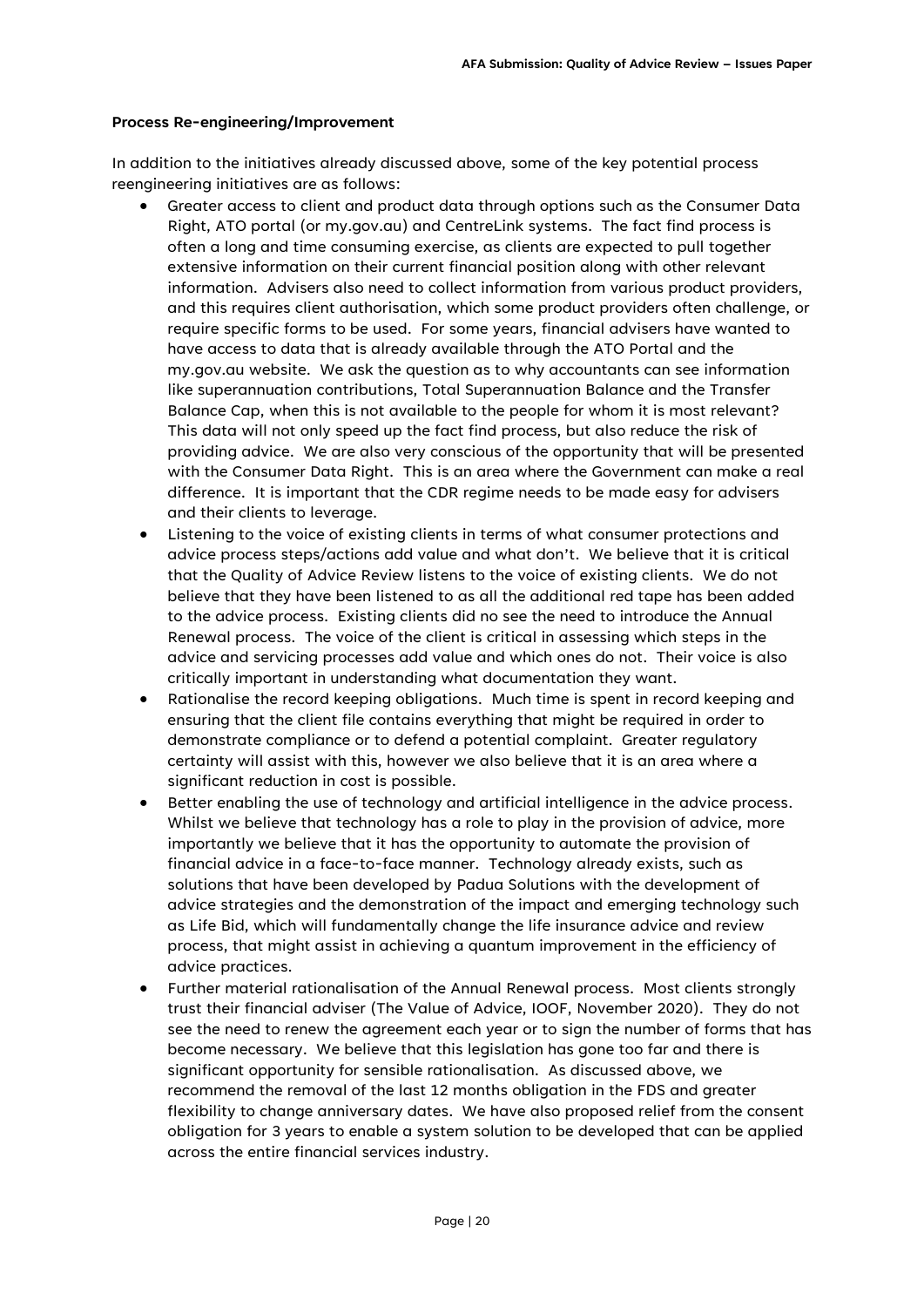- In a life insurance context, system changes are important to better allow amendments to existing cover, rather than needing to follow the full new product process. Life insurers should also be able to provide client data to advisers to populate a refresh of the fact find data.
- Maximising the standardisation of product provider admin and compliance processes. Compliance processes and systems should not be the subject of competitive differentiation. There is a broad range of different approaches that licensees and product providers take that causes inconsistency and often confusion. Greater leverage of standardised processes and forms could make a material difference. One important opportunity is the standardisation of third party authorisation forms, that allow advisers to have access to client information held by super funds and product providers.
- Use of industry wide standard technology. The use of technology in the financial advice process is an important contributor to efficiency, however at present the technology solutions are often disjointed, and inconsistent. Whilst much of this may not be dependent upon regulatory change, it is likely to be dependent upon regulatory certainty. There is a need for greater use of technology and thus innovation and investment to achieve that outcome. Importantly also, licenses should not be an obstacle in advisers accessing technology that will improve the efficiency of their business.

There are a lot of advisers who wish that product providers prioritised adviser efficiency and client centricity in the design and development of their processes and systems.

#### **LIF Review and retention/increase of life insurance commissions**

As discussed above, we are very concerned about the state of the life insurance advice sector and believe that it would be unsustainable in the absence of at least the preservation of existing commission arrangements. Even with the retention of the existing commission rates, we are of the view that the substantial loss of risk advisers in recent years has placed huge pressure on the capacity of the sector to meet consumer needs. We know that all the research says that Australians are not prepared to pay an upfront fee for life insurance advice and in the absence of commissions, would likely not proceed with insurance arrangements that meet their needs. Feedback from practitioners is that clients who are offered the option of an upfront fee, choose to pay via a fully disclosed commission. International experience certainly does not support moving down the path of fees and reducing commissions.

All the trends (new business volumes, adviser numbers and advised life insurance policyholders) are heading in the wrong direction, and timely action is needed to protect future access to advice on life insurance products. Underinsurance is a known problem in Australia and the evidence is suggesting that it has got materially worse in recent years and will continue to become a bigger issue over the next few years, particularly in the absence of some form of intervention.

We have suggested that the Government should address this problem by returning to the 80%/20% commission hybrid products that existed before the LIF reforms, where the quality and compliance standard was assessed as high (93% compliance) in the 2014 ASIC Report 413. We also suggest a reduction in the year two clawback from 60% to either a 33% clawback in year two, or a 50% clawback for the first six months of year 2 and then a 25% clawback from months 7 to 12 of year two.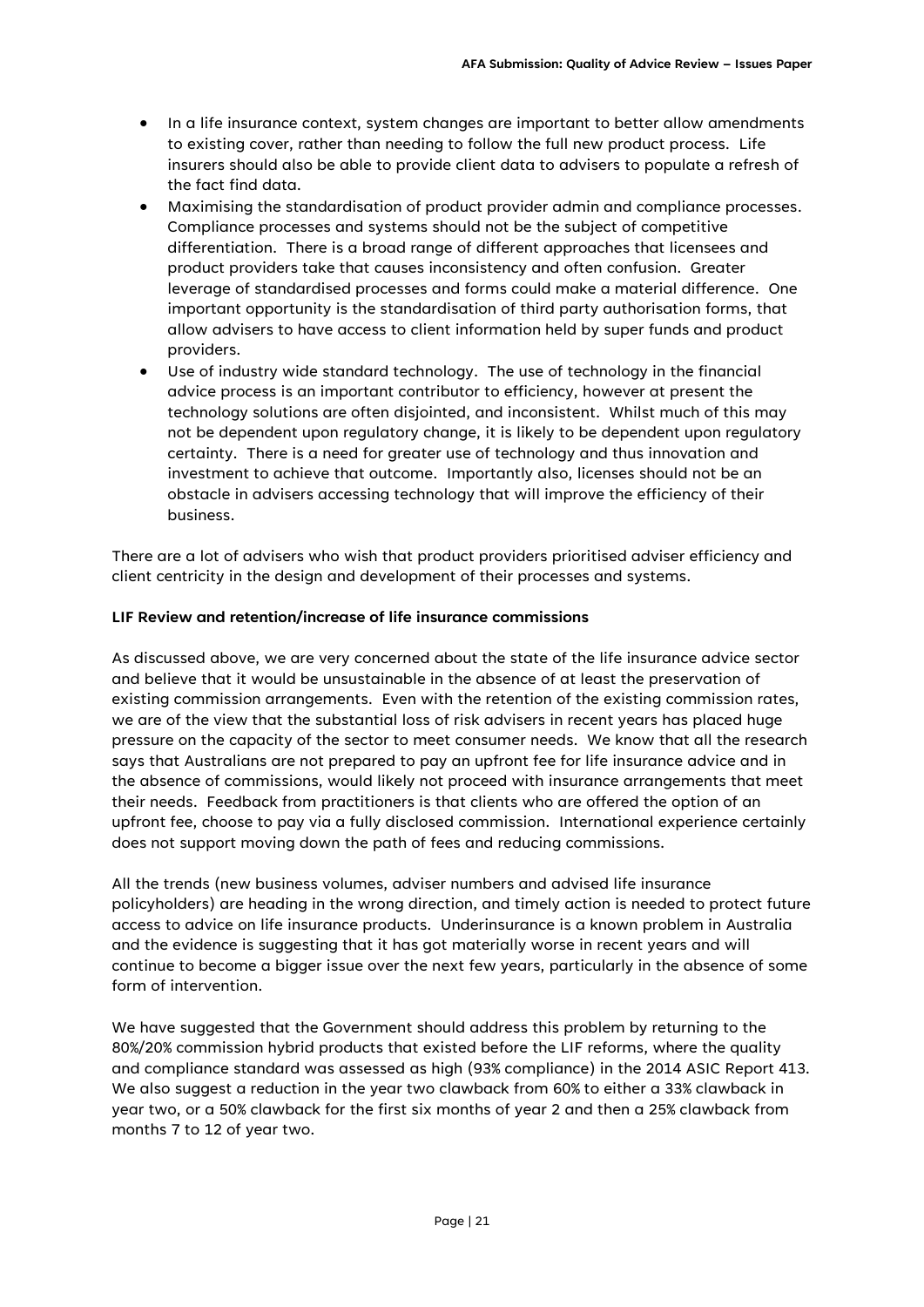#### **Sustainability of Financial Advice measures**

Financial adviser numbers have been under pressure for over three years, with a high volume of exits and very limited new entrants. Adviser numbers were above 28,800 at the beginning of 2019, however have declined to a point now where they are around 16,500 and expected to fall below 16,000 before the end of the 2022 calendar year. Intervention is necessary to address this situation and some Important actions could include:

- Resolving the education standard debate and providing significantly enhanced recognition of prior learning and experience. This action could have a material impact on the deliberation that is currently being undertaken by many older advisers, who have already decided not to do further education under the current model, who are working out the best time to leave the advice profession. It is not too late to change their minds.
- Actions to reduce the cost to operate advice practices, enabling improved business profitability. Addressing the other recommendations that we have put forward, will help to make financial advice practices more viable and therefore incentivise those who are currently struggling, to remain in the profession.
- Incentives for existing advisers to stay longer. We are open to the consideration of further incentives that might assist existing financial advisers to stay in the advice profession. Until a solid flow of new entrants has been established, it is important to do everything that we can to retain the quality existing advisers.
- Greater flexibility in the education pathways into financial advice. The FASEA model for new entrants was very prescriptive, reduced the available field of new entrants, and restricted the universities that they could be sourced from. Some greater flexibility in the pathway, including access to bridging courses, could lead to more new entrants into advice.
- Incentives for businesses to appoint Professional Year candidates. Attracting more new entrants into financial advice is an important solution to fixing the issue with the declining number of advisers. At present the rate of exits, far exceeds the number of new entrants. Whilst there is a small, but growing number of academically qualified potential new entrants, it is more challenging to find a placement for them. Traditionally many new entrants have come through the bank owned salaried channels, however with the banks all exiting financial advice, this is no longer an option. This has forced the load onto small business practices who have been struggling to come to terms with all the reforms underway and resultant time pressures. Small business advice practices are reluctant to invest in a Professional Year candidate when they fear that they will not remain after they have completed the program. We would support apprentice type arrangements to provide financial support to these small businesses and extra help with conducting the professional year program. We would also favour a reduction in the obligations with the Professional Year to ensure that PY candidates can be as productive as possible.
- Promotion of financial advice as an important profession. In order to incentivise young Australians to take up a career in the advice profession, financial advice needs to be perceived as an attractive profession to work in and one where it is recognised for the value that it delivers to society. The move away from the destructive perceptions that were created by the Banking Royal Commission will take further time, however there is a role to be played by a range of stakeholders including the Government, regulators and the media.
- Improved support for specialist areas. One of the main issues with the FASEA regime was the failure to recognise the different specialist areas. There was no recognition of specialist areas in the education standard and nothing was done to develop the means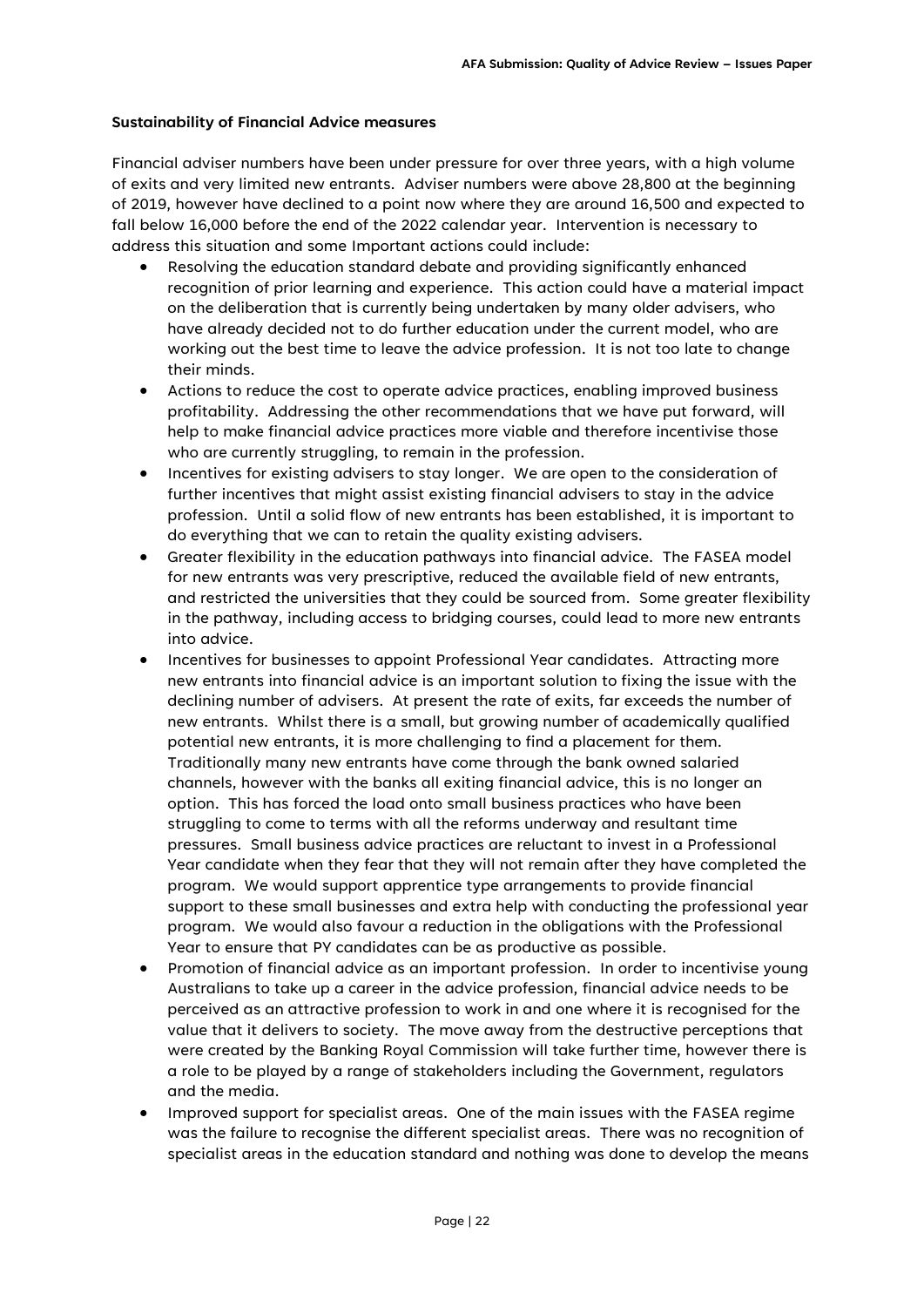for the recognition of professional specialities. We would like to see more done to recognise specialists and to promote these specialist pathways.

#### **12. Other Feedback on the QAR Process**

We would like to see the QAR project release an Interim Report for consultation, so that the financial advice sector has the opportunity to comment on potential solutions to the problems, before the report is finalised

#### **13. Concluding Comments**

The AFA supports the Quality of Advice Review and we have therefore sought to make a range of recommendations to reduce the cost and complexity of financial advice, to improve the client outcome and to ultimately enable financial advice to be a thriving profession.

Quality financial advice provides substantial benefits for those who have access to it, enabling Australians to be better prepared, feel more secure and ultimately live happier lives. Financial difficulties cause an extreme amount of problems in society, and financial advice is one important mechanism to reduce this impact. Ensuing greater access to quality advice and making it more affordable will generate substantial benefits for many Australians and Australia as a whole.

We would be happy to discuss this submission further, or to provide additional information if required. Please contact us on (02) 9267 4003.

Yours sincerely,

**Phil Anderson** Chief Executive Officer Association of Financial Advisers Ltd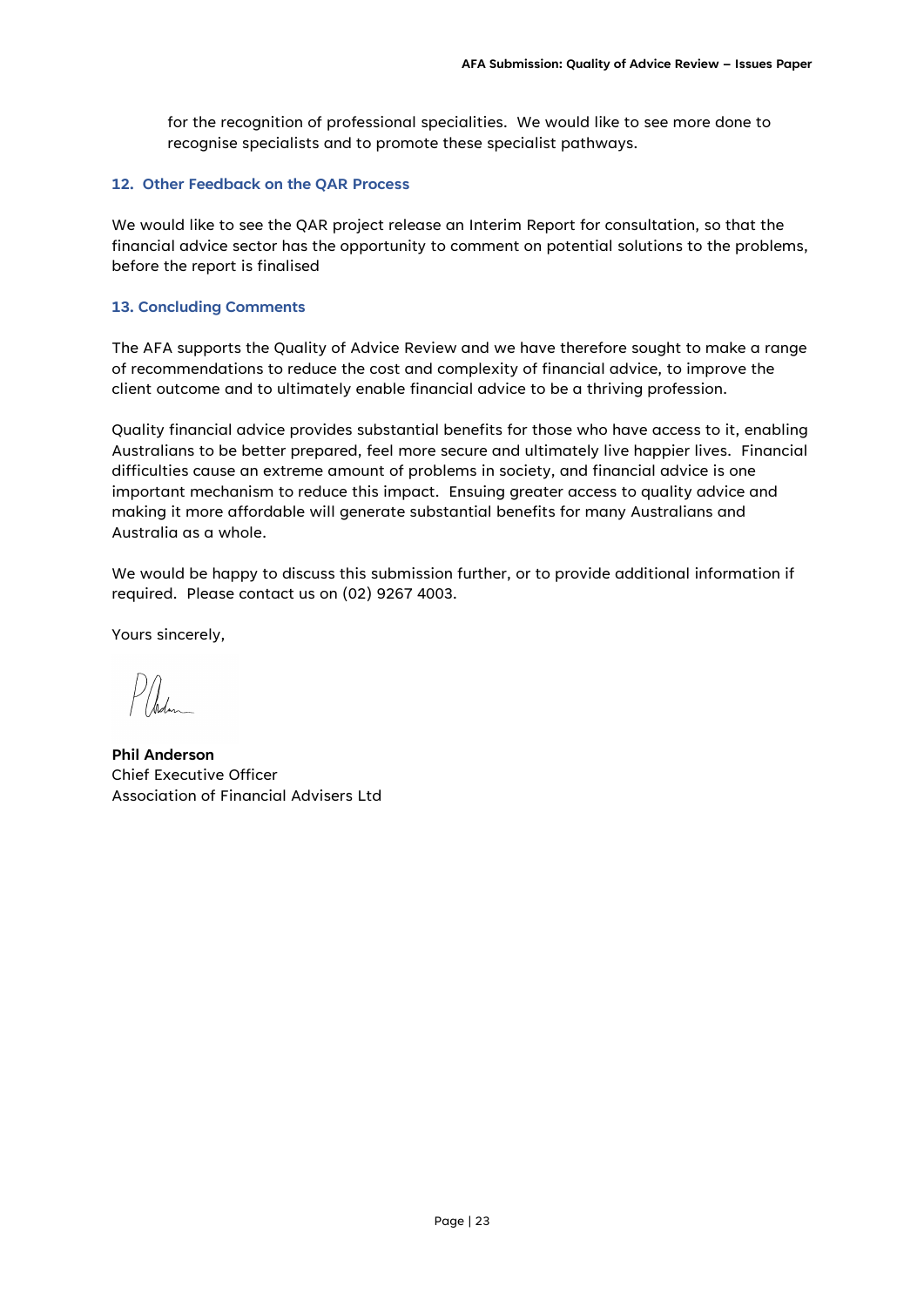#### **About the AFA**

The Association of Financial Advisers Limited (**AFA**) has served the financial advice industry for over 75 years. Our objective is to achieve *Great Advice for More Australians* and we do this through:

- advocating for appropriate policy settings for financial advice
- enforcing a Code of Ethical Conduct
- investing in consumer-based research
- developing professional development pathways for financial advisers
- connecting key stakeholders within the financial advice community
- educating consumers around the importance of financial advice

With the exception of Independent Directors, the Board of the AFA is elected by the Membership and Directors are currently practicing financial advisers. This ensures that the policy positions taken by the AFA are framed with practical, workable outcomes in mind, but are also aligned to achieving our vision of having the quality of relationships shared between advisers and their clients understood and valued throughout society. This will play a vital role in helping Australians reach their potential through building, managing and protecting their wealth.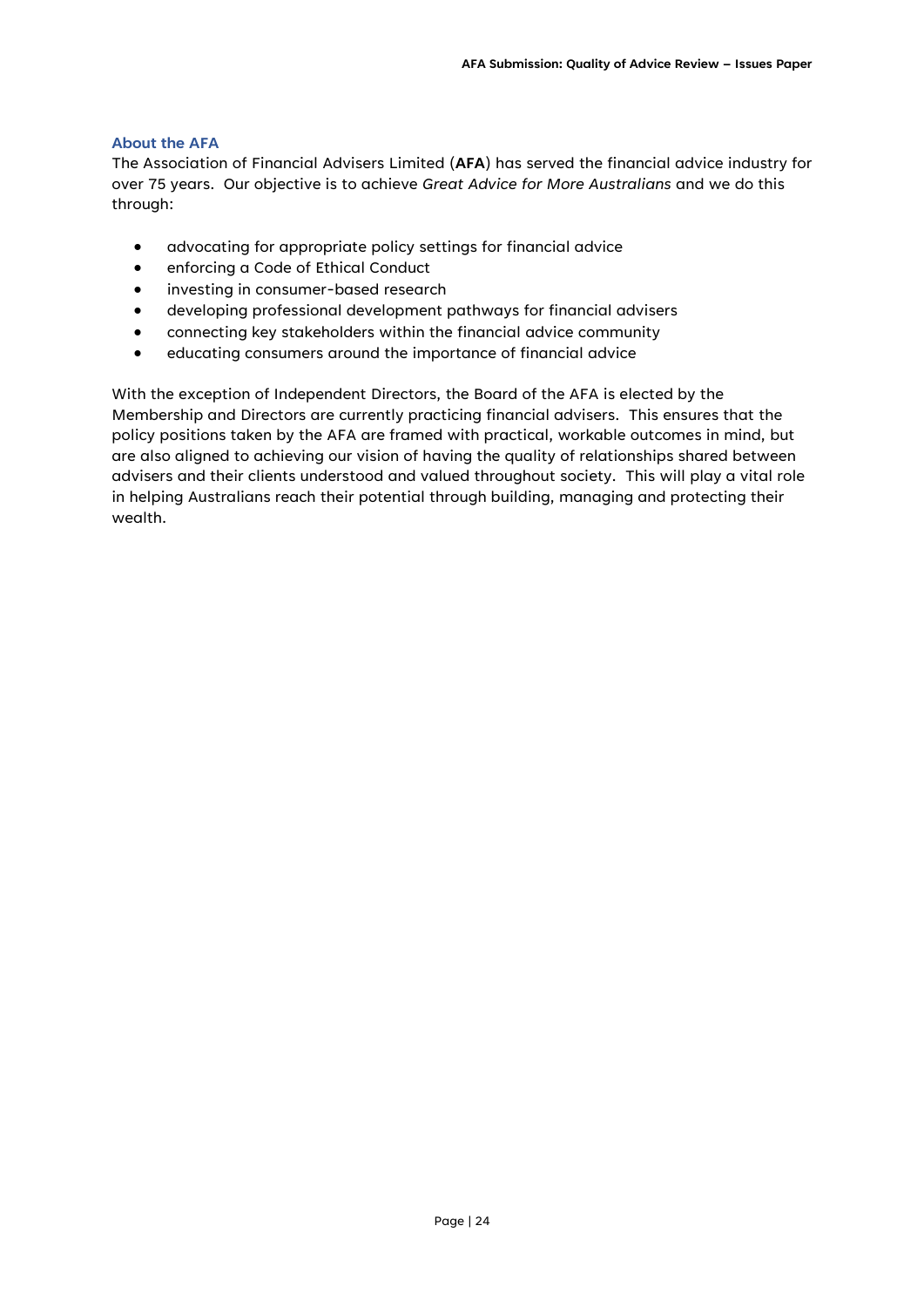#### **Appendix 1**

#### **Responses to Issues Paper Questions**

#### **1. What are the characteristics of quality advice for providers of advice?**

Quality is typically defined as being of a high standard. Quality is a measure of the extent to which the advice provides the outcomes the client is seeking. It can be assessed in terms of ability to meet those goals and also in terms of whether it complies with the law. ASIC broadly assesses compliance with the Best Interests Duty and related obligations in terms of two key measures – 'placing the client in a better position' and 'fit for purpose'. These are both appropriate measures of quality.

Quality needs to take into account elements such as being technically correct. For example, advice that includes tax or Centrelink considerations, needs to get those technical elements correct.

Quality of advice can be defined narrowly in terms of the specific quality of the financial advice, as set out in the Statement of Advice. It could also be defined more broadly in terms of the quality of the overall financial advice experience. This broader interpretation incorporates consideration of the education, explanation and support that is provided to assist clients to achieve the objectives of the advice.

#### **2. What are the characteristics of quality advice for consumers?**

Clients typically come to a financial adviser with particular needs, that they may be able to articulate at the start, or that are determined through the advice process.

Quality in the eyes of the consumer could be assessed in terms of the probability of the advice meeting those defined needs as effectively as possible, when compared to other strategies and financial products, and in terms of the level of risk that is taken.

Advice that is capable of meeting their objectives, avoids potential complications and is achieved without taking unnecessary or unacceptable risks, could be assessed as quality.

Clients might also define quality more broadly in terms of the overall financial advice experience, including the education, explanation and support that is provided to assist them to achieve their objectives.

### **3. Have previous regulatory changes improved the quality of advice (for example the best interests duty and the safe harbour (see section 4.2))?**

We believe that some of the regulatory change over the last 10 years will have had a positive impact on the quality of advice in a generic sense. The Best Interests Duty, has raised the bar in terms of the assessment of quality. This is the case independent of the safe harbour, which has been used in more of a procedural sense through the ASIC Class Order [14/923] and surveillance and enforcement activity. The Professional Standards legislation has also led to a likely increase in the quality of advice, through the completion of further education, increased CPD and an increased focus upon ethical considerations. In terms of the other reforms, the link to quality is more questionable.

We would also argue that an assessment of the previous regulatory reform should include an assessment of the effectiveness and efficiency of the reform in achieving higher standards of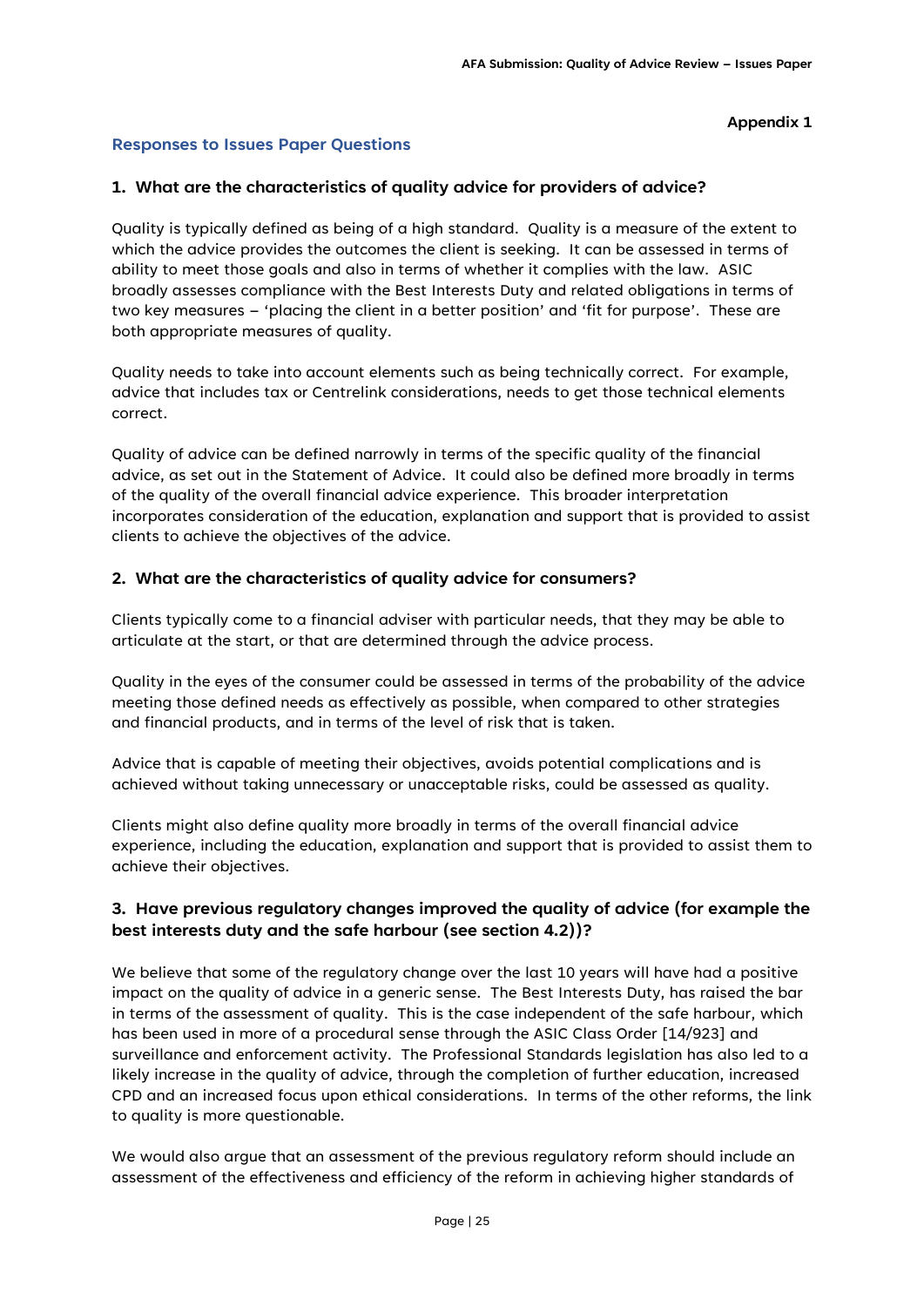quality. A measure that has significantly increased the cost of financial advice for only a small increase in overall quality is not an effective reform, and does not deliver value to clients.

There is also a genuine possibility that some reforms have resulted in the risk of a reduction in the quality of advice. One scenario that would be worth considering is the LIF reforms. The significant reduction in commission rates have resulted in financial advisers being paid less to provide financial advice. In many cases this has meant that advice has become uneconomical to provide, and as a result many advisers have exited this part of the market. If it costs an adviser \$3,000 to provide life insurance advice and they will only be paid \$1,800 to provide advice to a client with a \$3,000 premium, then they are faced with the prospect of either walking away from this client or finding ways to provide the advice more cheaply. This could have a negative impact, if the wrong decisions are made.

This is of course not consistent with suggesting that the quality of advice has universally increased across the board, as many financial advisers have always been highly educated, very competent, ethical and operated to a high standard (or a combination of some of these factors). In fact, it could be argued that much of the gain could have been achieved by more direct action that was focussed upon those who were not operating to a high standard.

### **4. What are the factors the Review should consider in deciding whether a measure has increased the quality of advice?**

It is important to understand that there has been a huge volume of reform that has impacted the financial advice profession over an extended period. Often it has been multiple reforms at the same time. Where multiple reforms are in play at the one time, it is often difficult to assess the impact of each individual reform.

It is also important to separate out those reforms that will be unlikely to have any advice quality impact, or a minimal impact on the quality of advice. Amongst these we would include:

- FDSs and Opt-in
- Tax Agent Services Act reforms
- Life Insurance Framework
- Removal of Grandfathered commissions
- Annual Renewal
- Disclosure of lack of independence
- Design and Distribution Obligations
- APRA Intervention in the IDII market
- Single Disciplinary Body
- Compensation scheme of last resort (when legislated)

There are other reforms that might have some impact in terms of the removal of inappropriate advisers from the marketplace, including:

- Reference checking
- Breach reporting and related reforms

#### **5. What is the average cost of providing comprehensive advice to a new client?**

The AFA have not done our own assessment of this important measure. We know that it is approached through two different mechanisms, being a detailed study and a survey of practitioners. Much of the reporting is on the basis of the surveys of advisers, however we would consider this to be the less reliable option.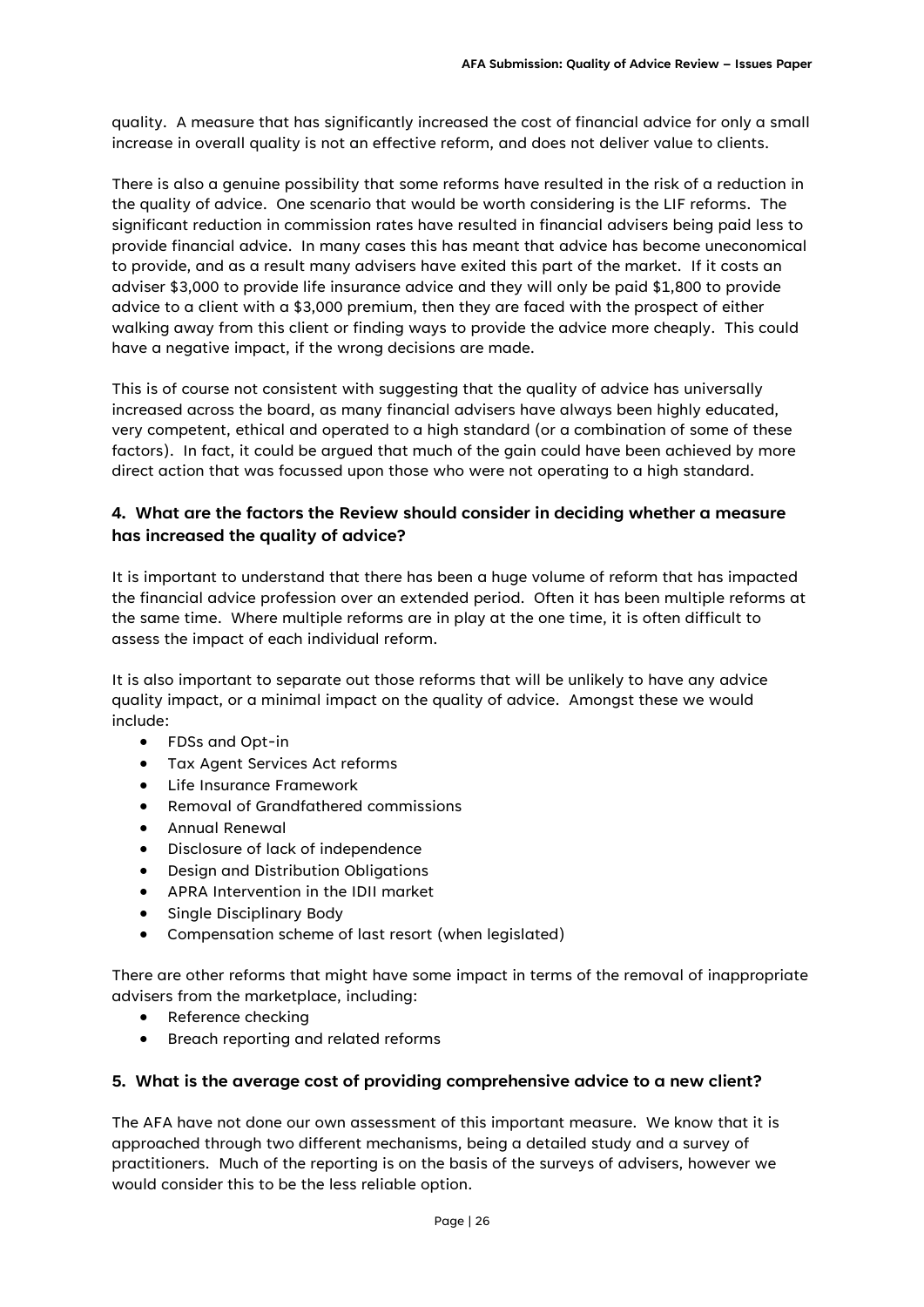What is really important to appreciate is that each practice has a different cost structure, based upon a range of factors, including their own processes, the technology they use, the resources they employ. It is also important to appreciate that each client is different and the investigation, education and counselling that is required and the work involved will vary.

In recent times detailed reviews have been undertaken by KPMG (released by the FSC) and ASIC as part of the Unmet Advice Needs project (although unfortunately never publicly released).

We are comfortable to say that the cost has increased materially in recent years and we understand that it is above the \$3,000 mark.

### **6. What are the cost drivers of providing financial advice?**

In our view the key steps in the advice process that drive cost are as follows:

- Collection of client data (fact find process), including research on existing products.
- Development of the strategy and product recommendations.
- Documentation of the advice, including articulation of why the advice is in the best interests of the client, and related paperwork.
- Education and counselling of the client to ensure that they understand the advice and the implications of the advice.
- Implementation of the advice, which can be extensive in some cases, particularly with life insurance, where issues emerge during the underwriting process.
- External costs, such as licensee fees, paraplanners, Government levies, Professional Indemnity Insurance etc.

It is also important to appreciate that there are other costs involved in the running of financial advice businesses, that are not so directly related to the provision of financial advice:

- Fixed costs, such as rent.
- Client renewal costs.
- Servicing costs, including in the life insurance context supporting clients in making insurance claims (which most advisers do not charge separately for).

The factors that have the greatest impact upon cost are as follows:

- Ready access to client and product data (often a problem and a delay).
- The extent of leveraging technology.
- Having the right people do the right tasks.
- Having good processes and operating in an environment of greater regulatory certainty.

In terms of the servicing and renewal of clients, the annual renewal obligations have increased costs significantly. There is now a greater level of duplication in these processes, with seeking multiple signatures from clients. Not only do advisers need to spend a lot more time on FDSs, renewal and client consent, however more support staff need to be appointed and trained to a much higher standard.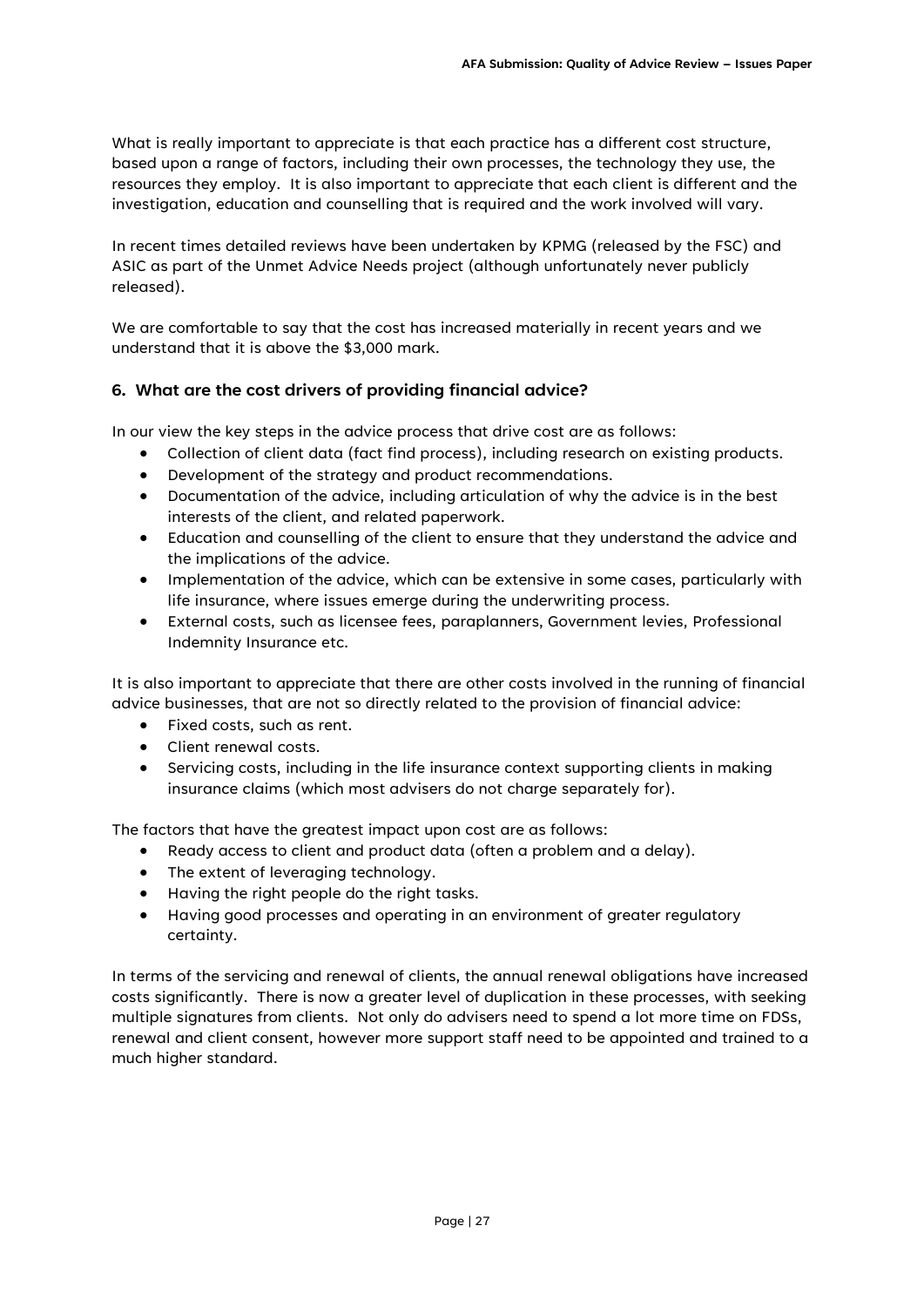# **7. How are these costs apportioned across meeting regulatory requirements, time spent with clients, staffing costs (including training), fixed costs (e.g. rent), professional indemnity insurance, software/technology?**

We are not in a position to answer this question, however we note that these costs are going to vary from one practice to another, based upon a broad range of factors.

# **8. How much is the cost of meeting the regulatory requirements a result of what the law requires and how much is a result of the processes and requirements of an AFS licensee, superannuation trustee, platform operator or ASIC?**

Both the activity to meet the regulatory requirements and the expectations of licensees and product providers are material and considerable.

Different licensees require compliance with different licensee standards and also different product providers, including superannuation trustees, also require compliance with different obligations.

It is important to note that the impact of product providers is more with respect to the application process, servicing of clients and the client consent process. It also varies with respect to the Design and Distribution Obligations. These product provider expectations have been further complicated in recent years by the letters that APRA and ASIC have written to superannuation trustees, which amongst other things, has required that trustees review a sample of Statements of Advice. These types of letters, set expectations that are applied differently by different groups. It leads to more conservative processes being applied by some groups as compared to others, however the inconsistency creates significant complications and variety in processes.

### **9. Which elements of meeting the regulatory requirements contribute most to costs?**

In terms of regulatory requirements, we would argue that the greatest factors are as follows:

- The collection of client information that is relevant to the scope of the advice. This can be particularly difficult to obtain in some cases. There should be a consistent protocol for obtaining client information from super funds, some of whom have a history of making the process difficult. Access to Government portals, such as the ATO Portal, Centrelink and my.gov.au would make a material difference.
- Sometimes defining the scope of the advice can be complicated with the interplay between the Best Interests Duty and the Code of Ethics, often resulting in a broader scope being established, than may be required. Inconsistency in the requirements between the law and the Code of Ethics create uncertainty which drives up the cost.
- Establishing the recommended strategy and the products, where addressing the consideration of alternatives and the articulation of why the advice is in the best interests of the client can prove to be time consuming.
- Addressing the consequences of product replacement, particularly where modelling of the impact on the superannuation balance over a period of time is expected.

One simple solution would be the development of an industry standard third party consent form and process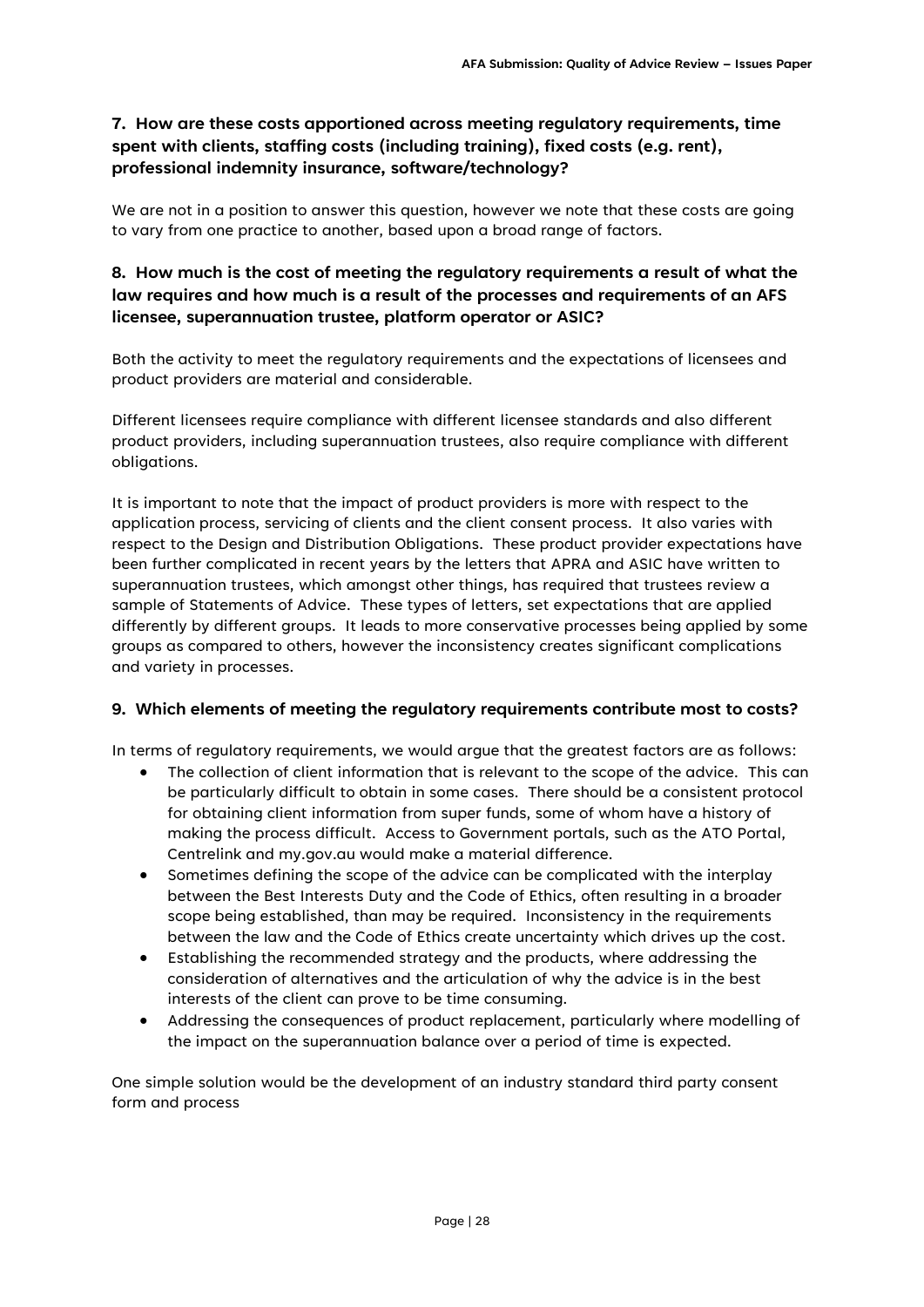# **10. Have previous reforms by Government been implemented in a cost-effective way?**

The simple answer to this question is a definite no. In our view, there has been a complete failure in recent years, and particularly with respect to the Banking Royal Commission recommendations to ignore the important exercise of a Regulation Impact Statement. The excuse to avoid this has been the suggestion that the Royal Commission was akin to an RIS, when this was clearly not the case.

We have also observed serious drafting mistakes, such as in the Annual Renewal legislation where advisers were expected to provide FDSs to the client on the day after the end of the FDS period (an impossible task) during the transition year.

The new breach reporting regime that commenced on 1 October 2021 is probably the most complicated piece of legislation that has been introduced in recent years, making it incredibly difficult for a small licensee to follow and thus increasing the reliance on legal advice. Confusion, uncertainty and the need for legal advice is a clear sign that it was not done in a cost-effective way.

At present, financial advisers are looking at the requirements with respect to the Design and Distribution Obligations and shaking their heads as to what the client benefit is in the extra steps that they need to take, in the context that most of the Target Market Determinations provide no value, particularly in the context of an advice relationship.

Looking more broadly, many of the FASEA reforms were implemented without the necessary level of consideration of being cost effective. We are now dealing with the consequences of this and the new Government is proposing to change the education standard, some three and a half years after it commenced. This is a clear sign of regulatory failure. Another example is the CPD requirements for financial advisers, where FASEA decided that advisers should do 40 hours in total and 9 hours on ethics and professionalism. Lawyers typically need to do 10 hours in total and find the 9 hours on ethics and professionalism quite a remarkable expectation

# **11. Could financial technology (fintech) reduce the cost of providing advice?**

Yes financial technology could make, and in some cases already is capable of making a significant difference in reducing the cost of providing financial advice. The key areas where technology could make the most difference are as follows:

- Data collection as part of the fact find process. Ultimately, we believe that the Consumer Data Right can play an important role, however in the meantime, having access to the data contained in the ATO portal or through MyGov, would make a real difference. There are already tools that can consolidate product holding data, however this is an area where significant change, that is facilitated by the Government, is possible.
- Client portals could also make an important difference, in facilitating the exchange of information between advisers and their clients.
- Greater use of artificial intelligence in the preparation of advice that can leverage data known about the client and probable strategies, leading to the production of advice recommendations and the articulation of why the advice is in the client's best interests.
- Real time compliance oversight of financial advisers, better enabling licensees to take a less risk averse approach to setting licensee standards.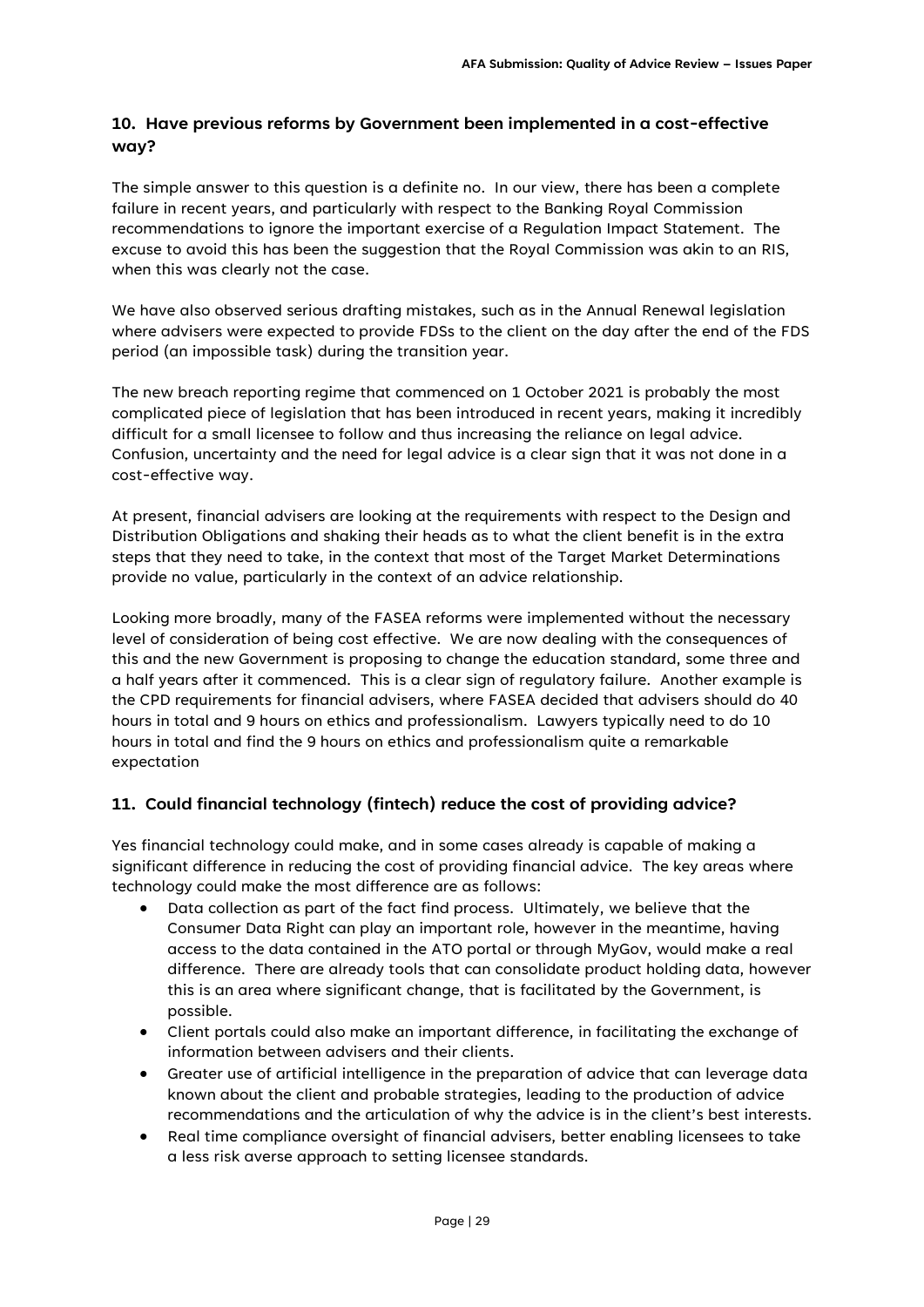Whilst separate to the cost of actually providing financial advice, technology could make a significant difference in the completion of the annual renewal exercise and the provision of client consent to product providers. If this was done on a universal system, in a consistent manner, that could interface into all the product systems, then this would provide a huge leap forward on our current position.

## **12. Are there regulatory impediments to adopting technological solutions to assist in providing advice?**

There are a combination of regulatory, coordination and investment impediments to achieve better use of technology to drive efficiency. Regulatory issues abound and are evidenced by the ongoing issues with the production of Fee Disclosure Statements and the fact that ASIC expects them to be based upon what fees have come out of the clients account, as opposed to the way that these systems have been built, which is in terms of what and when the fees are paid to the financial adviser. Timing, GST/RITC and small difference often create problems. In ASIC Report 636, issued in November 2019, they openly stated that advisers should access product systems to do a manual check to confirm that the FDS is correct. This is a regulatory impediment to efficiency.

The current high level of regulatory uncertainty is also a key impediment to the development of technology solutions. Why would potential investors and system developers want to invest in automating a process, when the requirements of the law are unclear and could be altered in the future by a decision of the Parliament, the Minister or ASIC?

When regulatory reform is implemented too quickly, it is impossible for industry to coordinate the development of technology and the standardisation of process. The Annual Renewal legislation was finalised in late February 2021, and was scheduled to start on 1 July 2021, a mere 4 months later. The regulatory guidance was only issued by ASIC in June 2021, having been held up as a result of changes required by drafting failures. Neither the Government, nor regulators played any role in trying to drive or support a standardised system solution. The implementation of reform should be done in a timeframe and with an deliberate approach to promote efficient application.

When regulatory change is implemented in a back to back manner with one more reform commencing before or soon after the last, and the cumulative impact of ongoing regulatory reform, where there are a high level of interdependencies, it is very problematic to automate and to keep the solutions up-to-date.

What is evident is that the experience of the recent past is very sub-optimal and we need to find a new way to achieve change in the future.

### **13. How should we measure demand for financial advice?**

We believe that it is necessary to differentiate the need for financial advice from an awareness of a need and the actual demand for financial advice.

Some of the key triggers for needing financial advice are life events, such as the purchase of a home, the birth of a child, the change of job, the establishment/purchase of a business, the sale of a business, separation/divorce, death of a relative, redundancy and retirement. Presumably most of these life events are already the subject of publicly available data.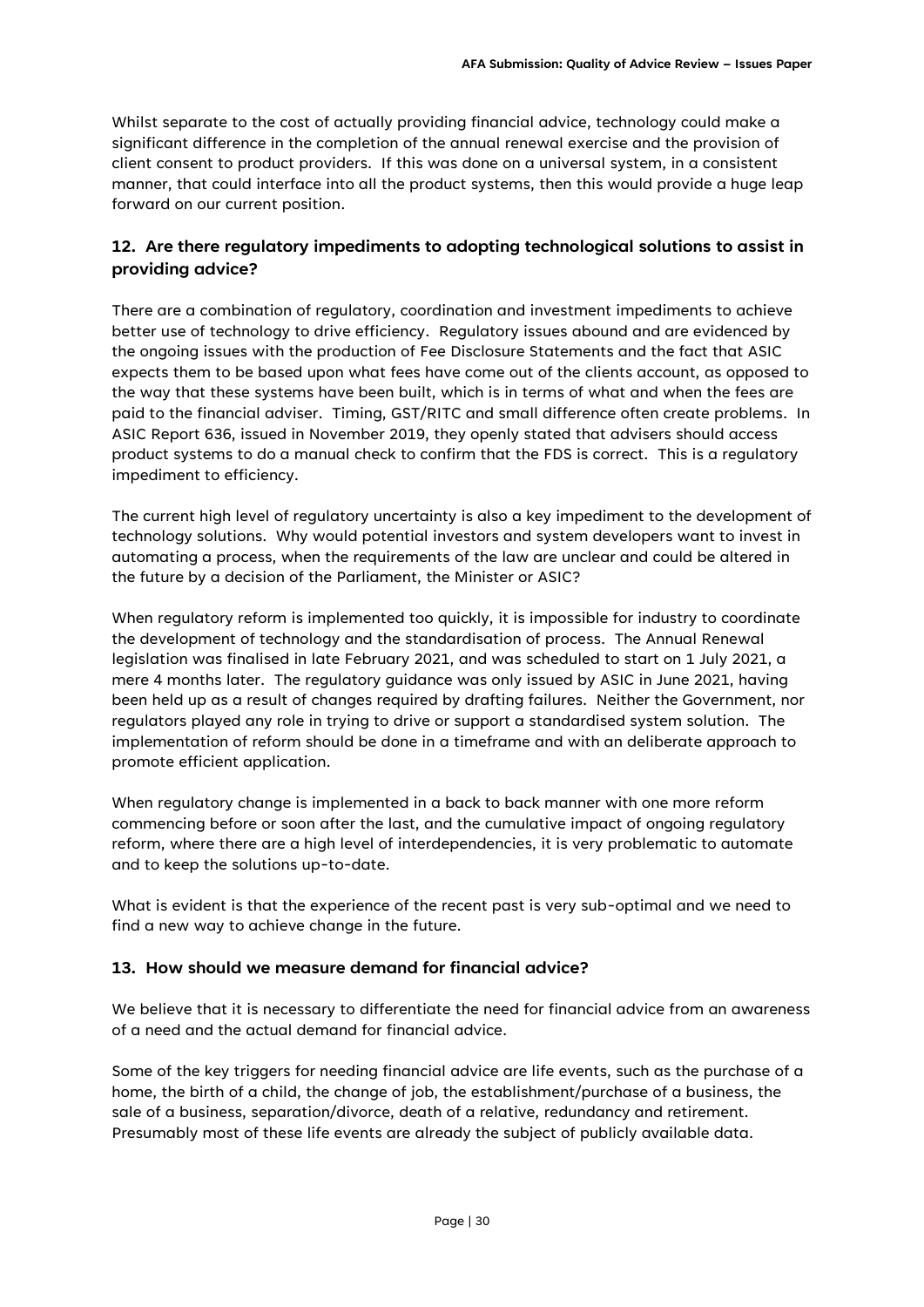Many people do not appreciate that the purchase of a home, and the commencement of a large mortgage is the trigger to review their life insurance. Neither do they realise that the birth of a new child is a trigger to reassess their life insurance. Equally, they do not think about financial advice when they receive an inheritance or a redundancy payment.

Others are aware that these life events trigger the need for financial advice, yet they decide not to seek advice, sometimes because they think it will cost too much, or they do not think that they are the type of person who would get financial advice.

Demand could be measured in terms of new financial advice clients and ongoing financial advice clients, however this represents a small fraction of need and also awareness.

### **14. In what circumstances do people need financial advice but might not be seeking it?**

As discussed above in Question 13, there are many life events that trigger the need for financial advice, however most people do not take action.

It would be interesting to do analysis on the number of people who retire each year without financial advice and what these people do as a result. How many would take the money out of the superannuation arena, without even considering the alternatives or the relative benefits. Equally, with more people retiring with a mortgage, how many of them are seeking advice to work out what is the best option for them?

#### **15. What are the barriers to people who need or want financial advice accessing it?**

The barriers to accessing financial advice include the following:

- The lack of understanding of what financial advice is and when it is needed.
- A reaction to the negative media coverage about financial advice that was generated by the Banking Royal Commission, which unfairly portrayed financial advice as a sector where misconduct was prevalent.
- The perception that financial advice is only for the rich.
- The unwillingness to pay the cost of accessing financial advice.
- The difficulty accessing financial advice. In the past many Australians would have gone to their bank to access financial advice. This is simply no longer possible. Outside of this, or a referral from a family or friend, they would not know where to start looking.
- As we understand it, even superannuation funds with advice businesses have a long waiting list for members want to access financial advice.

#### **16. How could advice be more accessible?**

The accessibility of advice is a factor of the following:

- The channels to access financial advice.
- The number of financial advisers in Australia.
- The cost of financial advice.

At present, around 10% of Australians access financial advice, and this number has been progressively declining over recent years. It is likely to continue to decline over the next few years as the number of financial advisers will inevitably fall further.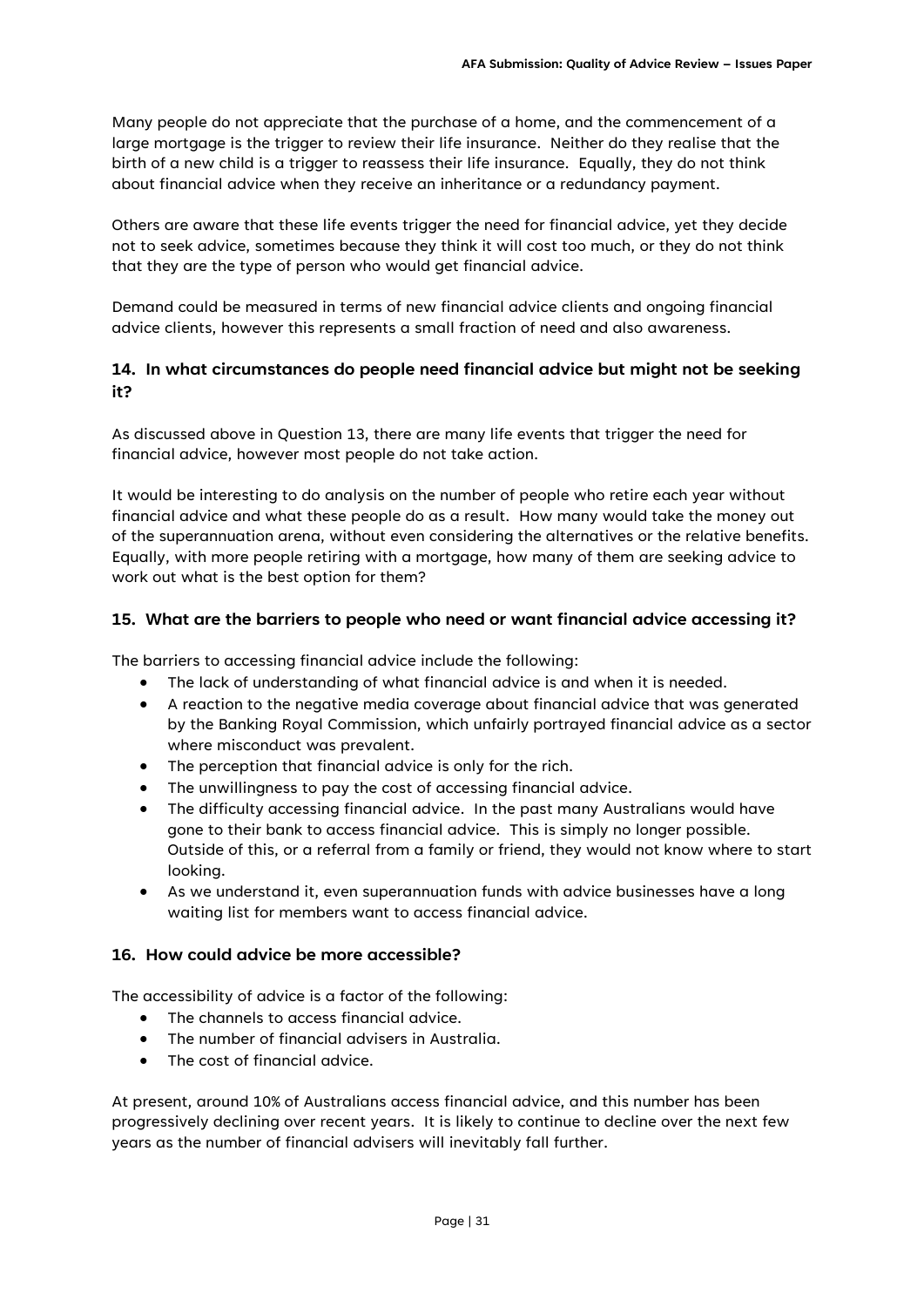Digital advice is a potential solution, however to this point, the uptake of 'robo-advice' has been minimal. In part this is because financial advice is a service, where clients seek a relationship to first be confident that they can trust their adviser and rely on the advice that is provided. Younger Australians are potentially more likely to seek out digital advice, however this is much less likely to meet the expectations of middle aged and older Australians. What is a potential solution going forward is a hybrid form of advice that is commenced with the involvement of a human, but largely maintained in a digital format.

Most face-to-face financial practices are set up to providing ongoing advice to a relatively small number of existing clients, rather than once-off advice to a larger number of customers. This is as a result of the cost of providing financial advice and the complexity involved in commencing an advice relationship. As opposed to tax accountants, who can much more efficiently provide their services, the compliance obligations with the provision of financial advice impact the entire business model. This is a major factor impacting access to financial advice.

At present, financial advice is too expensive for many Australians and too costly for financial advisers to provide. The cost to provide advice means that advisers are only able to provide advice to a limited number of clients. If we had more advisers, and the cost to provide advice was reduced, then we would have the multiplier impact of more advisers and each adviser being capable of servicing more clients.

Achieving a quantum reduction in the cost of financial advice through regulatory and other reforms will make financial advice more affordable for Australians and also more accessible to everyday Australians.

# **17. Are there circumstances in which advice or certain types of advice could be provided other than by a financial adviser and, if so, what?**

This question very much depends upon the needs of the client. It is certainly possible, but much more likely in the case of young Australians. It is also likely to be simple forms of financial advice and much less likely to deliver outcomes such as behavioural change. Also digital advice is likely to deliver much less in terms of emotional benefits.

# **18. Could financial advisers and consumers benefit from advisers using fintech solutions to assist with compliance and the preparation of advice?**

As discussed above, there is emerging technology that is utilising artificial intelligence for the production of financial advice, where client data is utilised and standard strategies are employed. This can assist in the quicker development of advice, without necessarily any reduction in quality. This, along with the use of technology in the collection of client data, does offer the prospect of a significant increase in the automation of the production of financial advice.

The development of client portals also presents an opportunity for improved information transfer between advisers and their clients, and improved servicing for cleints.

Emerging technology in the life insurance space, such as LifeBid, has the potential to fundamentally rationalise and improve the life insurance advice process by automating a number of the stages, including quoting and pre-assessment.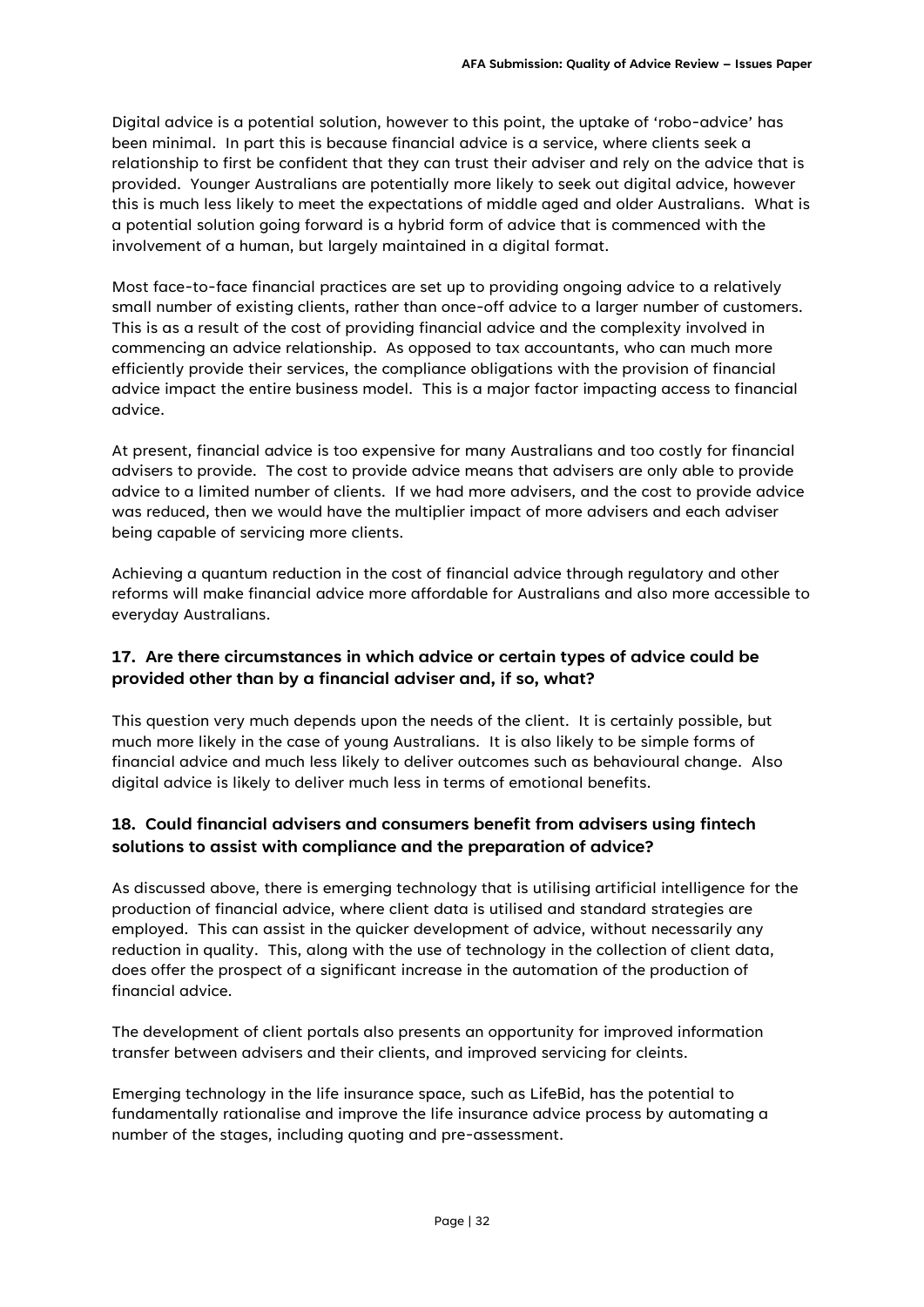Real-time compliance monitoring could also make a huge difference, enabling advisers and their licensees to have greater confidence that the advice complies with the law. This is an area where more investigation would be beneficial.

Technology will play an important part in improving the efficiency of the advice process, however in some areas it will not happen all that quickly and thus a range of other measures are required to address the fundamental issues in financial advice.

# **19. What is preventing new entrants into the industry with innovative, digital-first business models?**

International experience with digital business models has seen a poor uptake in financial advice. The complex Australian regulatory and taxation model has for a long time been a disincentive for overseas entities to seek to enter the Australian market.

Building an innovative digital first solution would require significant investment and would involve significant risk, both of which are major disincentives. In the context of the high levels of regulatory uncertainty and the prospect of further change driven by the Quality of Advice Review, at present, this is likely to limit the level of investment in technology.

The other factor in a new entrant coming into the market is that the use of such a solution will be influenced by the licensees who are gate-keepers in terms of the introduction of new technology. Already the primary financial planning system that is used by licensees is an important determinant in terms of other systems that might be able to be used. A new innovative solution would most likely need to operate alongside the existing financial planning systems that perform broad roles. It is possible that this might be difficult to do in a competitive context.

# **20. Is there a practical difference between financial advice and financial product advice and should they be treated in the same way by the regulatory framework?**

There is an important legal distinction between financial advice and financial product advice, in that the regulatory regime only addresses financial product advice, as is set out in section 766B(1) of the Corporations Act:

For the purposes of this Chapter, financial product advice means a recommendation or a statement of opinion, or a report of either of those things, that:

(a) is intended to influence a person or persons in making a decision in relation to a particular financial product or class of financial products, or an interest in a particular financial product or class of financial products; or

(b) could reasonably be regarded as being intended to have such an influence.

This definition only applies with respect to financial product advice, however it is complicated by the inclusion of the reference to a class of financial product. An adviser recommending strategies such as investing in direct shares or managed funds for the future, without recommending specific shares or funds, or alternatively salary sacrificing into super, would be considered as financial product advice, even though no specific product has been recommended. Thus, pure financial advice, that is not caught by the definition, is limited to areas like advice on budgeting and cashflow management.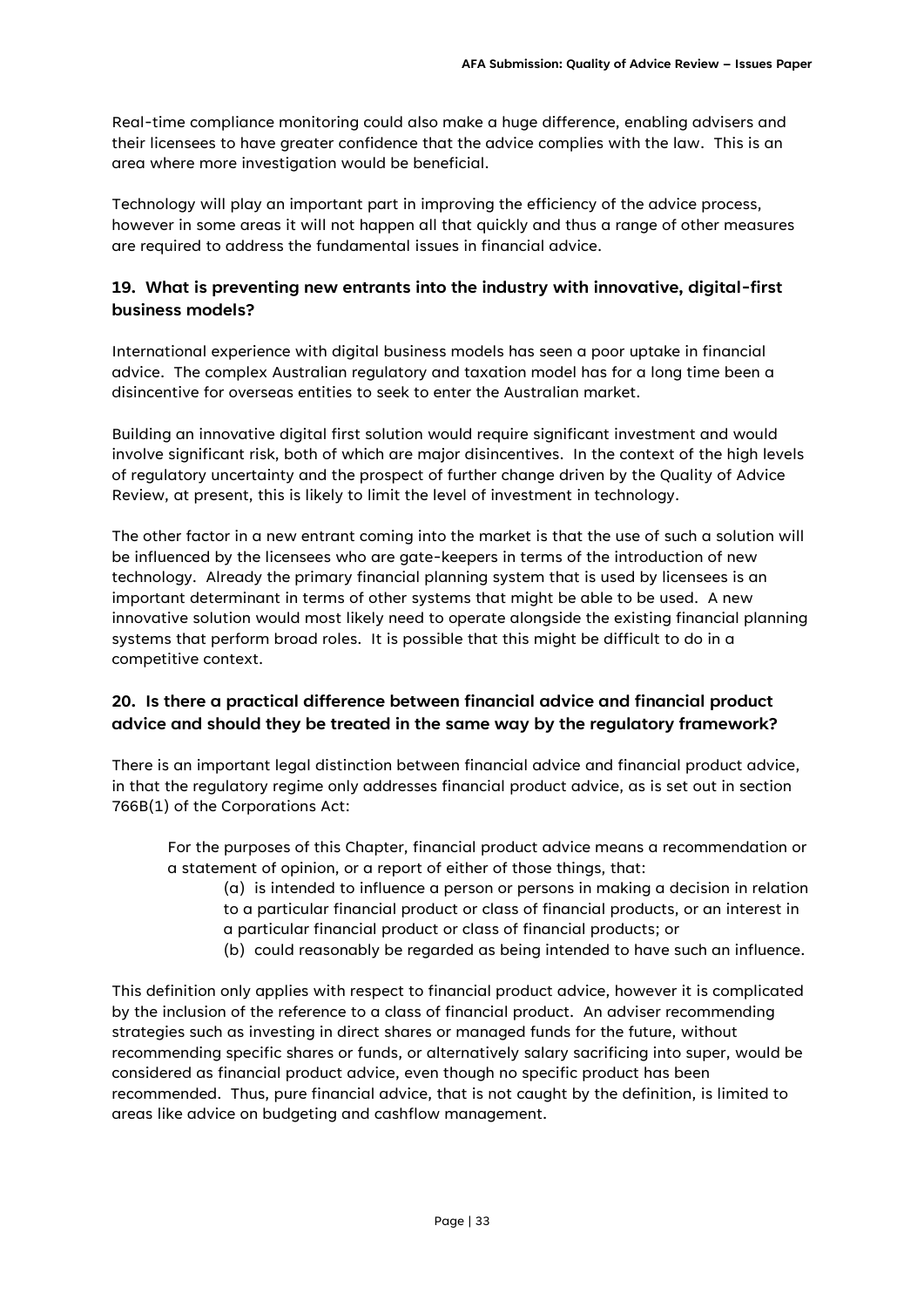It is further complicated by the parallel regime of the National Consumer Credit Act, where certain conduct may require a credit licence. This creates another relevant boundary, and a solution might need to consider both licensing regimes.

In reality, in the community, the term financial advice is used to refer to the broader classification of financial advice that includes financial product advice, but also advice of a form that does not fit under the definition in Section 766B(1). Clients do not make this distinction.

There are other factors that come into play, including the role of Professional Indemnity Insurance, where the policies often do not cover the adviser for some forms of conduct that is outside of the definition. An example of this is advice on direct property or advice on crypto currencies. Virtually all licensees prevent their advisers from providing advice on these two areas as they are typically not covered under PI policies.

In our view, there should be a single licensing regime that covers all the areas discussed above, where the requirements should be differentiated by the complexity of the product and the risk of consumer detriment.

# **21. Are there any impediments to a financial adviser providing financial advice more broadly, e.g. about budgeting, home ownership or Centrelink pensions? If so, what?**

At present there are few limitations when it comes to advice on budgeting and Centrelink pensions, and broad advice on home ownership. Complications often emerge with recommendation provided with respect to a specific property. Client losses in this area can lead to compensation being awarded by AFCA.

Financial advisers operating where a financial services licence is not required, are subject to the limitations that might be applied by their licensee, which are often linked back to what is permitted or prevented by PI Insurance.

### **22. What types of financial advice should be regulated and to what extent?**

In our view all forms of financial advice should be regulated, including advice provided to a mass audience through channels such as social media. We basically believe that anyone who is making recommendations about what someone should do with their money (subject to certain sensible exclusions), whether this is based upon consideration of their personal circumstances or not, should be required to be licensed.

The form of the advice should dictate the obligations that apply, such that the obligations are proportionate to the level of complexity and the risk of detriment that the client is subject to.

# **23. Should there be different categories of financial advice and financial product advice and if so for what purpose?**

Whilst the AFA is a strong believer in the application of a level playing field for the provision of financial advice, we are also supportive of a future regime that is carefully calibrated so that the obligations are proportionate to both the complexity of the product and the level of risk of client detriment. Simple advice and strategic advice should be able to be provided with limited regulatory obligations, whereas complex personal financial product advice should be subject to more stringent obligations.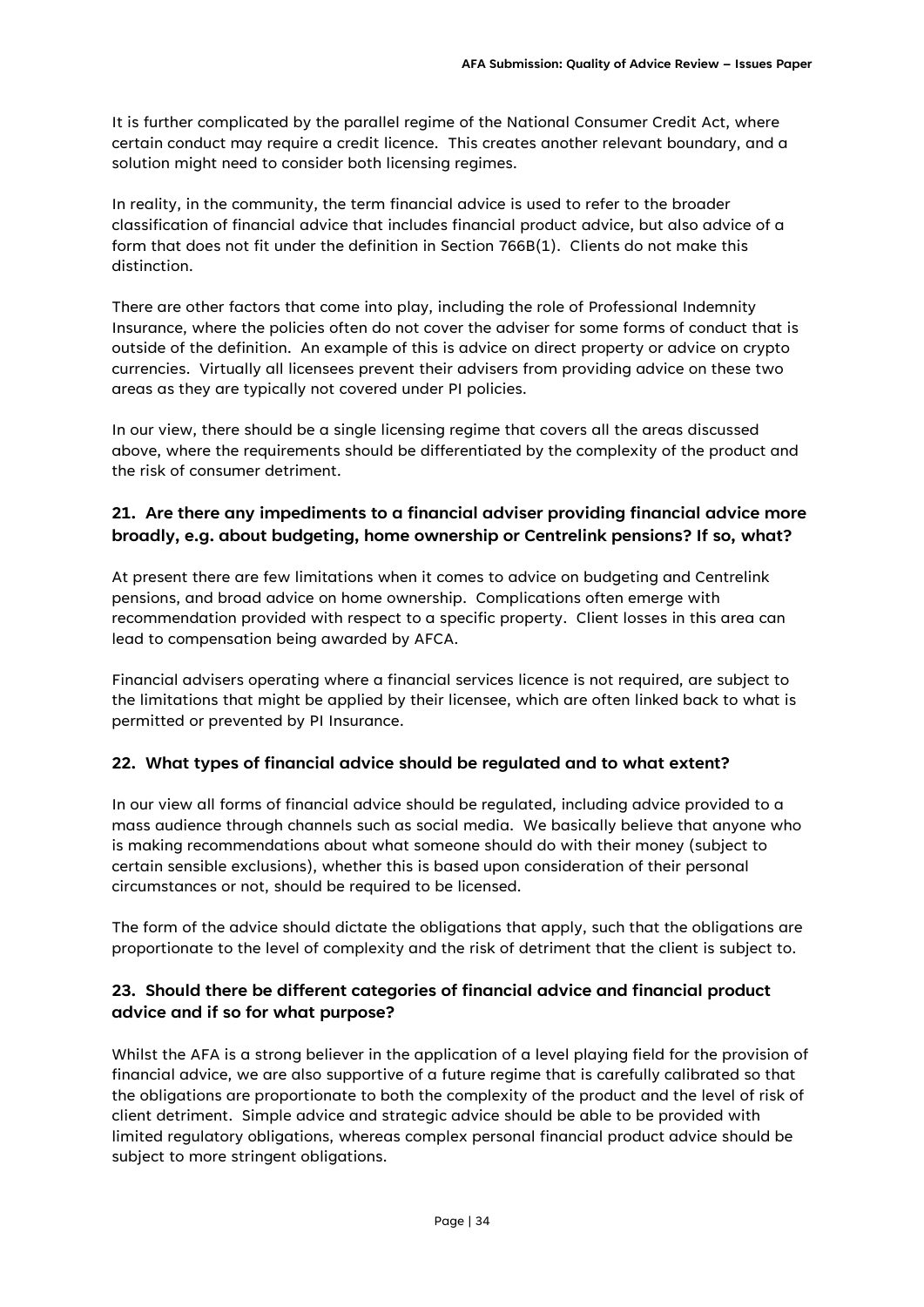If this approach was enacted, then it would be possible to move away from the distinction between personal advice and general advice.

#### **24. How should the different categories of advice be labelled?**

We are less concerned about the application of specific labels, but instead more interested in the development of a model of graduated obligations, that better enables simple advice to be provided in a cost effective manner, but at the same time retains the necessary consumer protections.

Potential labels could include simple, moderately complex and complex advice.

# **25. Should advice provided to groups of consumers who share some common circumstances or characteristics of the cohort (such as targeted advertising) be regulated differently from advice provided only to an individual?**

We believe that the proposal that we have put forward in this submission about a regulatory regime that is proportionate to advice complexity and the risk of consumer detriment is an appropriate solution. Thus, providing advice to a group could be addressed as part of this revised framework. Importantly, consideration needs to be given to whether the advice refers to a specific product, and whether it could be acted upon.

# **26. How should alternative advice providers, such as financial coaches or influencers, be regulated, if at all?**

We would support financial coaches and influencers, who are providing advice in the form of financial advice as more broadly defined, being subject to the same licensing regime. As noted above, the complexity of the advice and the risk of consumer detriment could be the determinant of the level of obligations that apply to this form of advice.

We are concerned that people performing what in practice are similar functions, might be able to operate outside the regulatory regime, and thus creating a risk of unprotected consumer detriment. A graduated regulatory regime would make this more manageable.

# **27. How does applying and considering the distinction between general and personal advice add to the cost of providing advice?**

The key determinant of the distinction is whether the clients personal circumstances have been taken into account, or a reasonable person would have expected the provider to have done so (Section 766B(3). This is not really a key factor for financial advisers, who are very cautious about providing general advice and almost aways operate on a personal advice basis. In reality the distinction is a more important issue for those who operate predominantly in the general advice space. In our view this is not a big driver of cost for financial advisers.

### **28. Should the scope of intra-fund advice be expanded? If so, in what way?**

In answering this question, it is important to start with the basic point that intra-fund advice is not a form of financial advice, but instead a way of paying for financial advice (Section 99F of the SIS Act). Certain types of advice are allowed to be provided to clients on the basis that they are collectively paid for across the membership of a superannuation fund.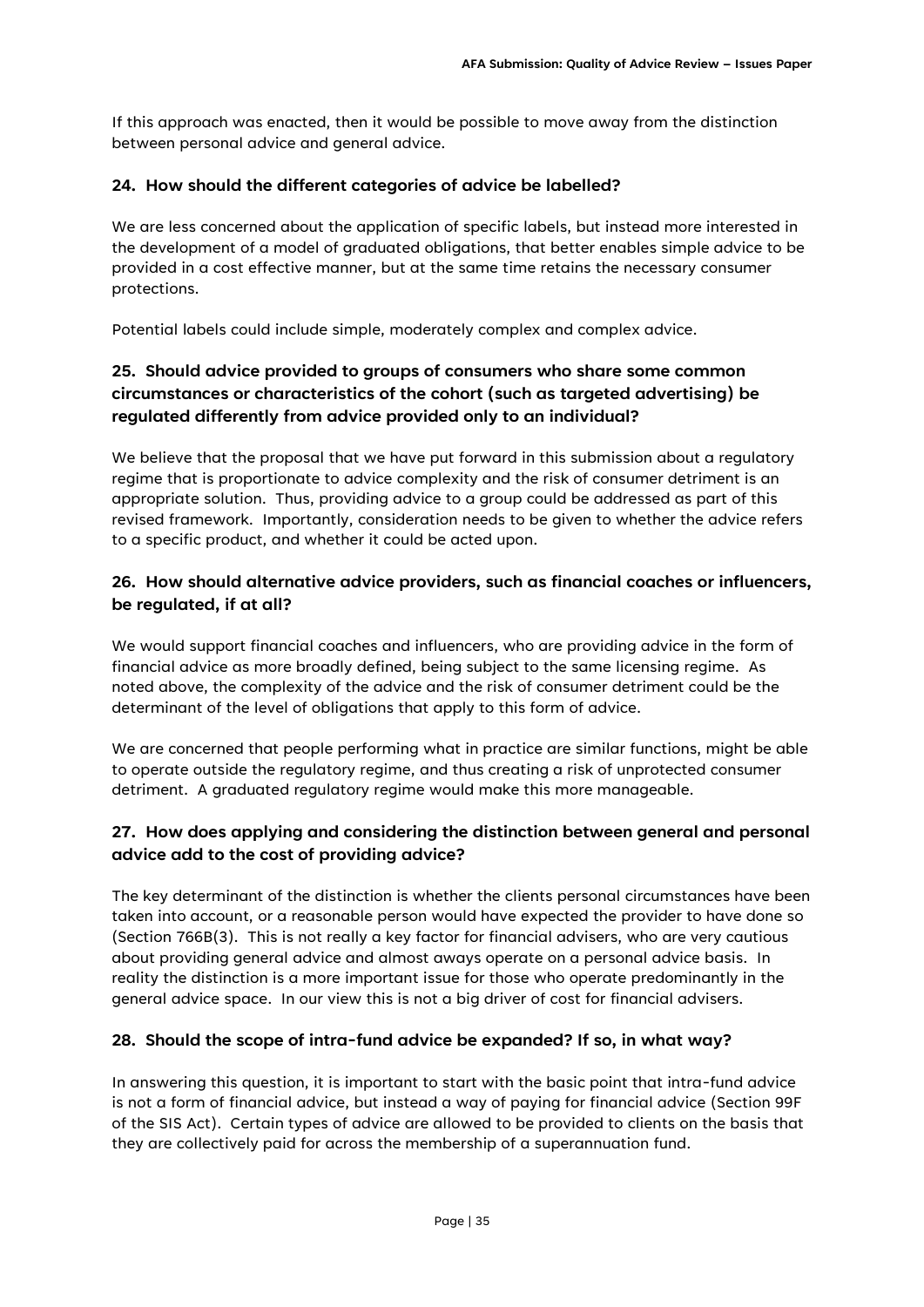This is an effective way for super fund members to access a basic form of advice without having to individually pay for the advice. This is of course not to suggest that it does not cost the member, but is instead less transparent. This is good in the sense that it means that a broader range of people can access basic financial advice, than would otherwise be the case. It is also a potential negative in that it undermines the perceived value of financial advice by suggesting that it is available at no cost or seemingly little cost. This can impact a member's willingness to later pay for financial advice at normal commercial rates.

It is also an equity issue in that some members of the superfund who use the service are being subsidised by the broader membership base. This is a more supportable mechanism when it relates only to simple and less costly forms of financial advice that can be more cheaply provided. It is also important to appreciate that it is also most definitely conflicted advice, in that it can only relate to the investments and insurance within the fund.

We do not support an expansion of the scope of interfund advice. In our view, this will serve to further undermine the perception of the value of financial advice, increase the inequity created by those who do not use the service paying for those who do, and also expand the existing issue with conflicts of interest.

From what we understand from those who are arguing for an expansion to include non-super assets and other family members, this is a fundamental breach of the sole purpose test, and this should not be permitted, particularly if the sole purpose test is to be strictly applied to all other financial advisers. The one area where we would be more open to an expansion of scope is in the consolidation of small balances in other super funds into the main fund. A cap would need to be set for this and it could be restricted to the threshold that applies to the use of RoAs for small balance investments.

# **29. Should superannuation trustees be encouraged or required to provide intra-fund advice to members?**

This should be a choice of the super fund trustees and should definitely not be mandated. In mandating it, they would be forced to operate a financial advice business (unless outsourced), and they would necessarily need to have the appropriate skills and resources to do this. If this was mandated, then it would offer an advantage to the larger funds, who could better absorb the increased cost. The appropriateness of the provision of intra-fund advice will depend upon the specific fund, and therefore we do not support either encouraging it or mandating it.

# **30. Are any other changes to the regulatory framework necessary to assist superannuation trustees to provide intra-fund advice or to more actively engage with their members particularly in relation to retirement issues?**

Not in our view. We believe that a level playing field should apply to all financial advice providers, and therefore we do not see any need for any further measures to specifically assist super fund to provide intra-fund advice.

# **31. To what extent does the provision of intra-fund advice affect competition in the financial advice market?**

The model for the provision of intra-fund advice is simpler than for other forms of advice, as no direct fees are charged and there is therefore no need for an engagement letter or disclosure of the fees in the Statement of Advice. It is also simpler to provide, as the product recommendations are limited to the existing fund. In this way, it is specifically facilitating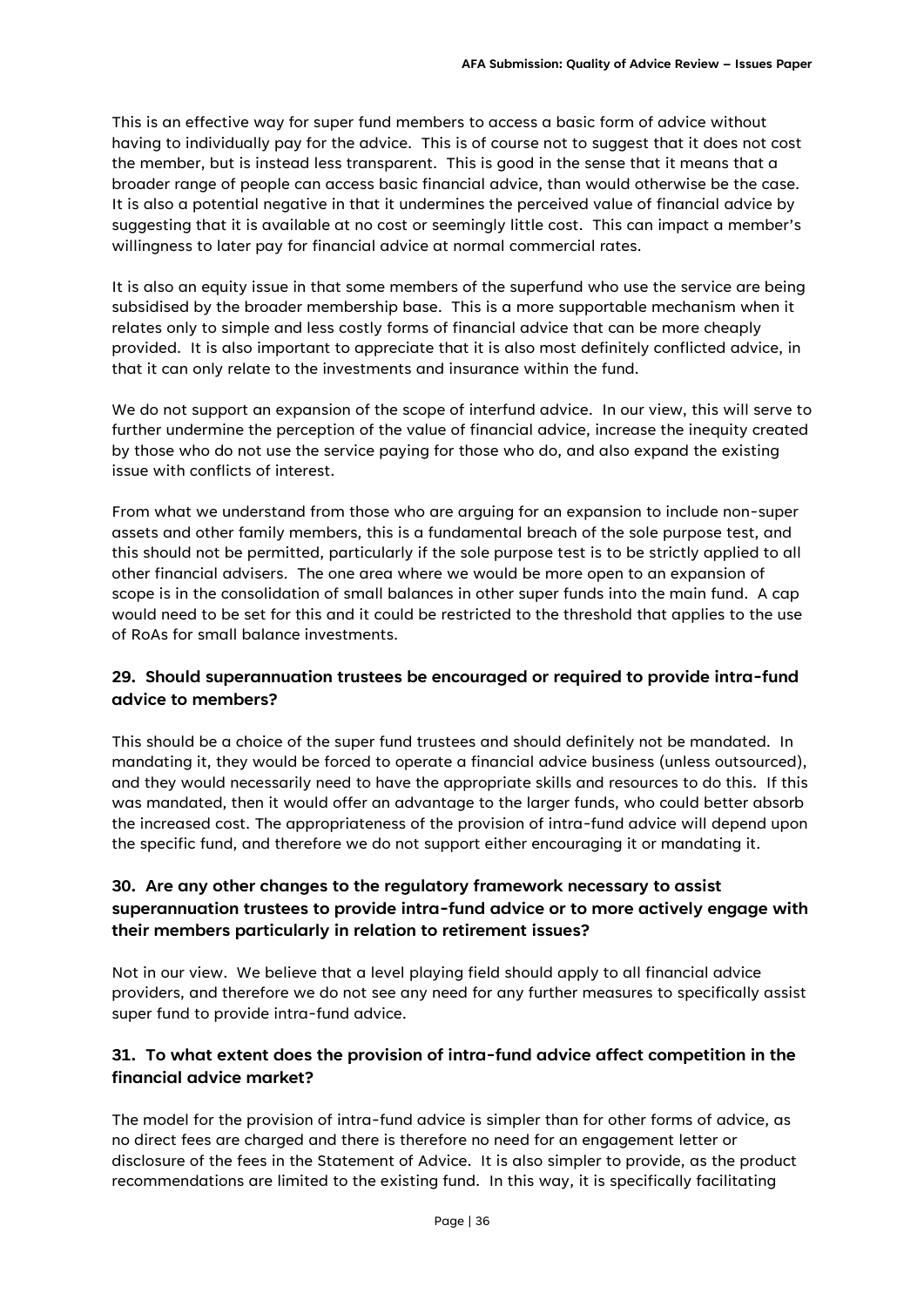conduct that would not be permitted by other financial advisers, who need to consider alternative products. This does create issues with respect to a level playing field.

Also, the fact that members do not pay directly for intra-fund advice is a distortion to the broader market, meaning that members are more likely to choose this source of advice, as opposed to other financial advisers, for whom they would need to pay for financial advice. We are very conscious that this impacts the perception of both value and the appreciation of the real cost of providing financial advice, which we see as a negative for the broader market.

### **32. Do you think that limited scope advice can be valuable for consumers?**

We most definitely think that limited scope advice can be very valuable to consumers. In reality, this is the way many clients start their advice relationship, seeking a solution to just one area of their needs. Accessing limited scope advice also provides the opportunity for financial learning, which is very beneficial in the long term.

### **33. What legislative changes are necessary to facilitate the delivery of limited scope advice?**

Limited scope advice is currently possible, however the expectations of advisers in providing limited scope advice (from both a regulatory perspective and also a licensee's requirements) is such that the reduction in the cost is relatively limited.

The biggest issue with limited scope advice is with respect to the steps that need to be taken to confirm the scope of the advice, the amount of client data that needs to be collected and the extent to which advisers need to consider the clients broader circumstances and likely future circumstances. The obligation to consider the clients broader, long-term interests and likely circumstances is a requirement of Standard 6 of the Financial Planers and Advisers Code of Ethics 2019, and is broadly considered to be an obstacle to the confident provision of limited scope advice.

This is an area where regulatory certainty would make a large difference, and potentially significantly reduce the cost of providing this type of advice. To achieve this, we would like to see Standard 6 of the Code of Ethics fixed and specific confirmation in the legislation that limited scope advice can be provided in a form that addresses the client's needs and that they do not need to think unnecessarily broadly.

# **34. Other than uncertainty about legal obligations, are there other factors that might encourage financial advisers to provide comprehensive advice rather than limited scope advice?**

Financial advice is in reality provided on a spectrum, ranging for simplistic single issue advice to broad comprehensive advice. In very few cases would the advice cover all potential fields. Thus the proposition that most advice is comprehensive is missing the point. The reality is that most advice covers more than one issue.

It is also not so much the case that most advice is comprehensive, but instead that it has been prepared on the basis of the same approach that might be taken with respect to genuinely comprehensive advice. This comes down to the extent to which the collection of client data (fact find) is comprehensive and the extent to which the adviser has thought broadly about the potential implications of the advice and engaged in broader discussion with the client.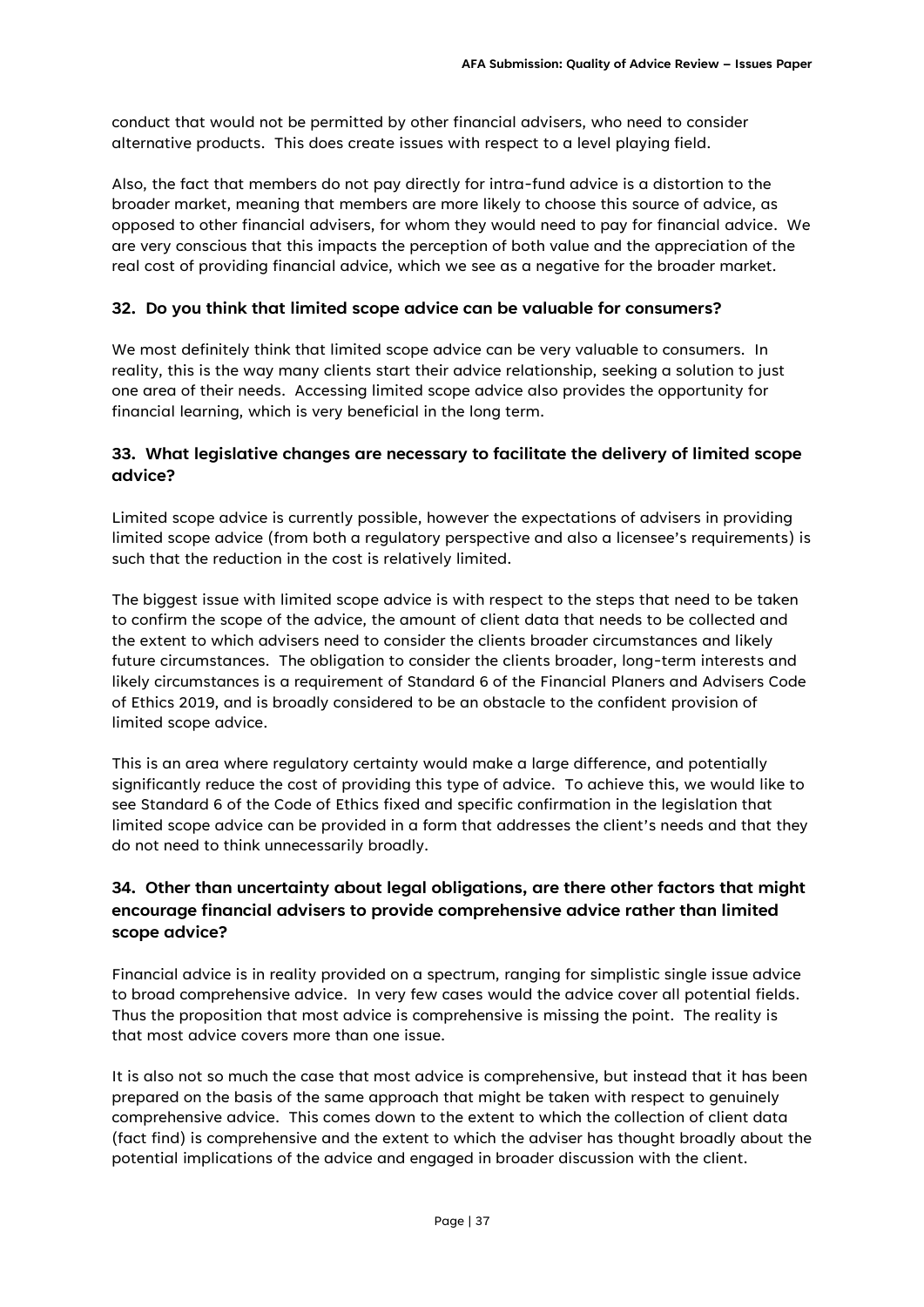Another reality is that there is a high level of fixed cost in the production of a statement of advice, so the difference in the cost between limited and comprehensive advice is less pronounced, simply as a result of a reduced scope.

A regulatory regime that enables the application of proportionate obligations, based upon the scope, complexity and risk of the advice would better enable the efficient provision of limited scope advice.

# **35. Do you agree that digital advice can make financial advice more accessible and affordable?**

We do agree that digital advice could make financial advice more accessible and affordable if clients were willing to pursue this channel and if they perceived that they would gain value from it. There are a range of reasons why many consumers are hesitant about using digital advice solutions. This includes many who want to work with a person. Also it comes down to people who need a lot of financial education to help them make a decision and implement the advice, or who have financial behaviours that will only be challenged and changed by holding discussions with a financial adviser.

Being in receipt of digital advice does not mean that a person will implement the advice, whether that be a budget, savings plan or acquisition of a product. In the case of life insurance advice, people want their adviser to be there at the time of claim. A digital solution is no substitute for someone who can hold your hand through difficult life stages.

As discussed earlier in our submission, the broader emotional and behavioural benefits of financial advice are not readily accessible when advice is obtained in a digital form.

# **36. Are there any types of advice that might be better suited to digital advice than other types of advice, for example limited scope advice about specific topics?**

Simple and transactional advice is better suit to digital advice. In essence it is advice in a form that can be readily implement and does not require behavioural change or ongoing oversight. Where it is complex, requires education before the decision, or support to implement and where ongoing accountability is necessary, then digital advice is much less likely to be successful.

# **37. Are the risks for consumers different when they receive digital advice and when they receive it from a financial adviser?**

Yes the risks are different. Where the financial advice is provided by a person, they are more able to confirm that the client understands the advice and that they appreciate the benefits and risks involved. Where it is digital advice, the client cannot come back to ask questions before they agree to proceed. With digital advice there is an absence of ongoing connection and accountability.

# **38. Should different forms of advice be regulated differently, e.g. advice provided by a digital advice tool from advice provided by a financial adviser?**

The AFA supports differentiation in the obligations of providing financial advice, where the requirements are proportionate to the level of complexity and risk to the consumer. This should apply equally to financial advice provided by a person, as it applies to digital advice.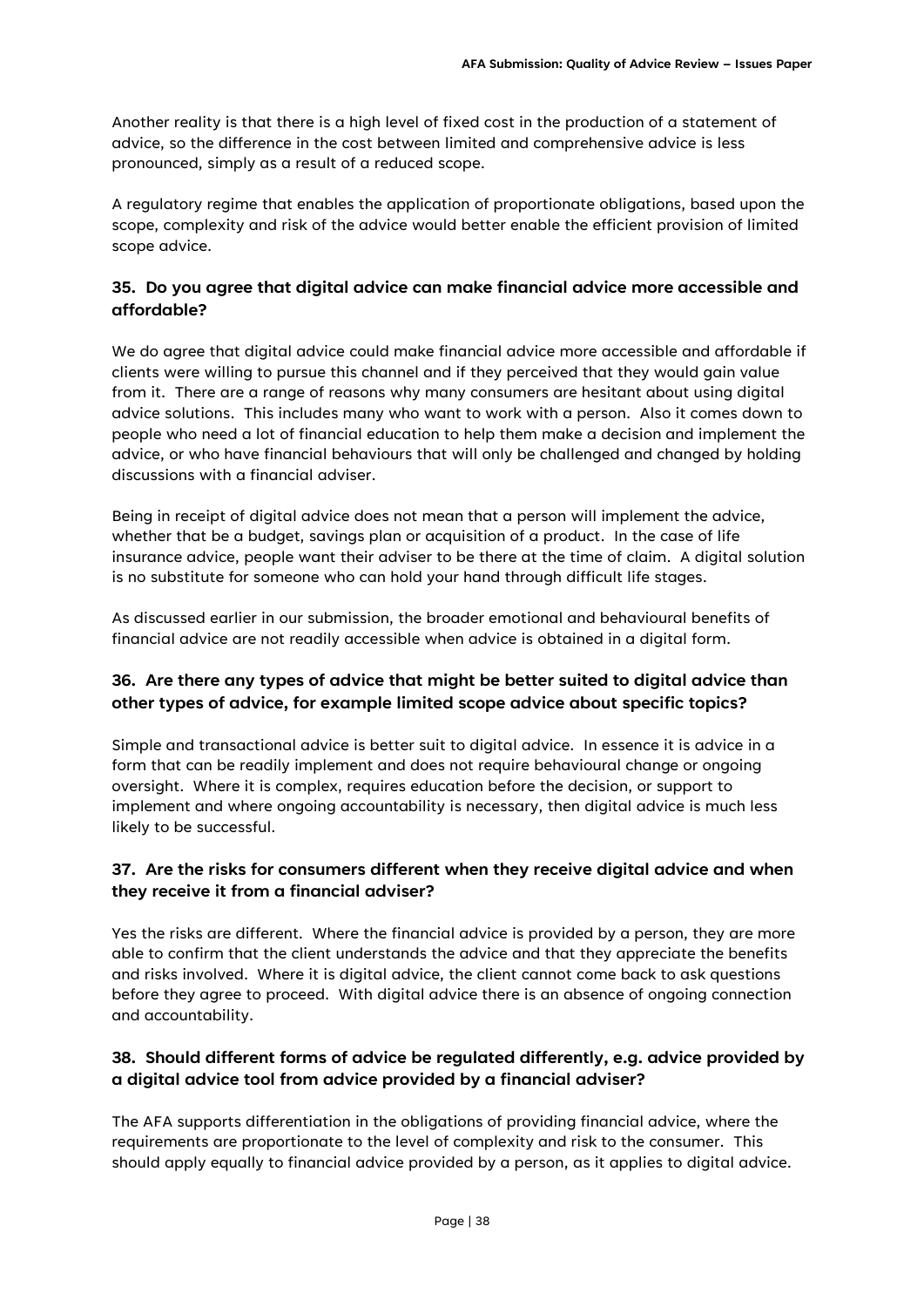It should be the scope and complexity of the advice that dictates the obligations, rather than the channel of the advice.

### **39. Are you concerned that the quality of advice might be compromised by digital advice?**

There are risks that the quality of advice could be compromised with both face-to-face advice as much as with digital advice. The areas where there could be greater risk with digital advice are as follows:

- Increased inability to genuinely understand the needs and objectives of the client.
- Reduced ability to confirm the clients understanding of the advice
- Reduced ability to confirm the clients understanding of the benefits and risks.

In addition, we have concerns that the client might be less suited to extracting the full value of the advice and that they may not gain the emotional benefits that they would otherwise gain from face-to-face advice.

### **40. Are any changes to the regulatory framework necessary to facilitate digital advice?**

Other than potential broader changes to better facilitate limited scope advice and implementing a regime where the obligations are proportionate to the level of complexity and the risk of client detriment, we do not see any need for additional measures to facilitate digital advice.

## **41. If technology is part of the solution to making advice more accessible, who should be responsible for the advice provided (for example, an AFS licensee)?**

Consistent with the current regulatory regime an AFSL, would need to be responsible for the advice. We cannot see any reason why this might need to be changed.

### **42. In what ways can digital advice complement human-provided advice and when should it be a substitute?**

We do anticipate significant opportunity for digital advice to supplement human advice. This could occur at different points in the value chain, including in the collection of client data, in the development of strategies and product recommendations and in the production of the Statement of Advice. Where the advice is developed digitally, however provided by a human, and the client has the full opportunity to benefit from education that is provided face-to-face, behavioural changes achieved through one-on-one coaching and through the chance to discuss and question the advice, then this would still be a good consumer outcome.

We envisage that digital advice could be a substitute for human provided advice when the needs are very limited and there is reduced need for human interaction or the emotional and behavioural benefits that are derived from human interaction.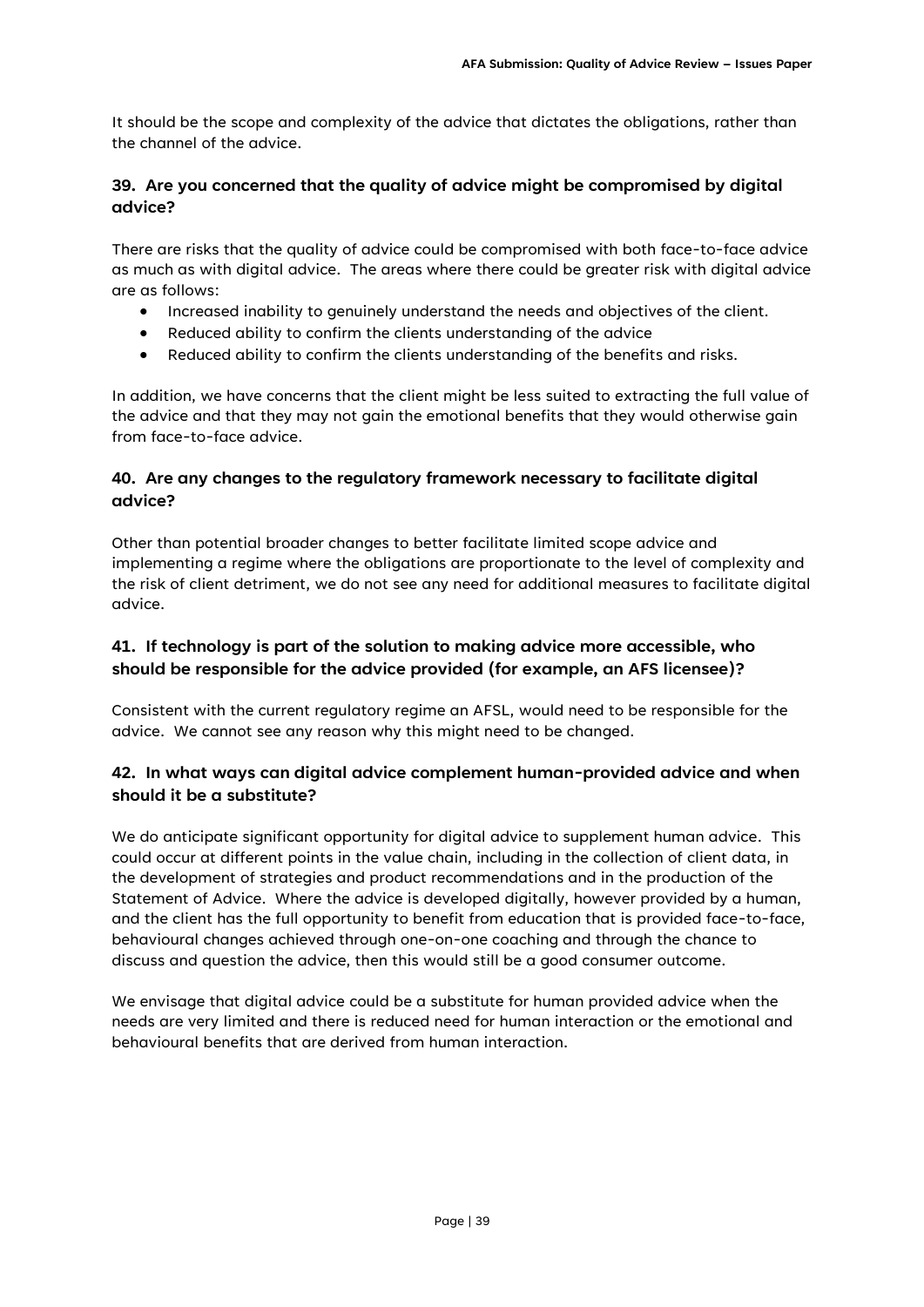# **43. Do you consider that the statutory safe harbour for the best interests duty provides any benefit to consumers or advisers and would there be any prejudice to either of them if it was removed?**

The whole concept of a safe harbour is to provide confidence to the provider that following these steps will prove that they have met their obligations. This was never going to be possible with the inclusion of the seventh step (Section  $961B(2)(q)$ ), which is so open ended:

taken any other step that, at the time the advice is provided, would reasonably be regarded as being in the best interests of the client, given the client's relevant circumstances.

The safe harbour was also further complicated by the demanding expectations of ASIC Class Order 14/923, which turned compliance with the Best Interests Duty into a challenging record keeping exercise and resulted in a number of ASIC reports (562, 575, and 639) pointing to a low level of compliance, despite limited evidence of consumer detriment. This situation was further compounded by ASIC's report 515, which involved reviews being undertaken on large institutional licensees by the large accounting firms. Ultimately this painted a picture of the difficulty in complying with the Best Interests Duty and led to the development of large check lists by the institutionally owned licensees. This process seemed to focus on strict and demanding compliance with the process, with little emphasis on client outcomes. This is the primary background leading to the calls to remove the safe harbour.

The potential benefit of the safe harbour was initially intended to be for the adviser. It may be argued that it has become more a benefit to the client, as it has opened up much greater risk of non-compliance and thus provided the prospect of remediation. The quality of advice benefit to the client is limited at best.

In the absence of the Best Interests Duty safe harbour, there would still be the question of what the adviser would need to do to prove compliance with the Best Interests Duty. Unless this was introduced along with other steps to place a greater reliance on the financial adviser's professional judgement, then simply removing the Best Interests Duty safe harbour would have a questionable benefit. This should be further considered to assess the merits of repealing the Best Interests Duty safe harbour.

The other option is to follow the suggestion of the ALRC and make the Best Interests Duty safe harbour a guide. We would further recommend that if this was the case, then Section 961B(2)(g) should be repealed along with the ASIC class order 14/923.

# **44. If at all, how does complying with the safe harbour add to the cost of advice and to what extent?**

The real driver of increased cost is compliance with ASIC class order 14/923, where the adviser must keep records of the information relied on and the action taken by the advice provider that satisfies each step in the safe harbour provision.

The impact has become significant, particularly amongst the institutionally owned licensees who went through the ASIC Report 515 experience. In response to this, they developed extensive checklists that all advisers were required to comply with. This included advice provided through both a Statement of Advice and a Record of Advice. The direct and indirect impact on the cost of advice was substantial.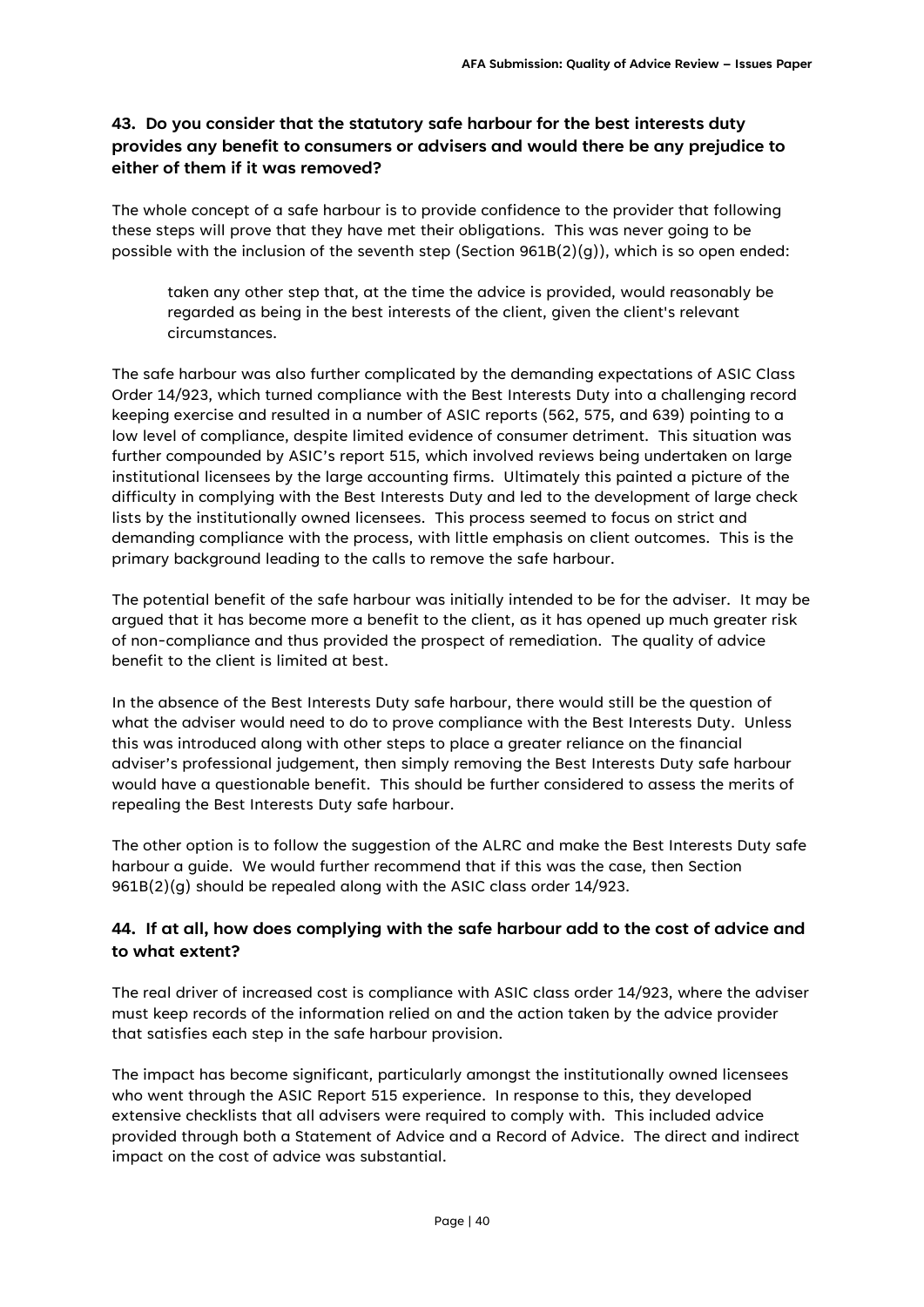Further the regulatory uncertainty with respect to meeting the Best Interests Duty safe harbour is another factor driving up complexity and cost, with licensees choosing to be more risk averse.

# **45. If the safe harbour was removed, what would change about how you would provide personal advice or how you would require your representatives to provide personal advice?**

We are not able to respond to this question as a licensee, however we would expect that licensees would want to obtain greater regulatory certainty in terms of what they would need to be able to demonstrate in order to prove compliance with the Best Interests Duty. As stated above, unless the removal of the Best Interests Duty safe harbour was accompanied by other measures that provided greater confidence and certainty, then it is most likely that licensees would remain risk averse. They may even still require their advisers to follow the old safe harbour steps.

# **46. To what extent can the best interests obligations (including the best interests duty, appropriate advice obligation and the conflicts priority rule) be streamlined to remove duplication?**

It is the view of the AFA, that each of these three obligations are referring to broadly the same thing, which is that the client outcome is of a high standard. It would seem that if the adviser had failed to prioritise the interests of the client, then they would not have met the Best Interests Duty. Equally there seems to be duplication with respect to the Best Interests Duty and the appropriate advice obligation.

We would support the rationalisation of these three separate provisions.

# **47. Do you consider that financial advisers should be required to consider the target market determination for a financial product before providing personal advice about the product?**

It is the view of a large number of financial advisers that the Target Market Determinations for standard life insurance, superannuation and investment products are of very limited value to consumers. In terms of life insurance products, it is virtually impossible to see how a product that was recommended to a client in a manner that complied with the Best Interest Duty could be inconsistent with the Target Market Determination. This is just one more layer of complexity and red tape that adds to the cost of providing financial advice.

We are of the view that the Design and Distribution Obligations have simply added more complexity for clients without creating any benefit. If they had been focussed only on high risk products, then this may have generated a different outcome.

Whilst there is no harm in an adviser being aware of the TMD, it is highly unlikely to influence the advice and thus this should not be a mandated requirement. Financial advisers are not limited by the TMD, so what is the benefit in making this a requirement.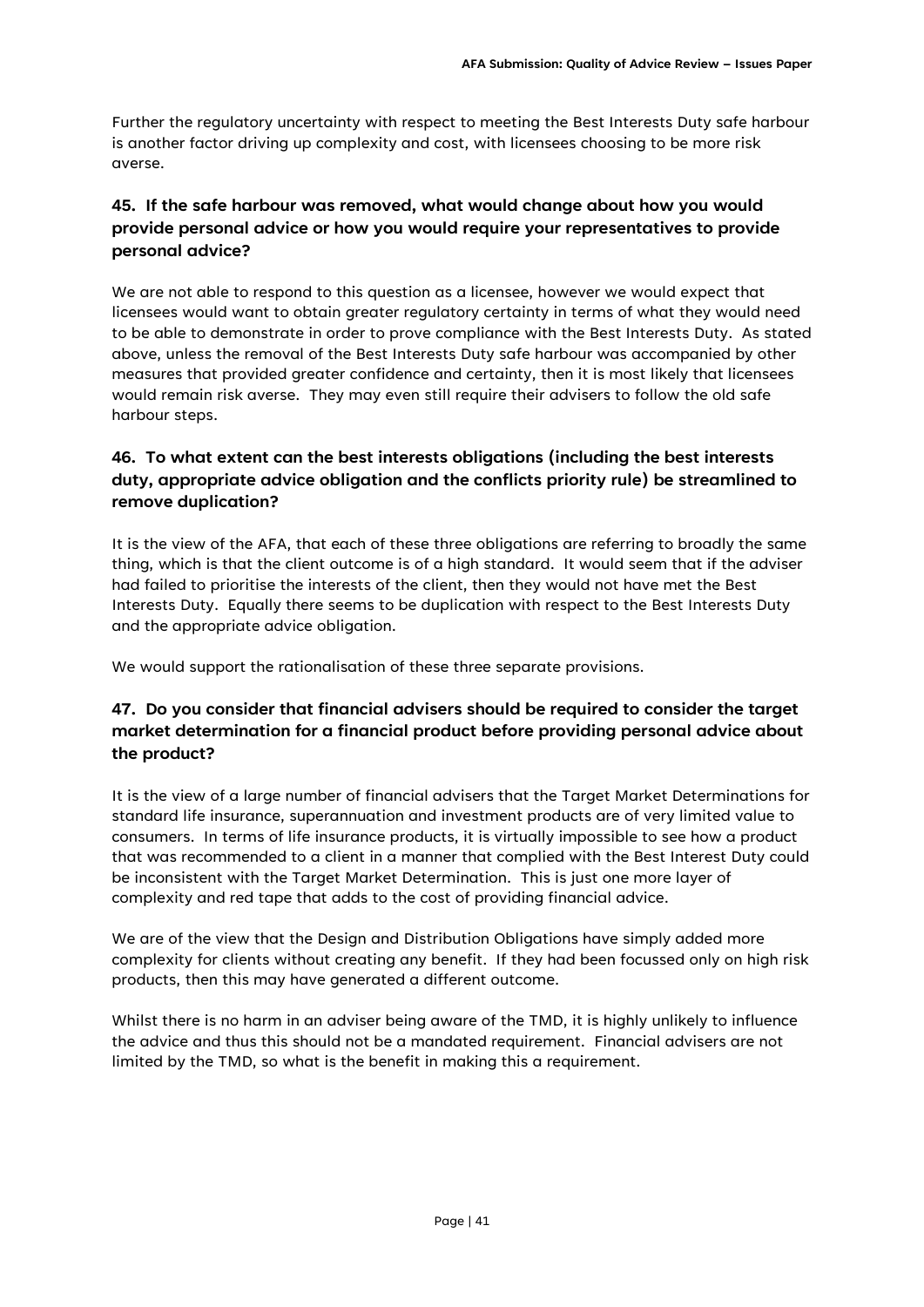# **48. To what extent has the ban on conflicted remuneration assisted in aligning adviser and consumer interests?**

We fully acknowledge that it is more appropriate for clients to pay fees rather than for advisers to receive commissions from third parties for investment and superannuation products. Nonetheless commissions had been disclosed on all products since at least 2004, so the risk of client detriment as a result of this conflict of interest was mitigated to some extent. This is a reform that we can support, however the extent to which this has generate a client benefit is subject to further investigation and research.

More broadly, the imposition of conflicted remuneration provisions has had some positive impact and has helped to avoid any excessive benefits. Commissions were most definitely a factor in the sale of some products such as Agribusiness.

In the life insurance space, the Life Insurance Framework has helped to standardise the commission rates across different products, which helps to ensure that advisers are not picking products on the basis of the highest commissions. Whilst a conflict of interest still exists, is a manageable factor. This is an acceptable risk, in the context of the benefit s to consumers, in being able to access financial advice on life insurance products.

We are conscious that the ban on grandfathered commissions has resulted in a large number of adviser relationships being turned off. We imagine that there are some clients who were not receiving ongoing services who will benefit from these commissions being rebated, however we also suspect that there will be many tens of thousands of clients who were happy with the arrangement, who relied upon their access to a financial adviser, who now no longer have access to a financial adviser. This has been a poor outcome for many previous financial advice clients.

### **49. Has the ban contributed towards improving the quality of advice?**

It is difficult to assess the direct impact of the ban on conflicted remuneration on the quality of advice in the context of all the other reforms happening at the same time. It can only be presumed that it has had some impact, and it is likely that it has been a positive impact.

Given that a lot of advisers had already transitioned to a fee for service model by the time of the introduction of the FoFA reforms, it is expected that the greatest impact may have been on those that were yet to move. It also may be the case that it is one factor that has contributed to the departure of some advisers from the profession who were not always doing the right thing.

### **50. Has the ban affected other outcomes in the financial advice industry, such as the profitability of advice firms, the structure of advice firms and the cost of providing advice?**

The ban on conflicted remuneration and more recently the ban on volume bonuses for pre-FoFA business has had a material impact. The impact has been different across different licensees and different practices. Some listed licensees have publicly disclosed the impact of the loss of grandfathered commissions and volume bonuses on their financial situation. In some cases, it was very material. Seemingly almost all licensees have responded by significantly increasing the licensee fees that they charge their advisers. This has necessarily fed through into higher costs and they have been passed onto clients as higher advice fees.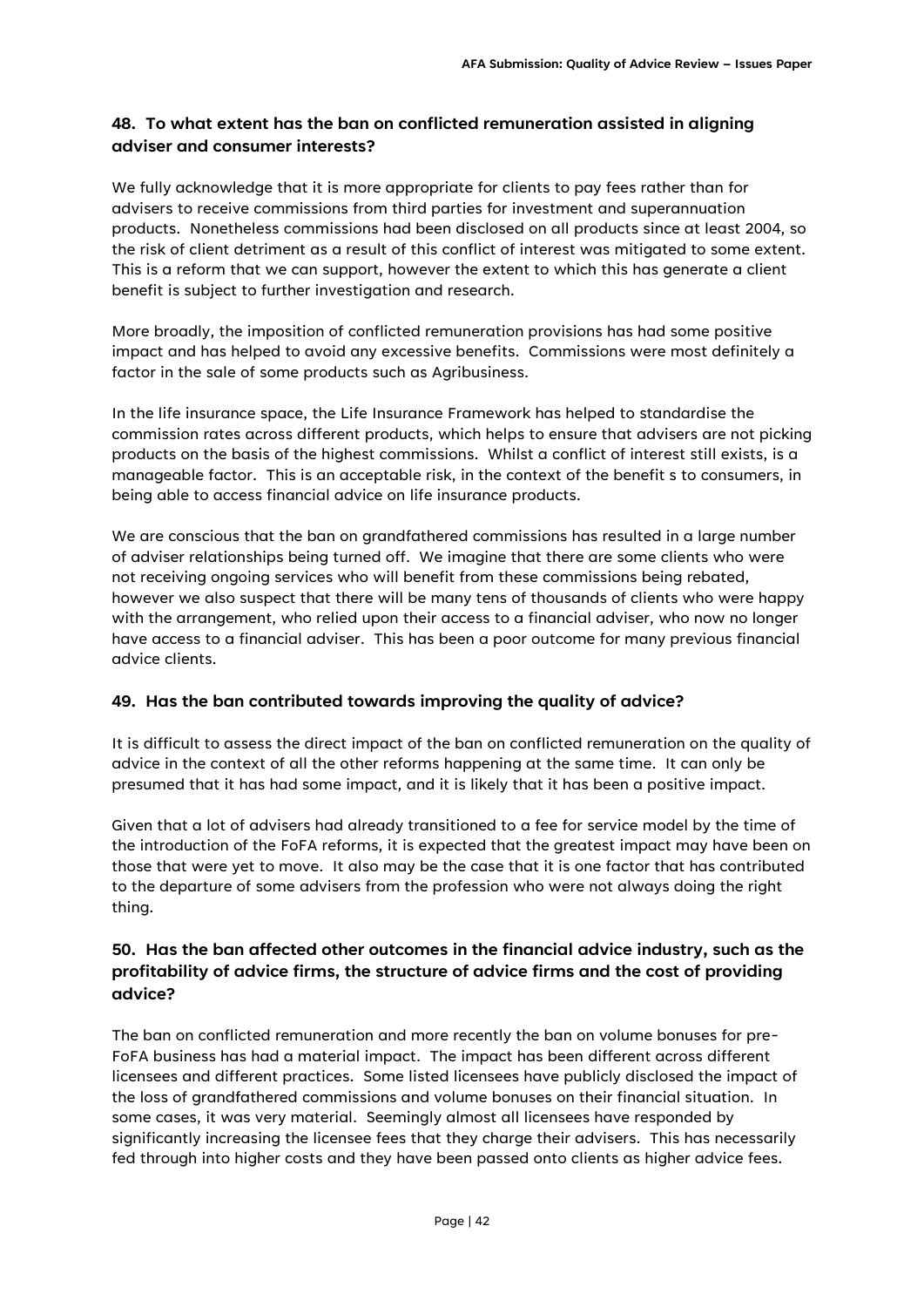We are not aware of any impacts on the structure of advice firms, other than a progressive move away from low income clients and a contraction in the overall number of clients.

Those practices with a high percentage of grandfathered commissions will have been impacted by both a reduction in income and an increase in costs from higher licensee fees.

We expect that profitability has deteriorated in a large percentage of advice practices in recent years for this and other reasons.

# **51. What would be the implications for consumers if the exemptions from the ban on conflicted remuneration were removed, including on the quality of financial advice and the affordability and accessibility of advice? Please indicate which exemption you are referring to in providing your feedback.**

In terms of the financial advice related exemptions to the ban that are monetary benefits, our view is as follows:

- The removal of commissions on life insurance would have a destructive impact on the life insurance market. The vast majority of clients will not pay for life insurance advice other than a small amount for the Statement of Advice. Even when offered the choice to pay a fee or a commission, consumers invariably choose a commission. This is for two obvious reasons. Firstly the cost of the advice is amortised over the first 5-7 years of the policy. Secondly, typically, they do not pay for advice if the life insurance policy is not placed. Retail advised life insurance new business has already halved in the last five years and would be expected to fall substantially further. Retail advised clients pay over 50% of life insurance premiums, so the loss of this market would have serious flow on implications for the life insurers, invariably also pushing up premiums on the group super policies.
- The removal of the exemption for execution only business through Section 963B $(1)(c)$ , that is available in the case where advice has not been provided in the last 12 months, is unlikely to have any material impact for the majority of financial advisers. We think it is most unlikely that this exemption is used to any material extent.

In terms of non-monetary benefits, relevant to financial advice, our views are as follows

- The small monetary benefits exemption remains appropriate, given the tight controls around this. The benefit is that it allows financial advisers to attend moderate events with product providers that is useful in building and maintaining relationships with people that can be used for the benefit of clients. For example, if this allows a financial adviser to attend functions with the underwriting team from a life insurer, then they can leverage this relationship to better enable cover for their clients.
- The training and education exemption continues to have an appropriate purpose, given that it permits product providers to provide education and training to financial advisers that they can utilise in the services that they provide to their clients.
- The information technology software exemptions also remains relevant as this allows product providers to make their software available to financial advisers.

None of the above non-monetary benefits are of the scale that would unreasonably influence the quality of advice and each of them have positive implications that can work in the favour of clients. We see no reason to remove access to these benefits.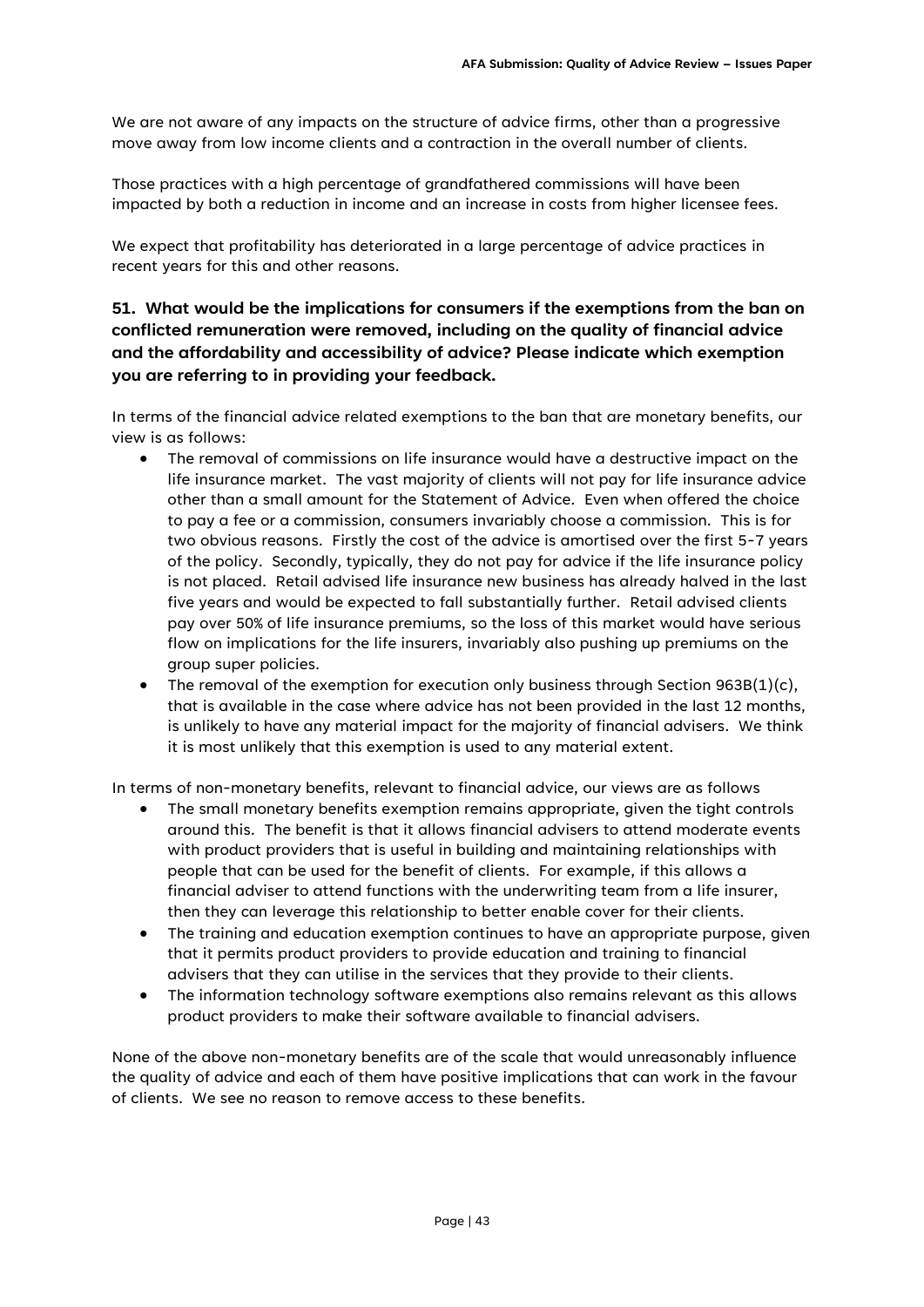### **52. Are there alternatives to removing the exemptions to adjust adviser incentives, reduce conflicts of interest and promote better consumer outcomes?**

We do not believe that there is any justification for the removal of any of the remaining exemptions (possibly with the exception of the execution only benefit). We do not believe that they create inappropriate incentives or pose risks to the quality of advice that is provided.

Since we do not believe that they negatively impact consumer outcomes, we do not believe that it is necessary to consider alternatives.

# **53. Has the capping of life insurance commissions led to a reduction in the level of insurance coverage or contributed to underinsurance? If so, please provide data to support this claim.**

There has been a very material reduction in the number of Australians covered by retail advised life insurance policies since the LIF reforms commenced in 2018. This is illustrated in the data published by APRA through the claims and disputes data, that they release every six months. Please see the following table, which shows that the number of Australians with retail advised life insurance has declined between 9% for trauma and 18.7% for death cover. Over such a short period of time, this is a very material decline.

|                          |           |           |           |           | <b>Cumulative %</b> |
|--------------------------|-----------|-----------|-----------|-----------|---------------------|
| Category                 | 31-Dec-18 | 30-Jun-20 | 30-Jun-21 | 31-Dec-21 | Change              |
| <b>Death Cover</b>       | 1,994     | 1,717     | 1,653     | 1,621     | $-18.7%$            |
| <b>TPD</b>               | 1,177     | 996       | 968       | 972       | $-17.4%$            |
| <b>Trauma</b>            | 826       | 792       | 768       | 752       | $-9.0%$             |
| <b>Disability Income</b> | 911       | 847       | 816       | 805       | $-11.6%$            |

### **Individual Advised Policy Holders - '000**

It could be argued that this reduction is attributable to other factors, such as a decline in adviser numbers, however the decline in advisers who provide life insurance advice is in part due to the reduction in commissions that are payable.

We believe that this is compelling evidence of what has happened in a short period of time. We expect that this trend is continuing and that it would rapidly accelerate if upfront commissions were reduced further below the current 60% cap. Thus we firmly believe that LIF is contributing to an increase in the level of underinsurance, and this is only going to get worse, even if the current caps are kept in place.

# **54. Is under insurance a present or emerging issue for any retail general insurance products? If so, please provide data to support this claim.**

We are unable to respond to this question.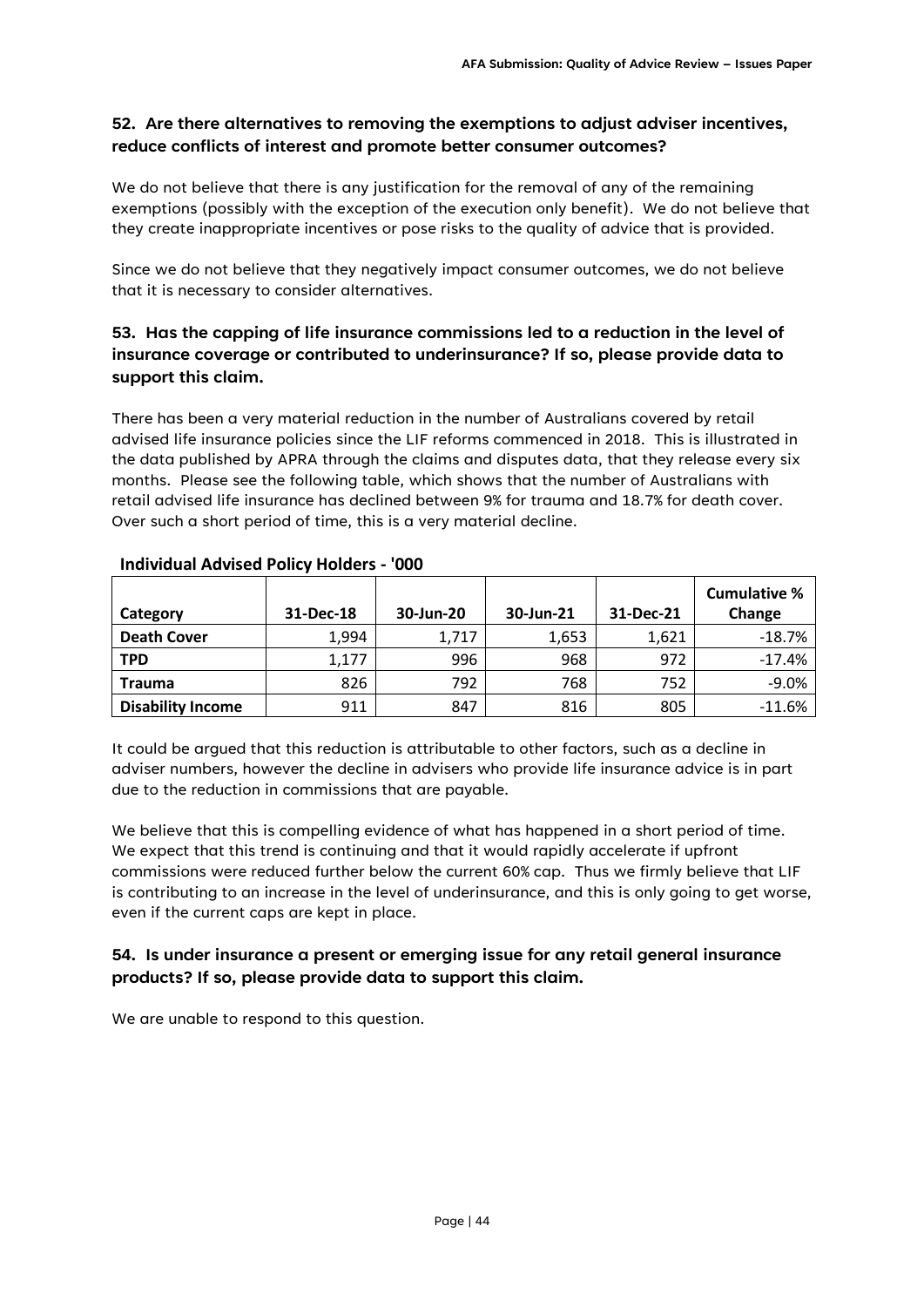# **55. What other countervailing factors should the Review have regard to when deciding whether a particular exemption from the ban on conflicted remuneration should be retained?**

We believe that any further changes should only be on the basis of evidence of misconduct and detrimental client outcomes. We are not aware of any recent evidence with respect to this. Other than one or two examples, it was not a factor in the Banking Royal Commission.

We would caution against the need for further changes, just on the basis of the stated preference in the Banking Royal Commission final report.

We would also suggest reference is made to other professions. Professionals in the medical field continue to get training and education from product providers, including attendance at conferences on a scale well above and beyond what is permitted in the financial advice market. We are not aware of a reason why financial advisers should be subject to restrictions on a scale that do not apply to other professions.

# **56. Are consent requirements for charging non-ongoing fees to superannuation accounts working effectively? How could these requirements be streamlined or improved?**

The provision of non-ongoing fee consent forms to product providers is a much more straight forward proposition as it is a once off submission of a consent form. Nonetheless we believe that it could be better streamlined by standardisation of systems and processes and increased use of automation.

# **57. To what extent can the requirements around the ongoing fee arrangements be streamlined, simplified or made more principles-based to reduce compliance costs?**

The requirements for ongoing fee arrangements are at present very inefficient and not at all client centric for the following reasons:

- A couple who are clients, with three separate products each, would be required to sign a total of seven forms, and would be subject to separate forms and processes for each product provider.
- Some of these forms are manual and some are automated. None of this is standardised and much of it is not automated. Neither is it client centric. Clients are amazed that they could be expected to sign so many different forms.
- We understand that product providers have needed to increase their staffing levels to manage these new obligations, which are costs that will need to be passed on to clients.
- The implementation of these reforms has been poorly thought through and this has caused unnecessary complications. Firstly, advisers were originally expected to issue FDSs to clients a day after the end of the FDS period during the transition year, which is impossible. Advisers were permitted to complete the FDSs during the transition year right up to 30 June 2022, however product providers are demanding to receive the client consent forms well in advance of the 30 June 2022 deadline. This is in conflict.

We question the need to provide these consent forms to the product providers if financial advisers are required to obtain an annual renewal and to maintain records of their compliance with these obligations. This could be audited by licensees. If a client were to complain about fees being deducted without an ongoing fee agreement, then the obligation would be on the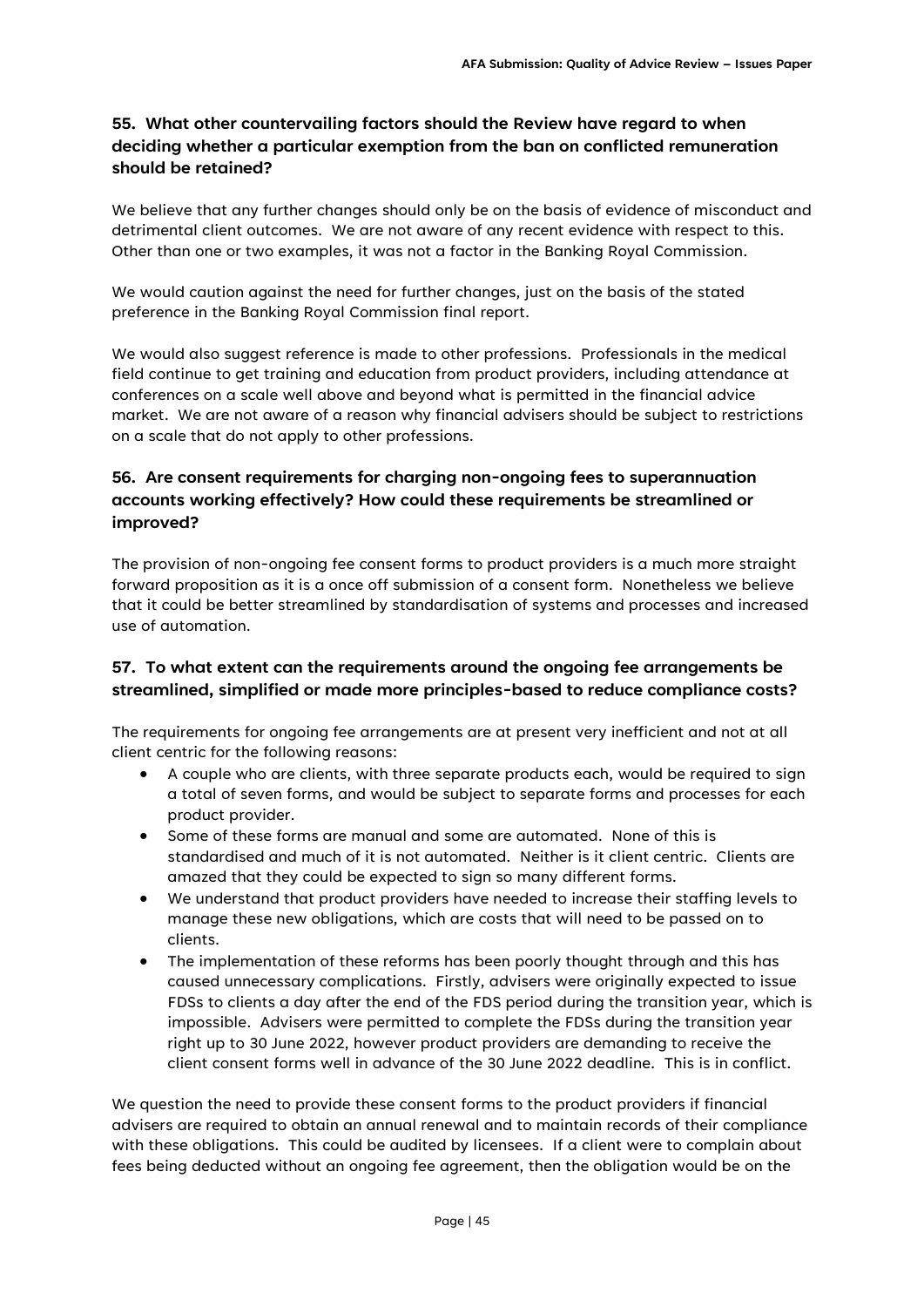adviser to prove that the client has renewed. What is the benefit to the client if this is causing significant additional work for advisers, licensees and product providers? It is important to take into account that these fees are also being disclosed by product providers in annual or semi-annual product statements.

#### **58. How could these documents be improved for consumers?**

Consumers are mostly happy to provide consent, however would expect to sign just one form and not multiple forms. They would expect that one signature should be enough, and that the relay of this to product providers, if required, could be done in a automated manner.

# **59. Are there other ways that could more effectively provide accountability and transparency around ongoing fee arrangements and protect consumers from being charged a fee for no service?**

It is important to list the existing controls that exist to protect consumers:

- Clients sign the Approval to Proceed on the Statement of Advice to agree to an ongoing fee.
- Clients sign product applications forms to confirm agreement to pay ongoing fees.
- Product providers include fees paid to financial advisers in their annual statements.
- Advisers are required to provide clients with an annual Fee Disclosure Statement.
- Advisers are required to get clients to sign renewal notices.
- Clients have access to complain to the licensee and AFCA if they become aware of fees being paid after the termination of an ongoing fee arrangement, or in the absence of agreement to pay fees.

This additional obligation to provide consent forms to product providers each year was because the Banking Royal Commission questioned whether clients paid attention to their product statements. Seemingly they saw a need to protect consumers who were not receiving services, nor receiving FDSs and not completing the renewal process, but not paying attention to their product statements.

This could be addressed through the licensees audit program, that is already looking at these issues and a sample based testing arrangement by product providers. There needs to be a more efficient solution that is less duplicative in nature.

# **60. How much does meeting the ongoing fee arrangements, including the consent arrangements and FDS contribute to the cost of providing advice?**

The AFA have not done our own assessment of these costs, however we are aware of a range of estimates that have been prepared, suggesting that the cost could be as much as \$400 per client per year. This is just the cost at the adviser end. There are costs at the licensee end and also material costs at the product provider end. Each of these costs are ultimately paid by clients.

# **61. To what extent, if at all, do superannuation trustees (and other product issuers) impose obligations on advisers which are in addition to those imposed by the OFA and FDS requirements in the Corporations Act 2001?**

There are other obligations that have been put in place by APRA and ASIC through a joint [letter to super fund trustees](https://www.apra.gov.au/further-guidance-on-oversight-of-advice-fees-charged-to-members%E2%80%99-superannuation-accounts) on 'Further guidance on oversight of advice fees charged to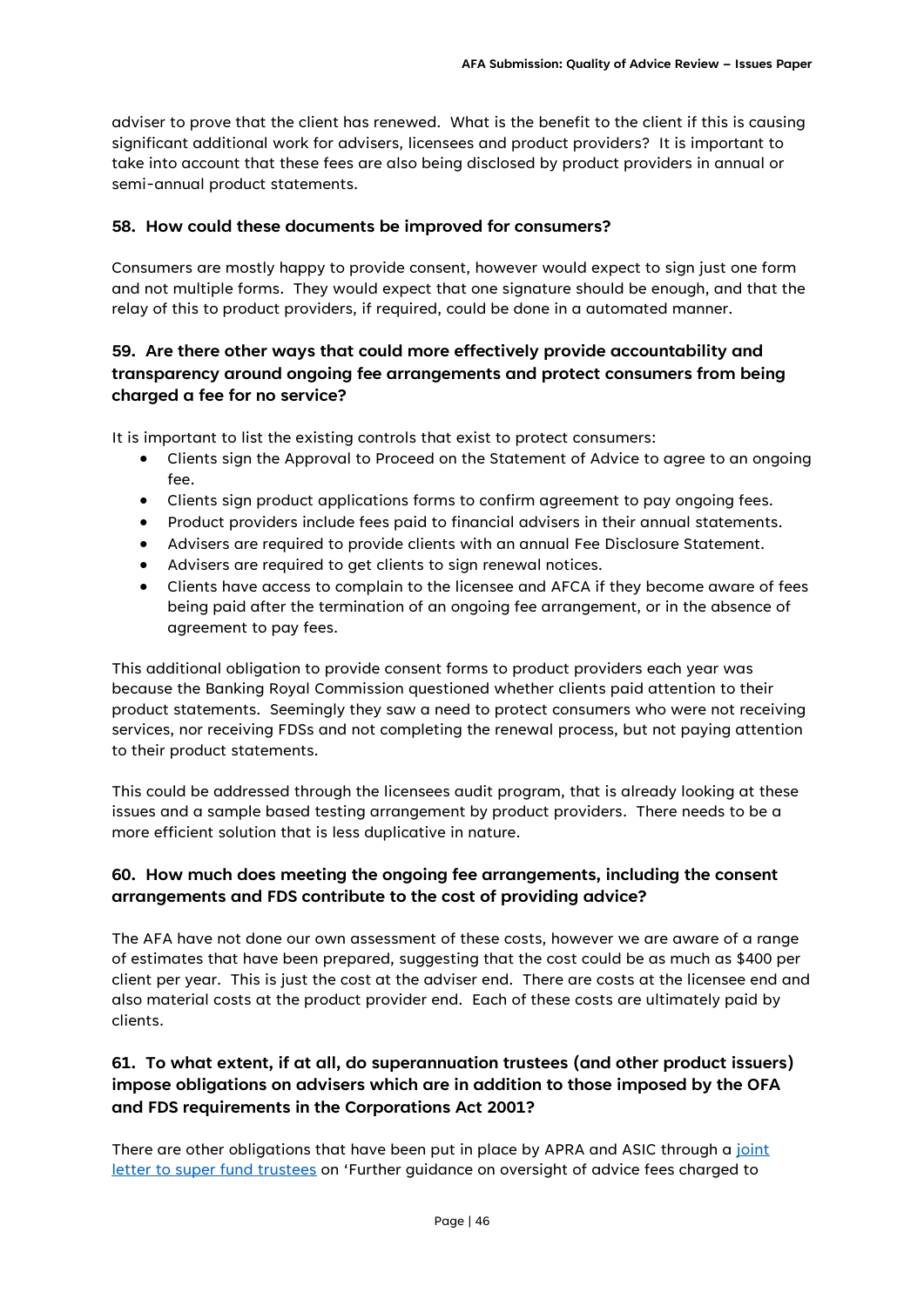members' superannuation accounts'. This letter reinforces a previous letter from April 2019 requiring that trustees undertake oversight of advice fees to ensure that they are validly being charged and that they comply with the sole purpose test. The letter also requires super fund trustees to examine Statements of Advice on a sample basis. We have objective to this as we consider this to be a breach of the privacy obligations. This letter has led to further action by trustees, including putting a cap on what advice fees can be charged to super funds.

It is important to note that the APRA guidance on the Sole Purpose Test was issued in February 2001, and has not been updated since. This is before the FSRA and well before any of the changes to FDSs and renewal notices. The guidance is not clear with respect to advice fees and this is an area of some uncertainty.

# **62. How do the superannuation trustee covenants, particularly the obligation to act in the best financial interests of members, affect a trustee's decision to deduct ongoing advice fees from a member's account?**

This is a question predominantly for super fund trustees, however we acknowledge that super fund trustees do have important obligations that they need to comply with and they need to have some systems in place to ensure that fees are being legitimately withdrawn and for the right purpose.

### **63. How successful have SOAs been in addressing information asymmetry?**

We do not believe that the legislative requirements for the content of an SoA is materially wrong or excessively demanding. In fact, seemingly they can be provided in a brief form that is compliant. The complication however is the extent of regulatory uncertainty in seeking to achieve this and the overlay of risk averse licensees providing extra content with the objective of managing their potential liability.

The success of the SoA in addressing information asymmetry is to some extent dependent upon the attributes of the client. For those clients who are inclined to carefully read a long and sometimes technical document, then it is effective, however we suspect that for many clients it is not read from cover to cover and probably only reviewed briefly.

It is important to note that with many advice situations, the advice is delivered verbally, and often backed up by presentations and explanations, using white boards and similar tools. The SoA is instead a document to confirm the advice that was provided verbally. This serves to better achieve the objective of the delivery of the advice.

The Statement of Advice was designed over 20 years ago, and obviously much has changed from a technology perspective since that time. It is appropriate to consider what is the right solution for the future.

# **64. How much does the requirement to prepare a SOA contribute to the cost of advice?**

It is important to note that the advice needs to be prepared, no matter whether it is delivered verbally, through a Record of Advice or through an SoA. This question is presumably asking about the additional cost in providing financial advice in the form of an SoA. The additional costs comes in the following key areas:

• The analysis and preparation of information that is required in an SoA, but not for other forms of advice.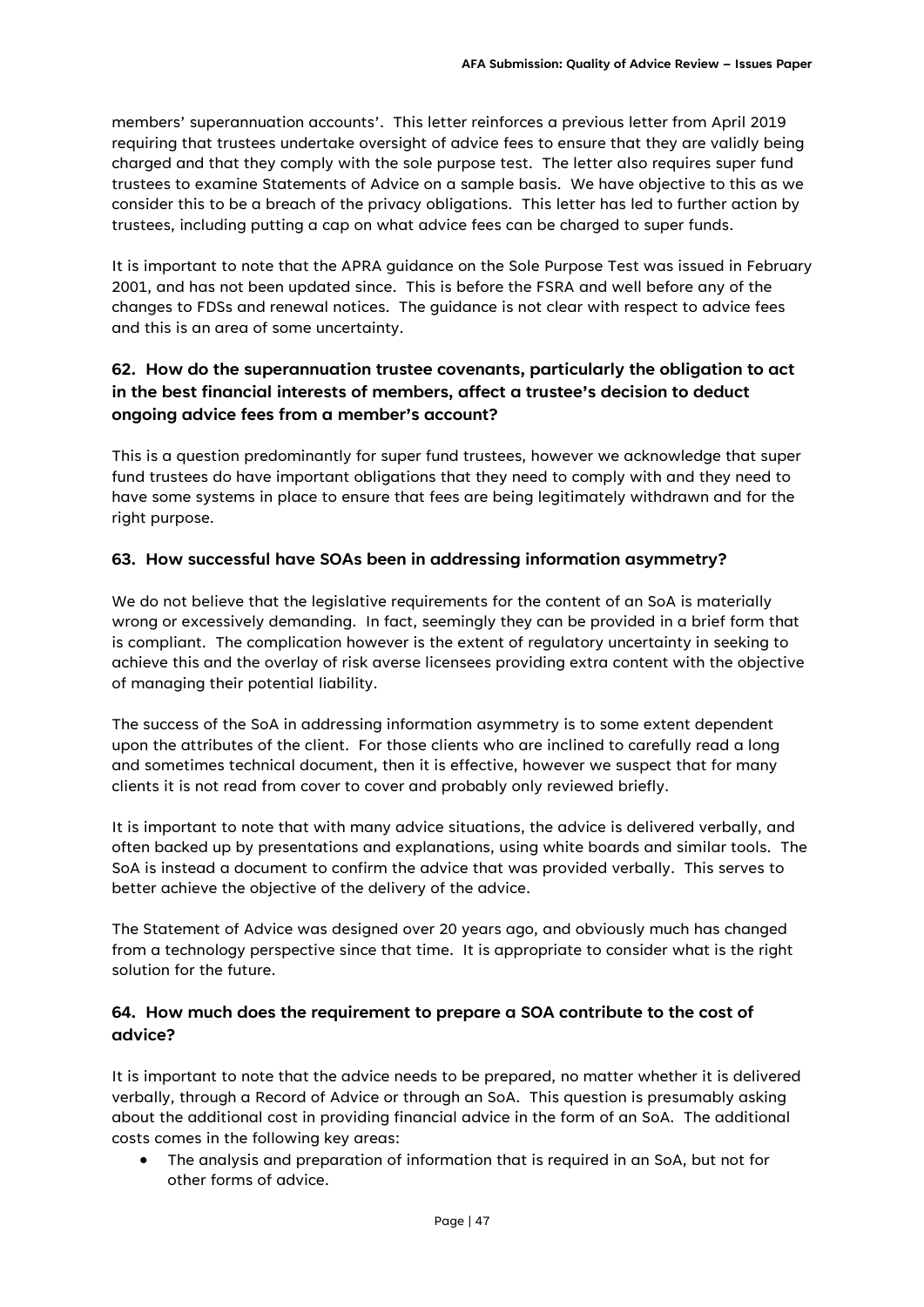- In the case of the SoA being prepared by a paraplanner, the preparation of a paraplanning request form or the briefing of the paraplanner.
- The actual cost of the preparation of the SoA, whether this is done inhouse or by a paraplanner.
- The review of the SoA by the adviser before it is presented to the client and the management of any rework if required.

We are unable to provide a dollar figure and note that this will vary from one practice to another and from one client to another.

### **65. To what extent can the content requirements for SOAs and ROAs be streamlined, simplified or made more principles-based to reduce compliance costs while still ensuring that consumers have the information they need to make an informed decision?**

As stated above, we do not consider the SoA content requirements as set in Sections 947B or 947C of the Corporations Act to be particularly excessive. Further, in the case of replacing one product with another, the requirements set out in Section 947D are also reasonable.

What is significantly impacting on the cost and the entirely unreasonable length of the document, is the interpretation of what the law requires and how compliance consultants, lawyers and licensees have responded to these obligations.

Without the provision of more clearly defined guidelines that remove the scope for widely variable interpretations, which are ostensibly pitched as required for consumer protection, but ultimately drive overly complex compliance requirements, there is little capacity to exercise professional judgement and reduce costs.

# **66. To what extent is the length of the disclosure documents driven by regulatory requirements or existing practices and attitudes towards risk and compliance adopted within industry?**

ASIC issued Regulatory Guide 90 in December 2017, that includes an example SoA. This example SoA is 23 pages long. In our view, this document is too long as it includes significant duplication with respect to the explanation of why the advice is in the client's bests interests. As highlighted previously, this is an area where greater regulatory certainty is essential. Nonetheless, the example SoA in RG 90 is significantly shorter than many of the SoAs that exist in the market place.

On this basis, it is necessary to conclude that the length of SoAs is to a large extent driven by existing practices and attitudes towards risk and compliance. Nonetheless the biggest contributor to this is the sense of regulatory uncertainty and the very real fear about a large claim being awarded by AFCA. We understand why licensees take a risk averse approach to the content of SoAs, and believe that this is a critical issue to address.

# **67. How could the regulatory regime be amended to facilitate the delivery of disclosure documents that are more engaging for consumers?**

We believe that this is an area where an important difference can be made in the client centricity of the advice process. Advice can and should be delivered through a range of more interactive means, such as videos and presentations. The law seemingly already allows the use of videos as a means to deliver advice. There will inevitably be a range of implementation issues such as how the requirements of the replacement product obligation can be simply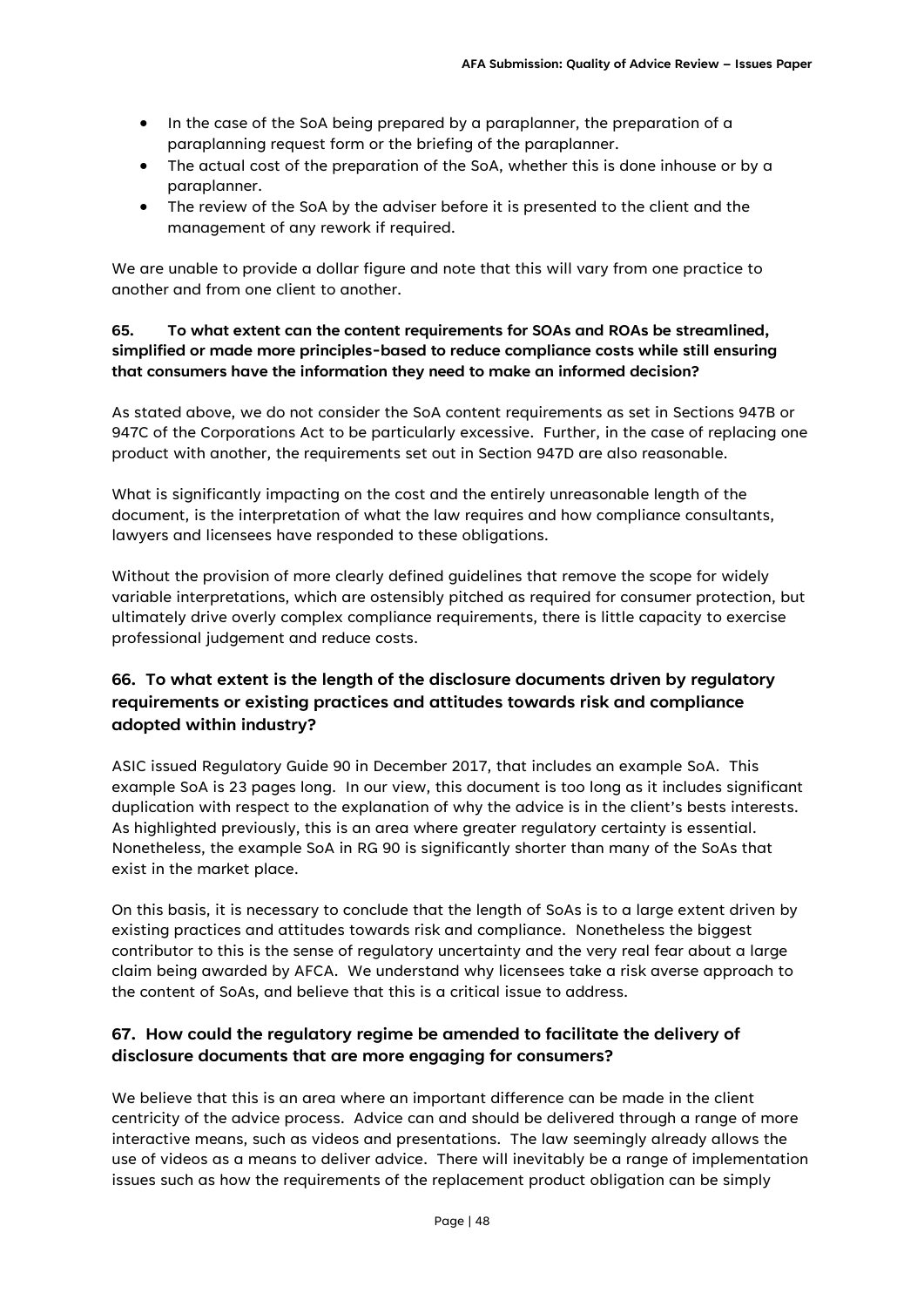delivered in this form, although it may be that this is achieved through a combination of videos and presentations, with detailed information included on the screen.

Addressing this question should start by listening to the views of existing clients.

### **68. Are there particular types of advice that are better suited to reduced disclosure documents? If so, why?**

As discussed above, we would support a regime where there are reduced disclosure obligations for simple advice. We also think that the delivery of strategic advice, even though this is often caught under the class of product element in Section 766B, should be able to be provided in the form of a letter.

# **69. Has recent guidance assisted advisers in understanding where they are able to use ROAs rather than SOAs, and has this led to a greater provision of this simpler form of disclosure?**

The guidance provided by ASIC with respect to the use of RoAs was good and it has been well received across the advice profession. We believe that there is greater opportunity to reduce regulatory uncertainty in this space and also further opportunity to increase the use of RoAs by removing the exclusions where the client's personal circumstances have changed significantly or the basis of the advice has changed. We also believe that the threshold for small investment advice should be increased from \$15,000 to \$50,000. We would also support the small investment amount approach being applied to new product life insurance advice, potentially with a threshold of \$2,000 in combined premiums. At present Section 946AA of the Corporations Act specifically excludes life insurance advice.

At this stage we are unable to tell if the ASIC guidance has led to an increase in the usage of RoAs.

# **70. Are there elements of the COVID-19 advice-related relief for disclosure obligations which should be permanently retained? If so, why?**

We warmly welcomed the COVID 19 advice related relief and have called for the continuation of this relief in a permanent sense. As mentioned above, we would support the permanent removal of the exclusion related to a significant change in personal circumstances. This is firstly a somewhat arbitrary concept, however also it should not limit the use of an RoA, where the change in personal circumstances and the potential implications can readily be addressed through the advice and documented in the RoA.

We also support the extended time that was made available to provide an SoA after time critical advice. Five business days is simply not enough, even in the pre COVID era, particularly where there is a reliance on an external paraplanner. We believe that an extension to 15 or 20 business days would be a reasonable approach.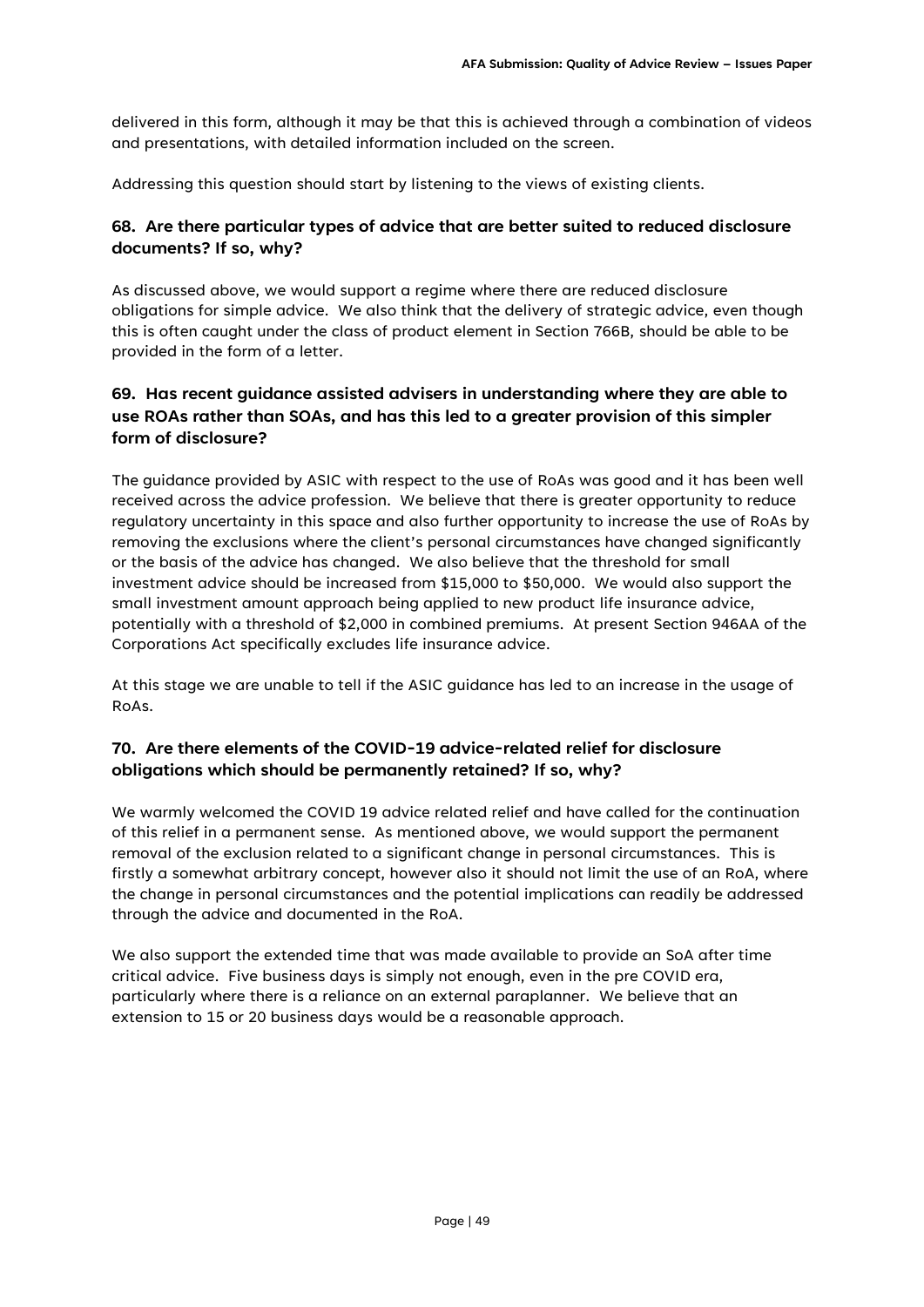# **71. Should accountants be able to provide financial advice on superannuation products outside of the existing AFSL regime and without needing to meet the education requirements imposed on other professionals wanting to provide financial advice? If so, why?**

This has been a sensitive and actively debated issue for a decade. It is acknowledged that the accountant's exemption did not work. Neither has the limited licensing regime, where the professional standards reforms have forced many of these limited licence advisers to leave.

We are also conscious of the argument that accountants are allowed to create companies and trusts for clients, however they are prevented from creating SMSFs.

We are aware that the accounting bodies have put forward a proposal for a simplified regime to apply to accountants for the provision of some basic types of financial advice. In the context of our proposal that the regulatory obligations should be proportionate to the complexity of the advice and the risk of client detriment, we believe that it is worth considering what broader role accountants can play and what regulatory regime should apply. Our initial thinking is that this should be limited to the establishment and close-down of an SMSF, and utilisation of the concessional superannuation contribution cap. We believe that appropriate education requirements should apply if an exemption is given, and that clients should have the protection that is made available through the internal dispute resolution regime and AFCA.

### **72. If an exemption was granted, what range of topics should accountants be able to provide advice on? How can consumers be protected?**

As discussed above, we believe that the services that are possible should be limited to the following:

- The establishment of an SMSF.
- The closure of an SMSF.
- Advice on concessional contributions to super, including salary sacrifice and personal deductible contributions, without recommending a specific product.

We would suggest that unlicensed accountants should be prevented from providing advice on any investment and insurance products.

As discussed above, we believe that the IDR regime should apply and that membership of AFCA should be a requirement in order to protect consumers.

### **73. What effect would allowing accountants to provide this advice have on the number of advisers in the market and the number of consumers receiving financial advice?**

It would mean that more Australians could access simpler forms of advice on their superannuation, including the establishment of an SMSF. However, it is important that it should be limited to accountants who are suitably qualified in the area of SMSFs.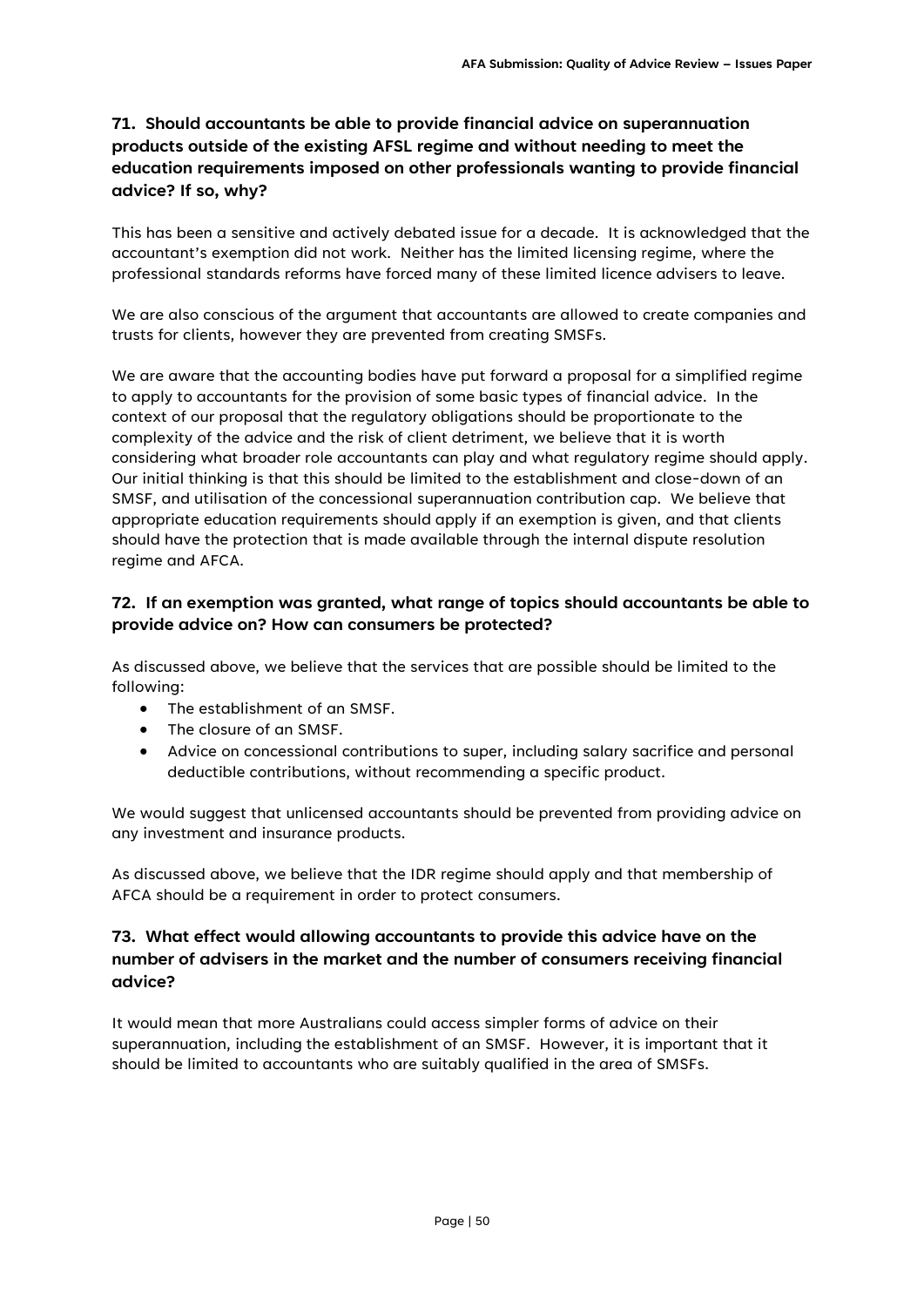# **74. Is the limited AFS licence working as intended? What changes to the limited licence could be made to make it more accessible to accountants wanting to provide financial advice?**

It is evident that the limited licensing regime is not working. There are a couple of key factors that have come to light. One is the fixed cost that comes with being a part time financial adviser, including the cost of the ASIC Funding Levy. Another factor is the significant demands involved in passing the exam and the education standard, which seems to have been a major obstacle for many accountants.

### **75. Are there other barriers to accountants providing financial advice about SMSFs, apart from the limited AFSL regime?**

The licensing regime and professional standards seem to be the primary barriers, however we would argue that having the required level of technical knowledge on SMSFs is a critical consideration for any accountant wanting to provide SMSF advice.

Another potentially challenging area could be Professional Indemnity Insurance.

### **76. Should there be a requirement for a client to agree with the adviser in writing to being classified as a wholesale client?**

What is fundamentally obvious is that the key reforms that have impacted financial advisers over the last 10 years, including FoFA, LIF, DDO and Professional Standards only apply to financial advisers who provide personal advice to retail clients.

Financial advisers who only service wholesale clients are not required to provide FSGs, SoAs, PDSs and FDSs. Advisers who only provide advice to wholesale clients are not required to comply with the Best Interests Duty or the conflicted remuneration obligations, or to have passed an exam or achieved an increased education standard. They also pay a tiny fraction of the ASIC Funding Levy. Despite the increasing trend of financial advisers moving into this space, the Cost Recovery Implementation Statement for the 2021/22 year suggests that ASIC will spend \$35,000 on the supervision of licensees in this sector and cost licensees a total of \$20 each. The difference is so stark, it is in fact hard to fathom that the need for consumer protection goes from the extreme for retail clients to virtually non-existent for wholesale clients.

We suspect that in many cases, clients would have no idea what the implications are of being classified as a wholesale client, since many who would qualify, would not have the level of financial sophistication to have any understanding of the implications.

The AFA would certainly support a proactive written acknowledgement, however we do not believe that this measure alone provides sufficient consumer protection.

# **77. Are any changes necessary to the regulatory framework to ensure consumers understand the consequences of being a sophisticated investor or wholesale client?**

In many cases, wholesale clients will still think that their adviser has the same obligations as the other advisers who provide personal advice to retail clients. They will be completely oblivious to the different requirements. They will not understand that many of the Corporations Act obligations do not apply to their adviser. With the relatively low existing thresholds, it is difficult to understand how it is possible for a person with \$2,499,000 in assets,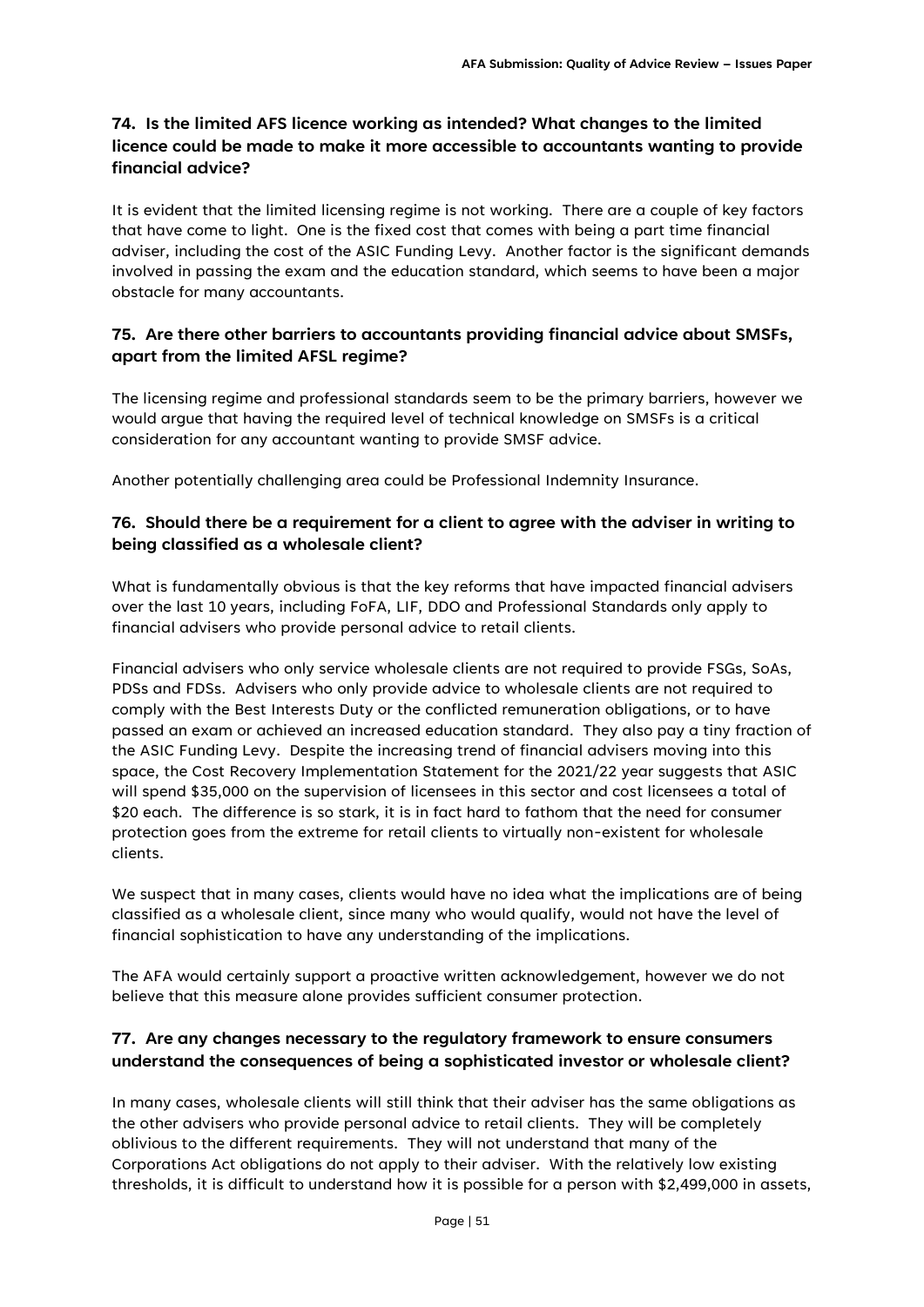including their house, to be more substantially protected as a retail client, however someone with \$2,501,000 being treated completely differently.

# **78. Should there be a requirement for a client to be informed by the adviser if they are being classified as a wholesale client and be given an explanation that this means the protections for retail clients will not apply?**

We would support clients having the option to agree to being classified as a wholesale client and doing this on the basis that they have been fully informed of the difference.

# **79. What steps have licensees taken to improve the quality, accessibility and affordability of advice? How have these steps affected the quality, accessibility and affordability of advice?**

With the exit of many of the large institutions from financial advice, a significant majority of financial advisers are authorised representatives who operate their own small business (either as a licensee or authorised representative). Larger and mid sized licensees are typically not providing financial advice, but instead providing services to authorised representatives, who provide financial advice. Licensees do facilitate the provision of financial planning software and they do provide training to support their advisers to provide compliant financial advice. They are understandably also particularly focussed on ensuring that the advice that is provided is compliant. Accessibility and affordability are likely to be less important factors for them, particularly given that much of this is out of their control.

It is important to recognise that self-licensed practices are much more in the game of providing financial advice and will be motivated to do what they can to ensure that advice is provided that is quality. In the context that there is excess demand for financial advice, selflicensed practices do not have much incentive to focus upon issues that might assist with increased accessibility and affordability.

All forms of licensees are motivated to ensure good consumer outcomes, however in the current environment they feel constrained in terms of what they can do to promote access and affordability.

# **80. What steps have professional associations taken to improve the quality, accessibility and affordability of advice? How have these steps affected the quality, accessibility and affordability of advice?**

As a professional association, we have long argued for the rationalisation of the compliance obligations and overall for solutions to reduce the cost and complexity of providing financial advice. We have put forward a number of proposals including a model for annual renewal, that we believe was much more efficient and cost effective.

Promoting quality outcomes for financial advice clients is also an important part of the role that we play. This includes responding to complaints with respect to the advice provided by our members and also providing training and support to encourage the provision of quality advice. One of the important parts of being a member of a professional association is through being part of a community that encourages the exchange of ideas on best practice.

In terms of our effectiveness, we would argue that our advocacy has assisted to reduce the extent to which recent regulatory reform has been misguided and ineffective, however much of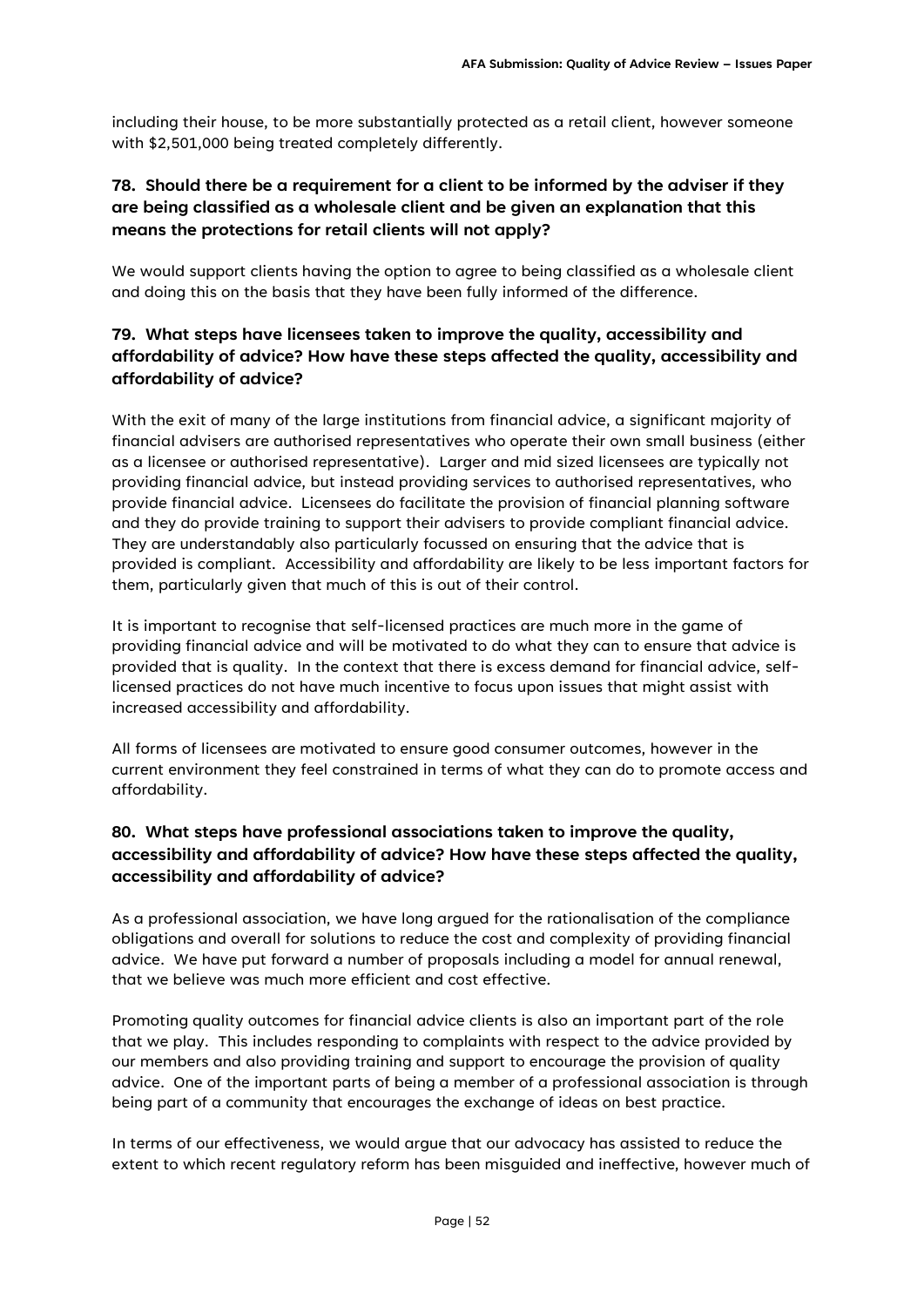the reform has been pushed through without due consideration to the consequences, including as a result of a lack of preparation of Regulation Impact Statements.

We have also worked hard to support financial advisers to complete the exam and to encourage them to stay in the profession, which ultimately is assisting with the issue of accessibility. Other than through our advocacy role, there is very little that we can do to make financial advice more affordable.

# **81. Have ASIC's recent actions in response to consultation (CP 332), including the new financial advice hub webpage and example SOAs and ROAs, assisted licensees and advisers to provide good quality and affordable advice?**

We were supportive of the work that ASIC undertook as part of the unmet advice needs project (CP 332), and pleased to see the hub webpage and the work that has been done to better explain the use of RoAs. It is, however our view that we have seen too little of the outcomes of CP 332, and were disappointed that this was contingent on the availability of limited resources. Seemingly ASIC is spending over \$50m in the financial advice space, and thus an additional investment in helping to fix the numerous issues in financial advice would be likely to make a material difference.

As we have repeated above, the work that needs to be done to reduce regulatory complexity is critically important, and ASIC are a central party to that.

### **82. Has licensee supervision and monitoring of advisers improved since the Financial Services Royal Commission?**

It is our view, that the quality of supervision and monitoring was already at a high standard at most licensees before the Banking Royal Commission. It is likely that the standard has increased further as a result of the Banking Royal Commission. It is most likely also true that the management of the reference checking process has stepped up materially as a result of the focus that the Banking Royal Commission placed on advisers being able to move licensees without sufficient attention being played to their track record. This has also been subject to the recent introduction of mandated reference checking obligations.

The Banking Royal Commission put a spotlight on the important role that licensees play in supervising and monitoring their advisers. This has served to increase the level of accountability. Licensees have an important role to play in the supervision and monitoring of financial advisers and promptly responding to misconduct and consumer detriment.

### **83. What further actions could ASIC, licensees or professional associations take to improve the quality, accessibility or affordability of financial advice?**

It is our view that these three groups can play an important role in the process to reduce regulatory uncertainty, much of which can likely be done without the need for significant regulatory change.

We also believe that improved interaction between these three important stakeholders will assist in the resolution of outstanding issues and more constructive dialogue on how to improve the efficiency of the advice process and how to reduce the cost of providing financial advice.